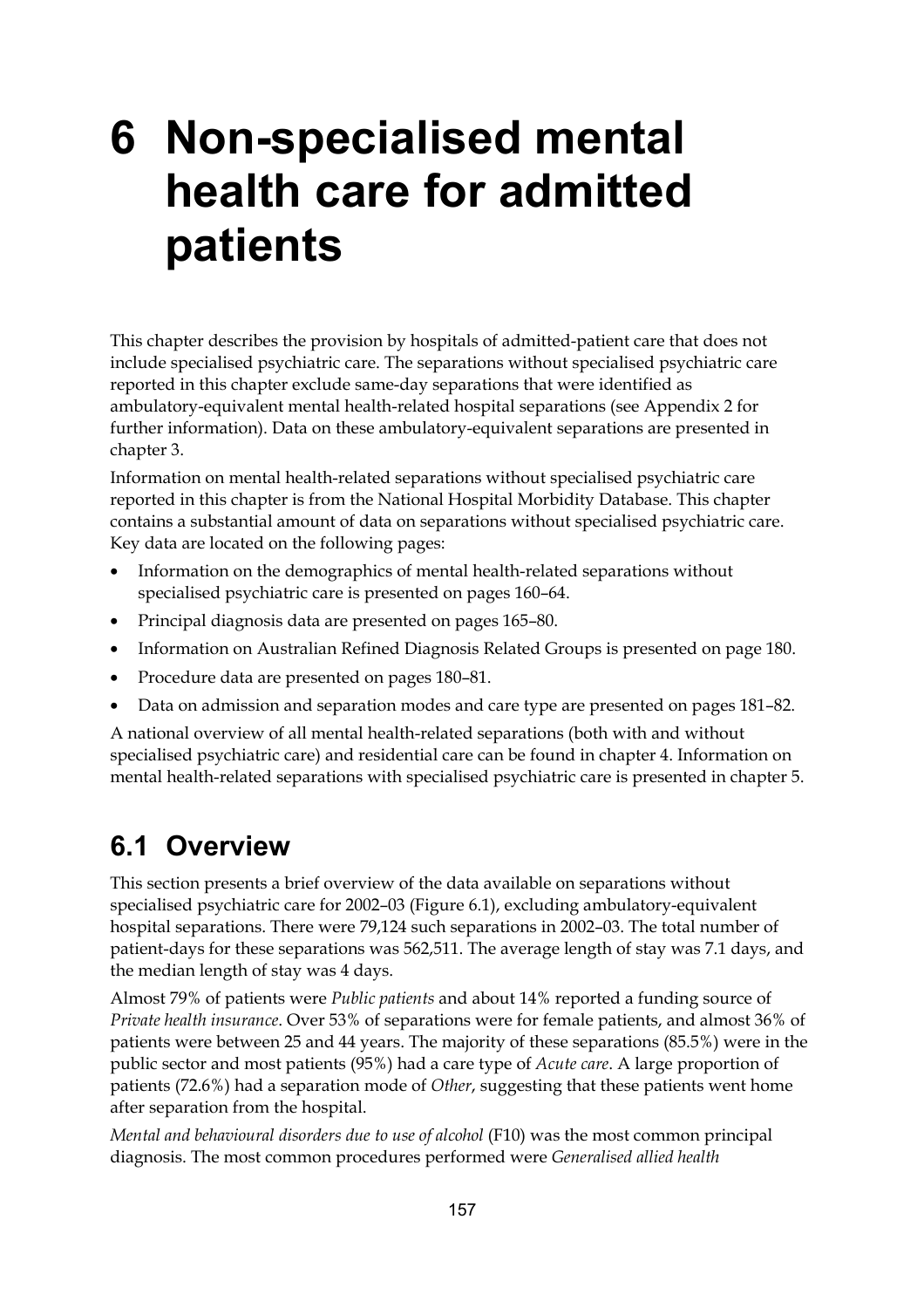*interventions* (Block 1916) followed by *Alcohol and drug rehabilitation and detoxification* (Block 1872), and the most commonly reported AR-DRG was *Anxiety disorders* (U65Z).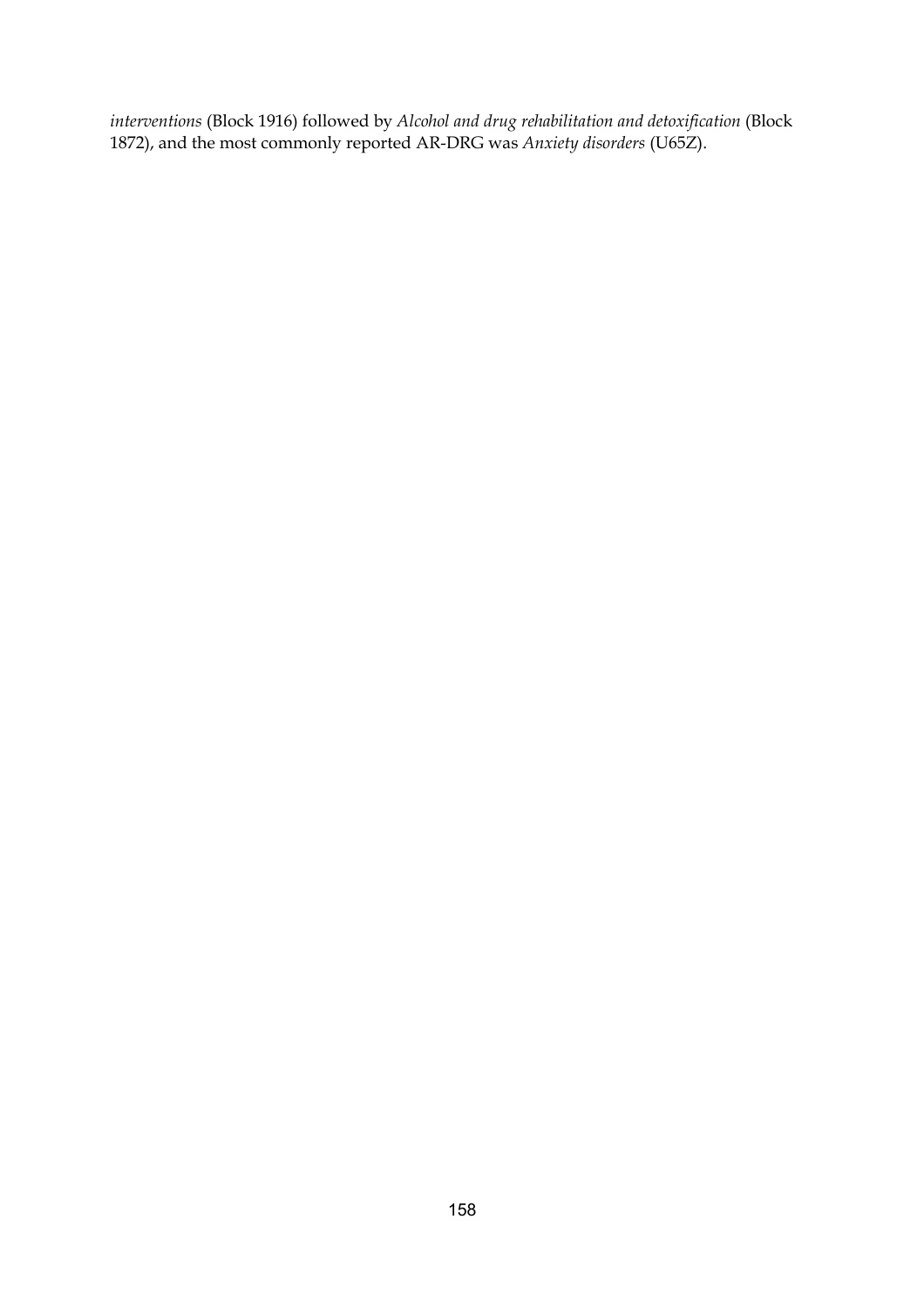

(a) Separations for which care type was reported as *Newborn* with no qualified days, and records for *Hospital boarders* and *Posthumous organ procurement* have been excluded.

(b) Public patients includes separations whose funding source was reported as *Australian Health Care Agreements* or *Reciprocal health care agreements* .

(c) Excludes a small number of separations whose care type was reported as *Newborn*.

*Note:* ALOS—average length of stay, W—with, W/O—without, Cat—catastrophic, CC—complication or comorbidity, Sev—severe, ECT—electroconvulsive therapy.

#### **Figure 6.1: Data reported for mental health-related separations without specialised psychiatric care, all hospitals, Australia, 2002–03**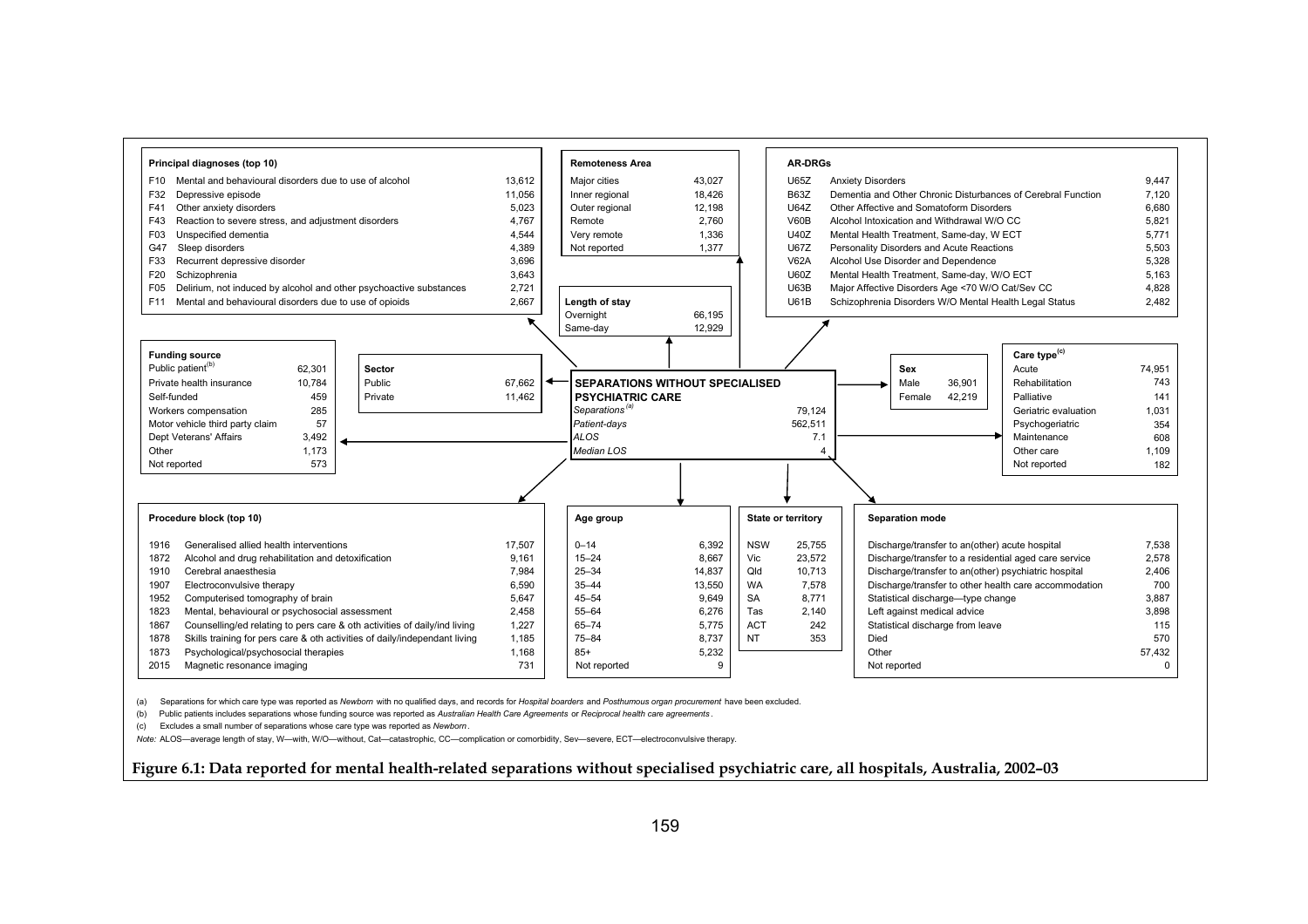## **6.2 Patient demographics**

This section presents demographic data collected for mental health-related separations without specialised psychiatric care for 2002–03. These data reflect the level of utilisation of hospital services by specific population groups. Where tables in this section include average length of stay data, there are equivalent median length of stay data available at <www.aihw.gov.au>.

### **Age and sex**

Table 6.1 presents the age and sex distribution of mental health-related separations without specialised psychiatric care. There were 36,901 separations reported for male patients and 42,219 for female patients. There were more patient-days reported for separations involving female patients, 311,314 days compared with 251,120 days for male patients. The age group 65 and over had the highest representation for both females (27.9% of female separations) and males (21.6% of male separations). This age group also had the highest proportion of patient-days for both sexes (50.5% of patient-days).

### **Area of usual residence**

Table 6.2 reports the number of separations by the patient's state or territory and Remoteness Area of usual residence. Generally, patients from remote or regional areas had more mental health-related separations without specialised psychiatric care per 1,000 population than patients from major cities. There were 3.3 mental health-related separations without specialised psychiatric care for patients from major cities per 1,000 population compared with 4.6 from inner regional areas, 6.2 from outer regional areas, 9.1 from remote areas and 8.3 per 1,000 for patients from very remote areas. Overall, there were 4.0 mental health-related separations without specialised psychiatric care per 1,000 population.

For all mental health-related separations with or without specialised psychiatric care there were 11.2 separations per 1,000 population (see Table 4.2). For details of the rates of separations with specialised psychiatric care by Remoteness Area, see Table 5.5.

### **Aboriginal and Torres Strait Islander peoples**

Table 6.3 presents the number of mental health-related separations without specialised psychiatric care and patient-days by Indigenous status for 2002–03. Indigenous Australians include Aboriginal and/or Torres Strait Islander peoples (see Glossary). The quality of data on Aboriginal and Torres Strait Islander status varies, so these figures should be used with caution. Further detail about the quality of these data can be found in *Australian Hospital Statistics 2002–03* (AIHW 2004d).

Overall, there were 12.6 separations without specialised psychiatric care per 1,000 population for Aboriginal and Torres Strait Islander peoples compared with 3.8 for other Australians. There was a marked difference between the separation rates for both same day and overnight separations. For Aboriginal and Torres Strait Islander peoples, there were 1.5 same-day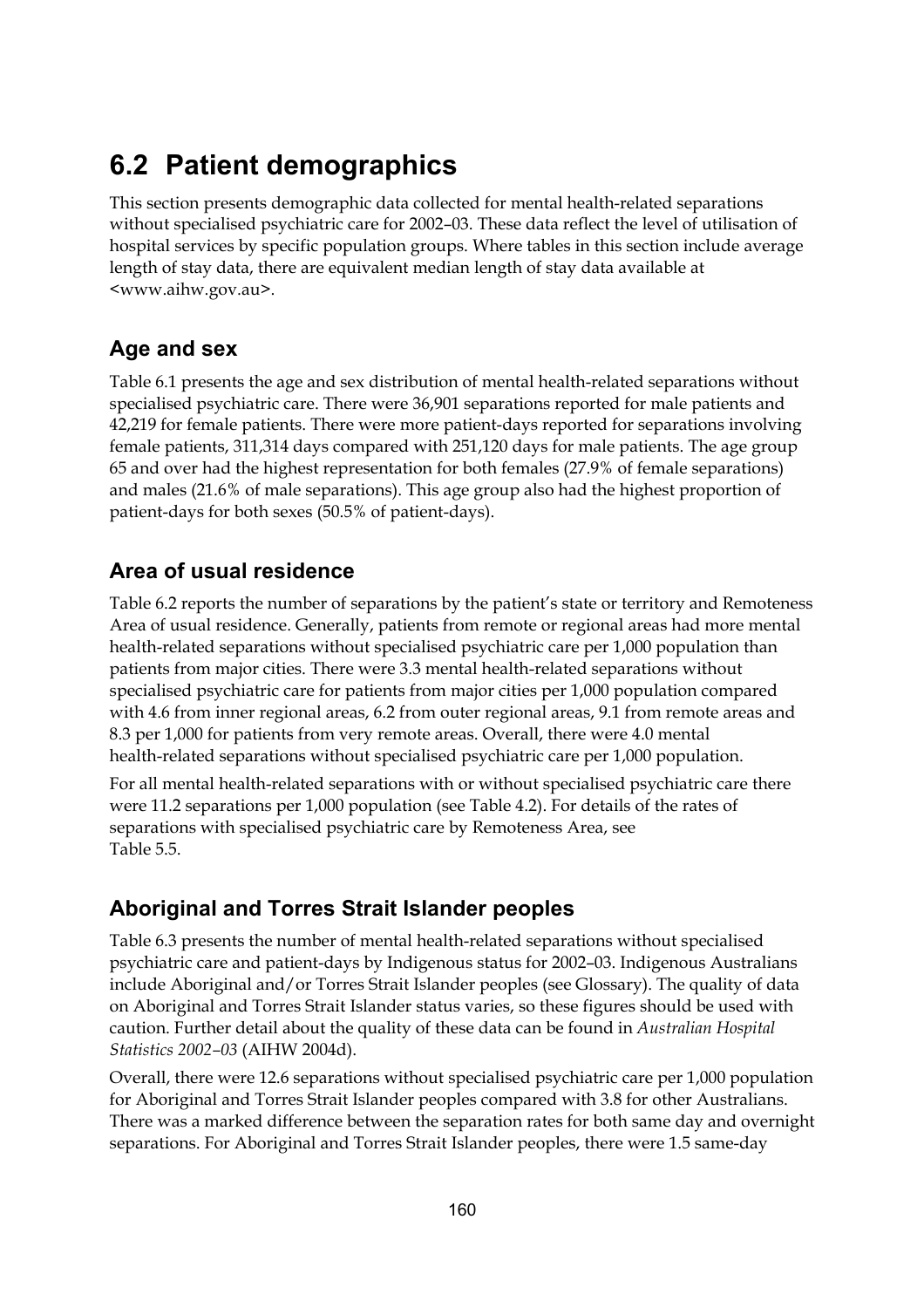separations without specialised psychiatric care per 1,000 population and 11.1 overnight separations. For other Australians the corresponding rates were 0.6 and 3.1 respectively.

In contrast to mental health-related separations that included specialised psychiatric care, in major cities the proportion of Aboriginal and Torres Strait Islander peoples with mental health-related separations without specialised psychiatric care was markedly lower compared with other Australians (18.7% and 56.9% of mental health-related separations without specialised psychiatric care, respectively). This situation was similar in inner regional areas where 14.6% of mental health-related separations were for Aboriginal and Torres Strait Islander peoples compared with 23.7% for other Australians. However, in outer regional and remote areas, the proportion of Aboriginal and Torres Strait Islander peoples with these separations was higher (30.3%) than for other Australians (14.4%), and similarly for remote areas (18.8% and 2.5% respectively).

The average length of stay for overnight separations without specialised psychiatric care for Aboriginal and/or Torres Strait Islander peoples was 4.6 days compared with 8.5 for other Australians. Difference in length of stay may reflect differences in casemix between Indigenous Australians and other Australians.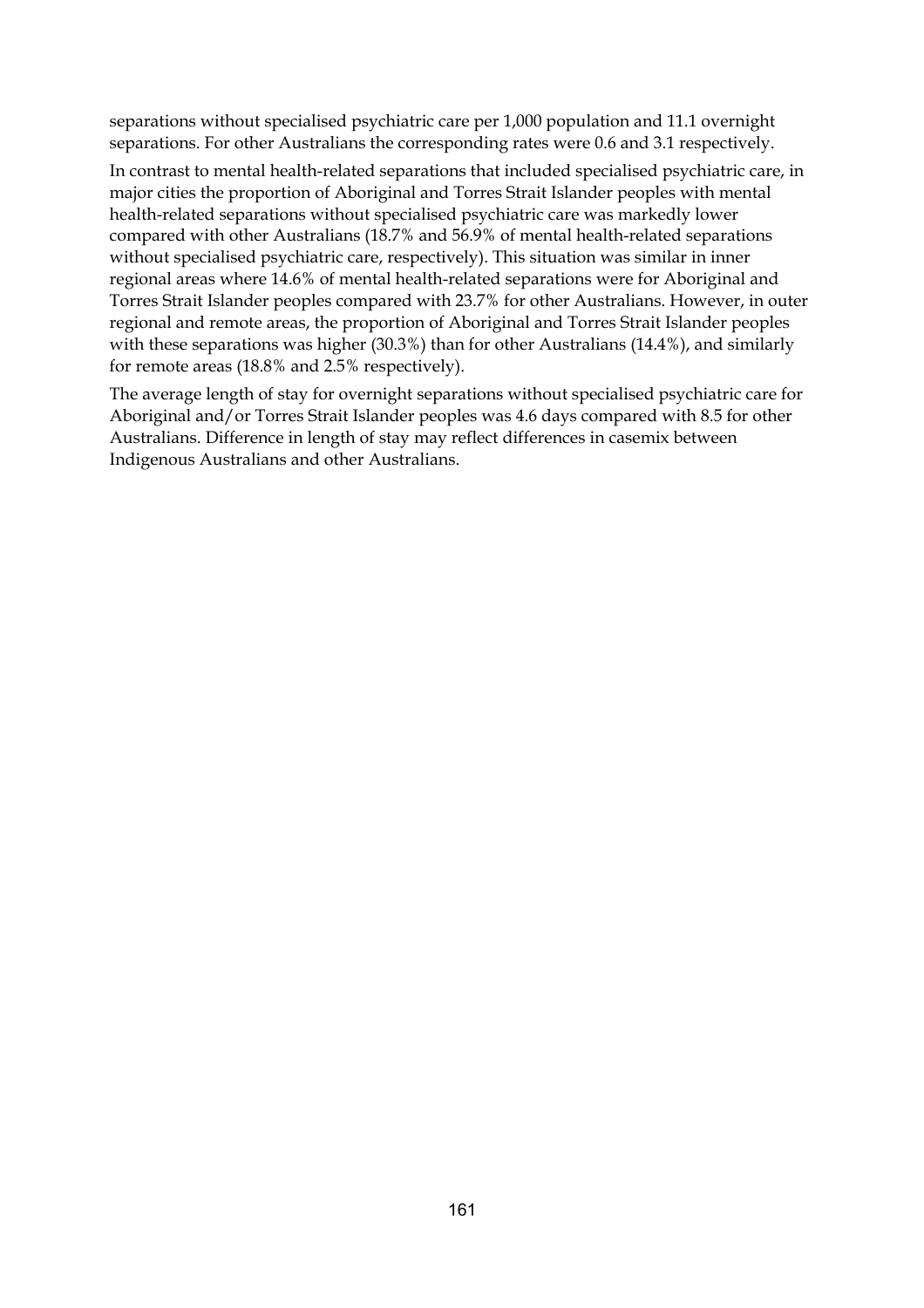|              | Under 15 |           |           |                              |           |        |             |                      |
|--------------|----------|-----------|-----------|------------------------------|-----------|--------|-------------|----------------------|
|              | years    | $15 - 24$ | $25 - 34$ | $35 - 44$                    | $45 - 54$ | 55-64  | 65 and over | Total <sup>(b)</sup> |
|              |          |           |           | Male                         |           |        |             |                      |
| Separations  |          |           |           |                              |           |        |             |                      |
| Same day     | 359      | 921       | 1,325     | 1,114                        | 758       | 448    | 867         | 5,793                |
| Overnight    | 3,111    | 2,894     | 5,273     | 5,489                        | 4,332     | 2,919  | 7,088       | 31,108               |
| Total        | 3,470    | 3,815     | 6,598     | 6,603                        | 5,090     | 3,367  | 7,955       | 36,901               |
| Patient-days | 12,592   | 12,631    | 25,139    | 27,892                       | 27,190    | 25,915 | 119,758     | 251,120              |
|              |          |           |           | Female                       |           |        |             |                      |
| Separations  |          |           |           |                              |           |        |             |                      |
| Same day     | 179      | 627       | 1,398     | 1,432                        | 998       | 710    | 1,790       | 7,135                |
| Overnight    | 2,743    | 4,225     | 6,841     | 5,515                        | 3,561     | 2,199  | 9,999       | 35,084               |
| Total        | 2,922    | 4,852     | 8,239     | 6,947                        | 4,559     | 2,909  | 11,789      | 42,219               |
| Patient-days | 15,009   | 23,457    | 32,573    | 32,483                       | 23,953    | 19,517 | 164,320     | 311,314              |
|              |          |           |           | Total persons <sup>(c)</sup> |           |        |             |                      |
| Separations  |          |           |           |                              |           |        |             |                      |
| Same day     | 538      | 1,548     | 2,723     | 2,546                        | 1,756     | 1,158  | 2,657       | 12,929               |
| Overnight    | 5,854    | 7,119     | 12,114    | 11,004                       | 7,893     | 5,118  | 17,087      | 66,195               |
| Total        | 6,392    | 8,667     | 14,837    | 13,550                       | 9,649     | 6,276  | 19,744      | 79,124               |
| Patient-days | 27,601   | 36,088    | 57,712    | 60,375                       | 51,143    | 45,432 | 284,078     | 562,511              |

Table 6.1: Mental health-related separations<sup>(a)</sup> without specialised psychiatric care, by age group and sex, Australia 2002-03

(a) Separations for which care type was reported as *Newborn* with no qualified days, and records for *Hospital boarders* and *Posthumous organ procurement* have been excluded.

(b) Includes separations for which age was not reported.

(c) Includes separations for which sex was not reported.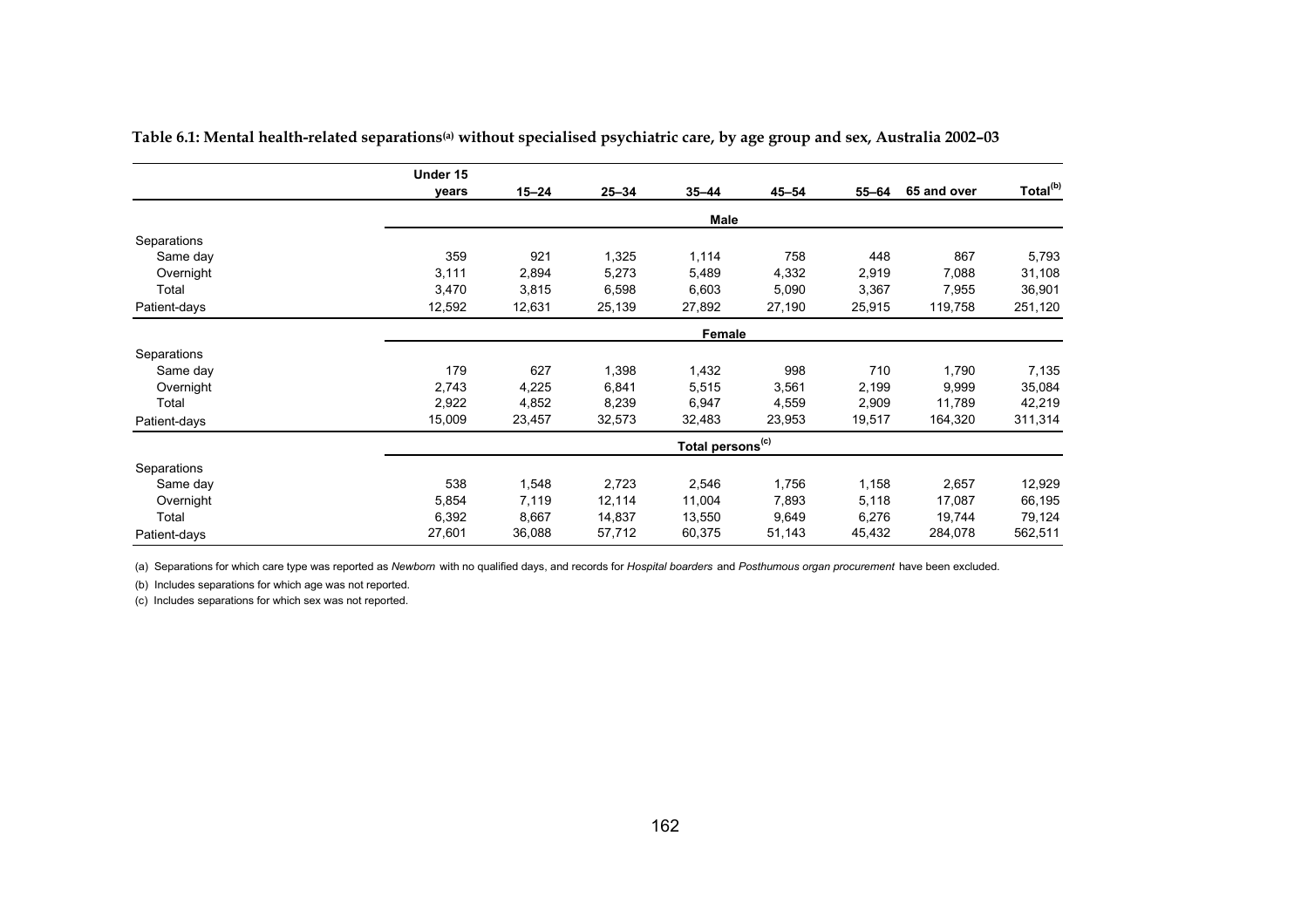**Table 6.2: Mental health-related separations(a) without specialised psychiatric care, by Remoteness Area of usual residence of the patient, by hospital type and state or territory of usual residence, 2002–03**

| <b>Remoteness Area of</b>                  |            |                        |        |       |                                                 |                        |                        |          |                      |
|--------------------------------------------|------------|------------------------|--------|-------|-------------------------------------------------|------------------------|------------------------|----------|----------------------|
| usual residence <sup>(b)</sup>             | <b>NSW</b> | Vic                    | Qld    | WA    | SΑ                                              | Tas                    | <b>ACT</b>             | NΤ       | Total <sup>(c)</sup> |
|                                            |            |                        |        |       | <b>Public acute hospitals</b>                   |                        |                        |          |                      |
| Major cities                               | 12,215     | 13,397                 | 3,317  | 2,213 | 3,933                                           | 0                      | 257                    | 0        | 35,332               |
| Inner regional                             | 5,284      | 4,595                  | 1,843  | 764   | 1,275                                           | 904                    | 1                      | 0        | 14,670               |
| Outer regional                             | 3,484      | 1,725                  | 1,846  | 1,908 | 1,986                                           | 377                    | 0                      | 115      | 11,441               |
| Remote                                     | 463        | 47                     | 500    | 1,080 | 483                                             | 23                     | 0                      | 109      | 2,705                |
| Very remote                                | 138        | $\ddot{\phantom{a}}$   | 401    | 522   | 159                                             | $\overline{7}$         | 0                      | 97       | 1,325                |
| Not reported                               | 515        | 0                      | 3      | 113   | 1                                               | 0                      | 0                      | 3        | 1,134                |
| Total                                      | 22,099     | 19,764                 | 7,910  | 6,600 | 7,837                                           | 1,311                  | 258                    | 324      | 66,607               |
|                                            |            |                        |        |       | <b>Private hospitals</b>                        |                        |                        |          |                      |
| Major cities                               | 1,512      | 2,882                  | 1,222  | 626   | 656                                             | n.p.                   | n.p.                   | n.p.     | 6,931                |
| Inner regional                             | 1,007      | 527                    | 1,105  | 266   | 90                                              | n.p.                   | n.p.                   | n.p.     | 3,670                |
| Outer regional                             | 156        | 60                     | 219    | 62    | 56                                              | n.p.                   | n.p.                   | n.p.     | 738                  |
| Remote                                     | 6          | 5                      | 21     | 7     | 4                                               | n.p.                   | n.p.                   | n.p.     | 55                   |
| Very remote                                | 0          | $\ddot{\phantom{a}}$   | 5      | 3     | 1                                               | n.p.                   | n.p.                   | n.p.     | 11                   |
| Not reported                               | 26         | 1                      | 0      | 0     | 0                                               | n.p.                   | n.p.                   | n.p.     | 57                   |
| Total                                      | 2,707      | 3,475                  | 2,572  | 964   | 807                                             | n.p.                   | n.p.                   | n.p.     | 11,462               |
|                                            |            |                        |        |       | All hospitals <sup>(d)</sup>                    |                        |                        |          |                      |
| Major cities                               | 14,489     | 16,280                 | 4,540  | 2,839 | 4,589                                           | n.p.                   | n.p.                   | n.p.     | 43,027               |
| Inner regional                             | 6,375      | 5,122                  | 2,950  | 1,030 | 1,365                                           | n.p.                   | n.p.                   | n.p.     | 18,426               |
| Outer regional                             | 3,658      | 1,786                  | 2,065  | 1,970 | 2,042                                           | n.p.                   | n.p.                   | n.p.     | 12,198               |
| Remote                                     | 469        | 52                     | 521    | 1,087 | 487                                             | n.p.                   | n.p.                   | n.p.     | 2,760                |
| Very remote                                | 138        | $\ddot{\phantom{a}}$   | 406    | 525   | 160                                             | n.p.                   | n.p.                   | n.p.     | 1,336                |
| Not reported                               | 724        | 1                      | 3      | 113   | 1                                               | n.p.                   | n.p.                   | n.p.     | 1,377                |
| Total                                      | 25,853     | 23,241                 | 10,485 | 7,564 | 8,644                                           | n.p.                   | n.p.                   | n.p.     | 79,124               |
|                                            |            |                        |        |       | Age-standardised separation rate <sup>(e)</sup> |                        |                        |          |                      |
| Same-day separations per 1,000 population  |            |                        |        |       |                                                 |                        |                        |          |                      |
| Major cities                               | 0.3        | 1.6                    | 0.2    | 0.1   | 0.5                                             | $\ddot{\phantom{1}}$ . | 0.1                    | . .      | 0.6                  |
| Inner regional                             | 0.7        | 1.1                    | 0.2    | 0.4   | 0.7                                             | 0.3                    | 0.0                    | . .      | 0.6                  |
| Outer regional                             | 0.9        | 0.7                    | 0.4    | 1.4   | 1.0                                             | 0.3                    | $\ddot{\phantom{0}}$   | 0.1      | 0.7                  |
| Remote                                     | 1.6        | 1.0                    | 0.5    | 0.6   | 0.9                                             | 0.4                    | $\ddot{\phantom{0}}$   | 0.4      | 0.7                  |
| Very remote                                | 1.7        | $\ddotsc$              | 1.0    | 0.6   | 1.4                                             | 0.0                    | $\sim$                 | 0.3      | 0.7                  |
| Total                                      | 0.5        | 1.4                    | 0.3    | 0.3   | 0.6                                             | 0.3                    | 0.1                    | 0.2      | 0.7                  |
| Overnight separations per 1,000 population |            |                        |        |       |                                                 |                        |                        |          |                      |
| Major cities                               | 2.7        | 2.9                    | 2.2    | 2.0   | 3.5                                             | $\ddot{\phantom{a}}$   | 0.9                    | .,       | 2.6                  |
| Inner regional                             | 4.0        | 3.9                    | 2.9    | 4.1   | 6.6                                             | 4.8                    | 1.6                    | $\sim$   | 3.9                  |
| Outer regional                             | 6.7        | 6.3                    | 2.9    | 9.6   | 10.4                                            | 3.0                    | $\ddot{\phantom{a}}$   | 1.5      | 5.5                  |
| Remote                                     | 10.9       | 7.7                    | 5.5    | 12.4  | 9.8                                             | 3.6                    | $\sim$ $\alpha$        | 2.6      | 8.4                  |
| Very remote                                | 17.0       | $\epsilon$ .           | 7.3    | 11.1  | 10.9                                            | 3.1                    | $\ddot{\phantom{1}}$ . | 2.1      | 7.6                  |
| Total                                      | 3.4        | 3.3                    | 2.6    | 3.7   | 4.9                                             | 4.2                    | 0.9                    | 1.9      | 3.4                  |
| All separations per 1,000 population       |            |                        |        |       |                                                 |                        |                        |          |                      |
| Major cities                               | 3.0        | 4.5                    | 2.3    | 2.1   | 4.0                                             | $\ddot{\phantom{1}}$   | 0.9                    | $\sim$   | 3.3                  |
| Inner regional                             | 4.7        | $5.0\,$                | 3.1    | 4.5   | $7.3$                                           | 5.2                    | 1.6                    | $\sim$ . | 4.6                  |
| Outer regional                             | 7.6        | 7.0                    | 3.3    | 11.1  | 11.4                                            | 3.3                    | $\ddot{\phantom{a}}$   | 1.6      | 6.2                  |
| Remote                                     | 12.5       | 8.7                    | 6.0    | 13.0  | 10.7                                            | 3.9                    | $\sim$ $\sim$          | 3.0      | 9.1                  |
| Very remote                                | 18.7       | $\ddot{\phantom{1}}$ . | 8.3    | 11.7  | 12.3                                            | 3.1                    | $\ddot{\phantom{1}}$   | 2.3      | 8.3                  |
| Total                                      | 3.9        | 4.7                    | 2.9    | 4.0   | $5.5\,$                                         | 4.5                    | 0.9                    | 2.1      | 4.0                  |

(a) Separations for which care type was reported as *Newborn* with no qualified days, and records for *Hospital boarders* and

 *Posthumous organ procurement* have been excluded.

(b) Defined according to the ABS's *Remoteness Area Classification,* 2001 Census edition. See Glossary for more information.

(c) Includes separations for which the state of usual residence was *Other territories* or not reported.

(d) Includes separations from NSW public psychiatric hospitals.

(e) Rates were indirectly age-standardised using the estimated resident population as at 30 June 2002. **. .** Not applicable.

n.p. Not published.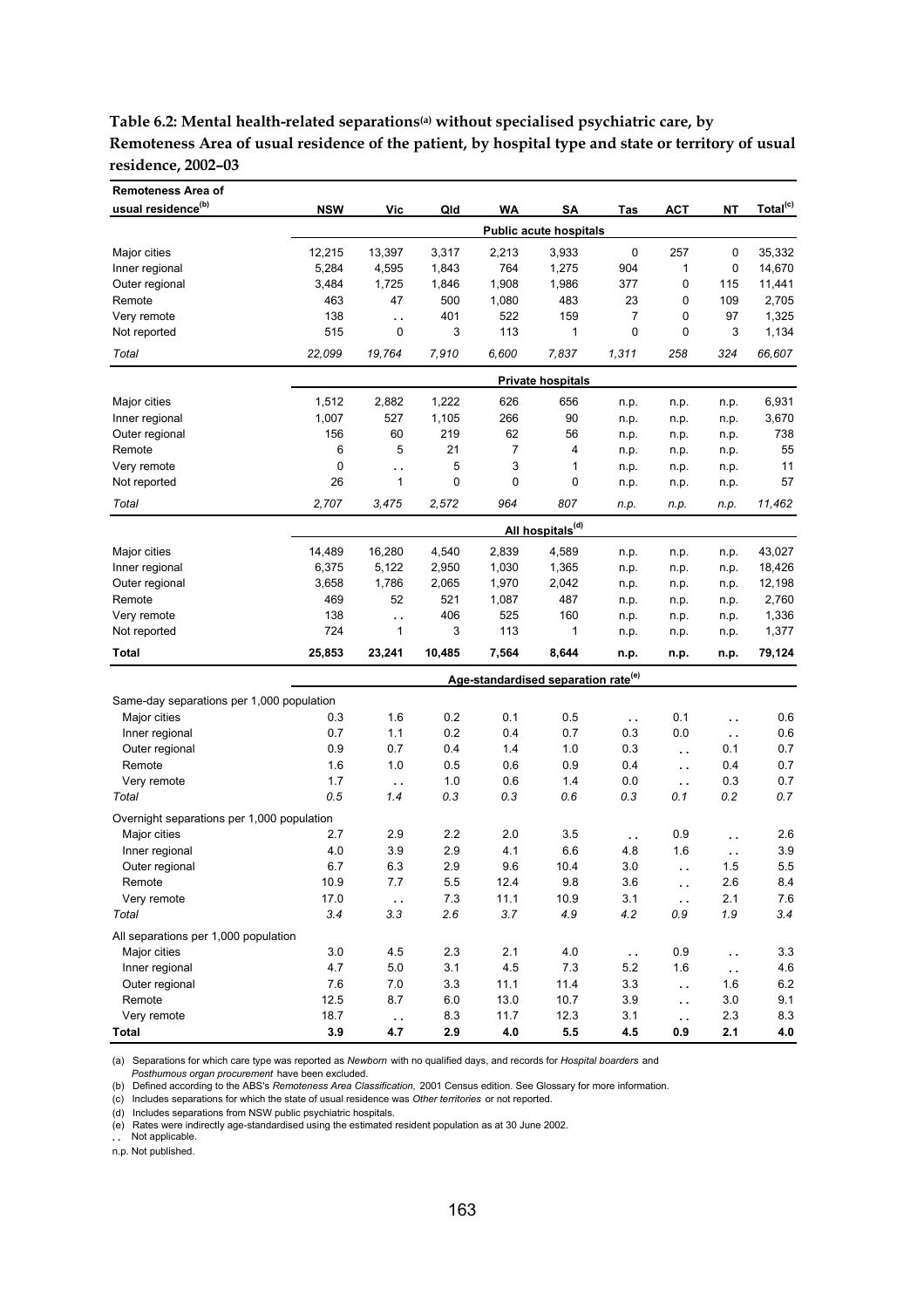|                                     |          | <b>Separations</b> |                                  |                                                         | Average<br>length | <b>Median</b><br>length |
|-------------------------------------|----------|--------------------|----------------------------------|---------------------------------------------------------|-------------------|-------------------------|
| <b>Remoteness Area of usual</b>     |          |                    |                                  |                                                         | of stay           | of stay                 |
| residence <sup>(b)</sup>            | Same day | Overnight          | <b>Total</b>                     | <b>Patient-days</b>                                     | (overnight)       | (overnight)             |
|                                     |          |                    |                                  | Aboriginal and/or Torres Strait Islander <sup>(c)</sup> |                   |                         |
| Major cities                        | 95       | 777                | 872                              | 3,310                                                   | 4.1               | 2.0                     |
| Inner regional                      | 92       | 589                | 681                              | 2,406                                                   | 3.9               | 2.0                     |
| Outer regional                      | 188      | 1,225              | 1,413                            | 4,646                                                   | 3.6               | 2.0                     |
| Remote                              | 71       | 805                | 876                              | 3,138                                                   | 3.8               | 2.0                     |
| Very remote                         | 76       | 644                | 720                              | 5,753                                                   | 8.8               | 2.0                     |
| Not reported                        | 8        | 86                 | 94                               | 315                                                     | 3.6               | 2.5                     |
| Total                               | 530      | 4,126              | 4,656                            | 19,568                                                  | 4.6               | 2.0                     |
| Per 1,000 population $^{(d)}$       | 1.5      | 11.1               | 12.6                             | 76.3                                                    | $\sim$            | $\sim$                  |
|                                     |          |                    | Other Australians <sup>(e)</sup> |                                                         |                   |                         |
| Major cities                        | 8,318    | 33,119             | 41,437                           | 291,093                                                 | 8.5               | 4.0                     |
| Inner regional                      | 2,424    | 14,830             | 17,254                           | 129,542                                                 | 8.6               | 4.0                     |
| Outer regional                      | 1,083    | 9,388              | 10,471                           | 84,180                                                  | 8.9               | 4.0                     |
| Remote                              | 147      | 1,697              | 1,844                            | 12,375                                                  | 7.2               | 3.0                     |
| Very remote                         | 39       | 560                | 599                              | 3,693                                                   | 6.5               | 3.0                     |
| Not reported                        | 195      | 1,044              | 1,239                            | 5,055                                                   | 4.7               |                         |
| Total                               | 12.206   | 60,638             | 72.844                           | 525,938                                                 | 8.5               | 3.0                     |
| Per 1,000 population <sup>(d)</sup> | 0.6      | 3.1                | 3.8                              | 27.1                                                    | $\sim$ $\sim$     | $\sim$                  |
|                                     |          |                    | <b>Total</b>                     |                                                         |                   |                         |
| Major cities                        | 8,473    | 34,554             | 43,027                           | 300,897                                                 | 8.5               | 4.0                     |
| Inner regional                      | 2,571    | 15,855             | 18,426                           | 139,563                                                 | 8.6               | 4.0                     |
| Outer regional                      | 1,329    | 10,869             | 12,198                           | 91,287                                                  | 8.3               | 3.0                     |
| Remote                              | 225      | 2,535              | 2,760                            | 15,708                                                  | 6.1               | 3.0                     |
| Very remote                         | 118      | 1,218              | 1,336                            | 9,518                                                   | 7.7               | 2.0                     |
| Not reported                        | 213      | 1,164              | 1,377                            | 5,538                                                   | 4.6               |                         |
| <b>Total</b>                        | 12,929   | 66,195             | 79,124                           | 562,511                                                 | 8.3               | 3.0                     |
| Per 1,000 population <sup>(d)</sup> | 0.7      | 3.4                | 4.0                              | 28.6                                                    | $\sim$ $\sim$     | $\sim$                  |

Table 6.3: Mental health-related separations<sup>(a)</sup> without specialised psychiatric care, by Indigenous **status and Remoteness Area of usual residence, Australia, 2002**–**03**

(a) Separations for which care type was reported as *Newborn* with no qualified days, and records for *Hospital boarders* and *Posthumous organ procurement* have been excluded.

(b) Defined according to the ABS's *Remoteness Area Classification,* 2001 Census edition. See Glossary for more information.

(c) Includes separations of patients identified as being either of Aboriginal but not Torres Strait Islander origin, Torres Strait Islander but not Aboriginal origin, Aboriginal and Torres Strait Islander origin and patients identified as of Aboriginal or Torres Strait Islander origin without further specification.

(d) Rates were indirectly age-standardised using the estimated resident population as at 30 June 2001.

(e) Does not include separations for patients for which Aboriginal and Torres Strait Islander status was not reported.

**. .** Not applicable.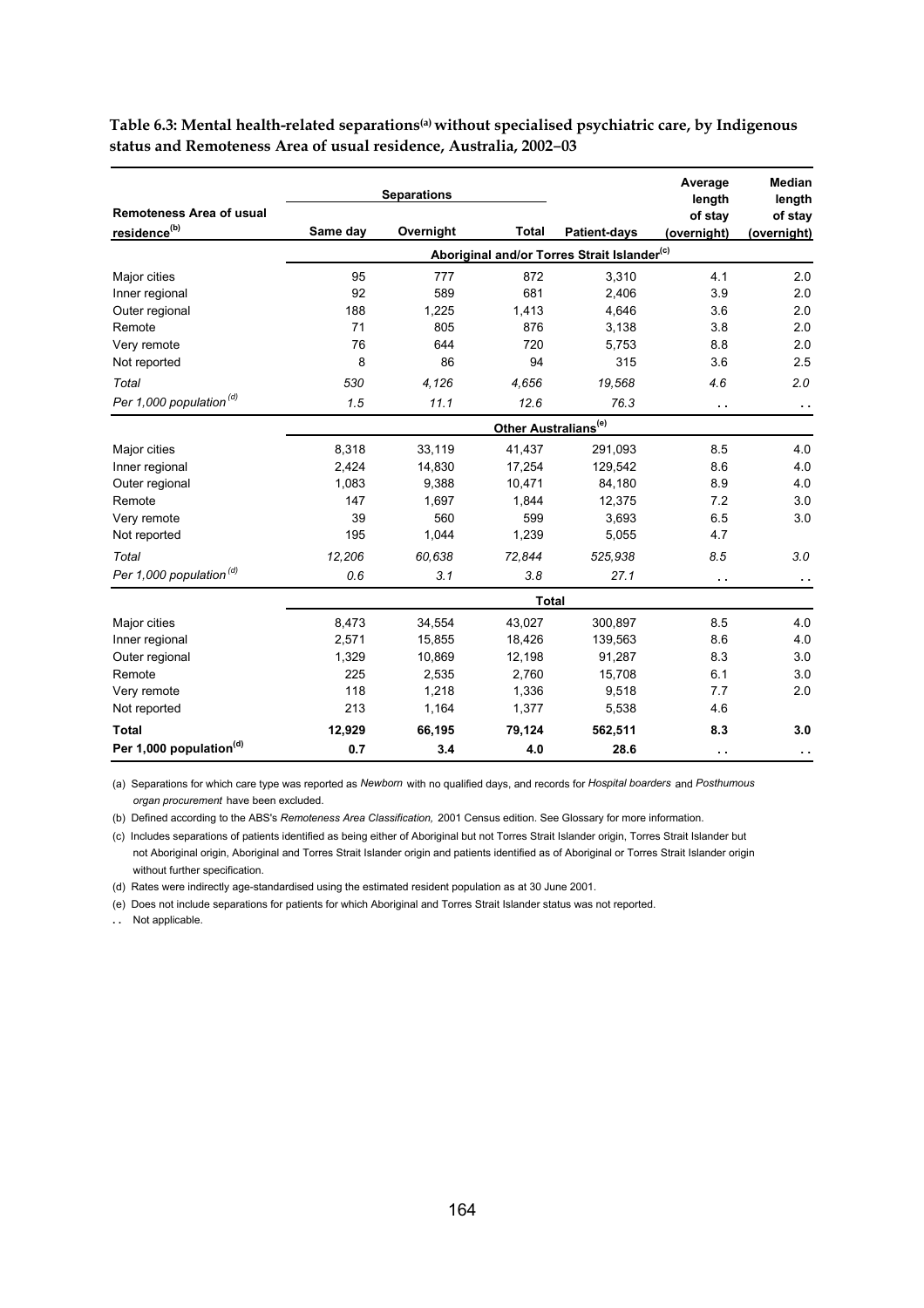## **6.3 Principal diagnoses**

This section presents the principal diagnoses recorded for mental health-related separations without specialised psychiatric care using various groupings of ICD-10-AM diagnosis codes.

### **Overview**

Table 6.4 shows principal diagnosis information by hospital type for the years 1998–99 to 2002–03. The principal diagnosis with the highest number of separations without specialised psychiatric care for all hospitals was *Mental and Behavioural disorders due to the use of alcohol* (F10), with an annual average of 16.4% of these separations during this period. Separations for the principal diagnosis group *Schizophrenia* (F20) increased by 48.4% between 1998–99 and 2002–03, from 3.1% in 1998–99 to 4.6% in 2002–03, with most of this increase occurring in public acute hospitals. In contrast, separations for *Sleep disorders* (G47) decreased by 34.1% during this period from 8.3% to 5.5%, with more of this decrease occurring in private hospitals (17.0% in 1998–99 to 11.2% in 2002–03) than in public acute hospitals. The principal diagnosis group with the greatest increase in the private sector was *Disorders of psychological development* (F80–F89) which increased more than tenfold during this period from 0.2% in 1998–99 to 2.3% in 2002–03.

In 2002–03, principal diagnoses group of *Mental and behavioural disorders due to the use of alcohol* (F10) accounted for the largest number of separations (12,792 or 19.3% of overnight separations and 820 or 6.3% of same-day separations) (Table 6.5). Principal diagnoses of *Depressive episode* (F32) had the second largest number of overnight separations (8,068) and the largest number of same-day separations (2,988) (see Box 5.1).

Principal diagnoses of *Dementia* (F00–F03) accounted for the greatest number of patient-days for separations without specialised psychiatric care, with 122,543 or 21.8% of patient-days. The number of patient days for *Dementia* (F00–F03) decreased significantly in 2002–03 compared with 2001–02, owing to a number of long-stay patients separating from hospital in that year causing the number of patient-days to decrease. The next largest number of patient-days in 2002–03 was in the principal diagnosis group, *Mental and behavioural disorders due to the use of alcohol* (F10) (69,524 patient-days).

Table 6.4 also reports the proportion of mental health-related separations with these principal diagnoses where the patient did not receive specialised psychiatric care. Over 90% of separations with *Sleep disorders* (G47), *Mental disorders and diseases of the nervous system complicating pregnancy and the puerperium* (O99.3), *Dyslexia and other symbolic dysfunctions, not elsewhere classified* (R48) and *Other factors relating to substance use* were separations without specialised psychiatric care, whereas for disorders such as *Schizoaffective disorders* (F25) and *Persistent mood (affective) disorders* (F34) the proportion of separations without specialised psychiatric care was very low (6.6% and 9.5% respectively) (See Box 5.1).

### **Hospital type**

The distribution of mental health-related separations without specialised psychiatric care for 2002–03 by principal diagnosis for each hospital type is presented in Table 6.6. The principal diagnosis group with the largest number of mental health-related separations without specialised psychiatric care for public acute hospitals was *Mental and behavioural disorders due to use of alcohol* (F10) (11,784 or 17.7%). The principal diagnosis group of *Dementia* (F00–F03)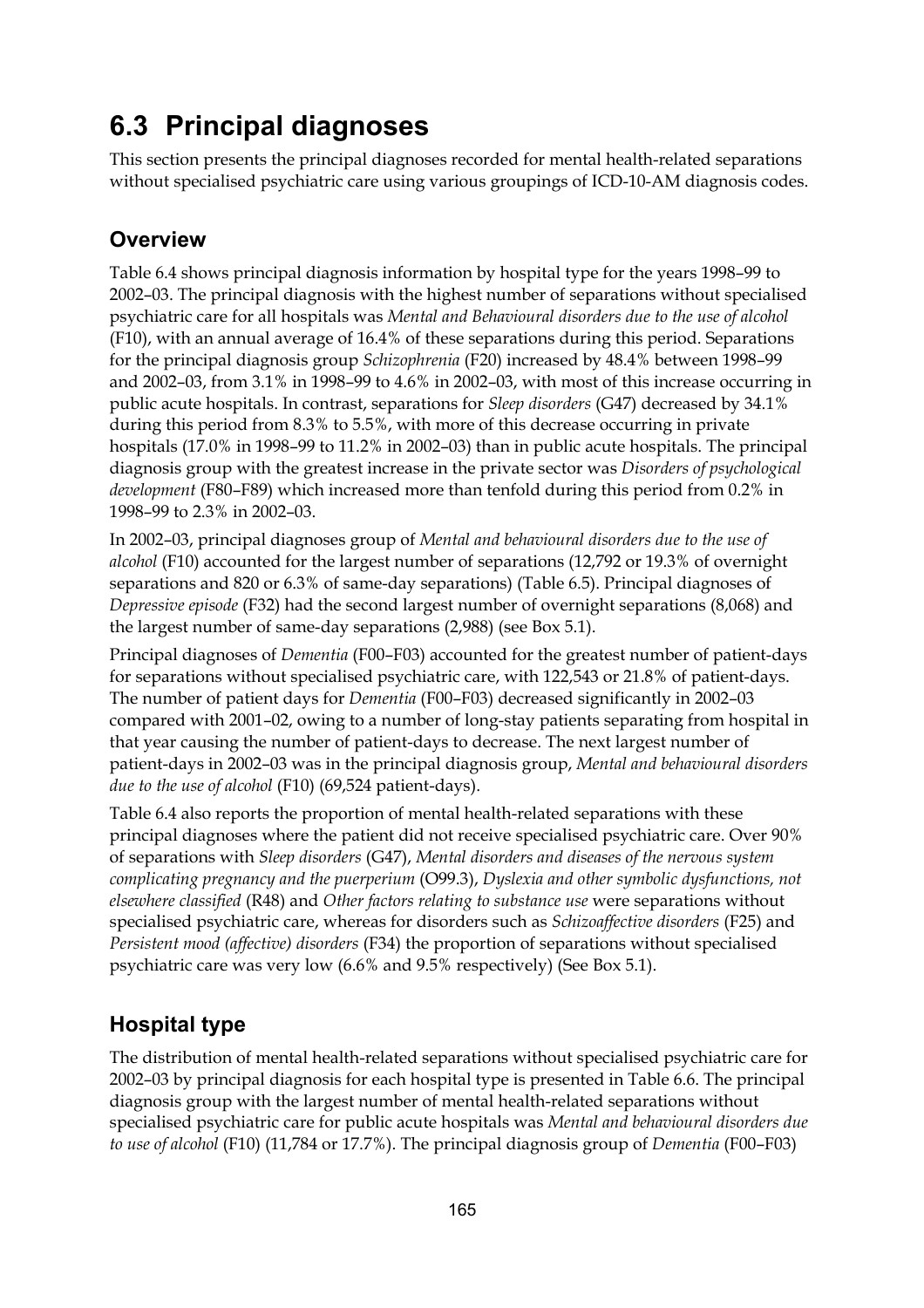accounted for 25.0% of mental health-related patient-days for separations in this category. In private hospitals, separations with principal diagnoses of *Depressive episode* (F32) made up 13.6%of mental health-related separations without specialised psychiatric care, followed by *Mental and behavioural disorders due to use of alcohol* (F10, 13.2%) and *Sleep disorders* (G47, 11.2%)*. Mental and behavioural disorders due to use of alcohol* (F10) accounted for the largest proportion of private hospital patient-days for mental health-related separations without specialised psychiatric care (15.9% of all patient-days), followed by *Depressive episode* (F32, 13.0% of all patient-days).

Figures 1.18 and 1.20 present data on mental health-related separations with and without specialised psychiatric care by principal diagnosis for public and private hospitals, respectively.

### **Age and sex**

Tables 6.7 and 6.8 describe the distribution of mental health-related separations without specialised psychiatric care by sex, age group and principal diagnosis.

#### **Separations for male patients**

In 2002–03, the highest number of mental health-related separations without specialised psychiatric care for male patients had principal diagnoses of *Mental and behavioural disorders due to use of alcohol* (F10, 9,468 separations or 25.7%) followed by *Depressive episode* (F32, 3,983 separations or 10.8%) and *Mental and behavioural disorders due to other psychoactive substances use* (F11–F19, 3,609 separations or 9.8%) (Table 6.7). Of those separations in the age group under 15 years, 1,979 or 57.0% had principal diagnoses of *Sleep disorders* (G47). Over 50% of separations with principal diagnoses of *Mental and behavioural disorders due to use of alcohol* (F10) were between 25 and 44 years (4,869 separations). However, the highest number of separations with principal diagnoses of *Mental and behavioural disorders due to other psychoactive substances* (F11–F19) were between 25 and 34 years (1,521 or 42.1%).

#### **Separations for female patients**

The principal diagnosis groups with the highest number of mental health-related separations without specialised psychiatric care for female patients in 2002-03 were *Depressive episode*  (F32, 7,073 separations or 16.7%), *Mental and behavioural disorders due to use of alcohol* (F10, 4,144 separations or 9.8%) and *Other anxiety disorders* (F41, 3,625 separations or 8.6%) (Table 6.8). The majority of separations in the under 15 age group had principal diagnoses of *Sleep disorders* (G47, 1,445 separations or 49.5%). For *Depressive episode* (F32), the number of separations was highest in the age group 65 years and over (1,932) and the 35–44 age group (1,353). The principal diagnosis group of *Other anxiety disorders* (F41) had separations concentrated in the age group 65 years and over, and for *Mental and behavioural disorders due to use of alcohol* (F10) the number of separations was highest between 35 and 44 years.

### **Aboriginal and Torres Strait Islander peoples**

Table 6.9 details the number of separations and patient-days by principal diagnosis for Aboriginal and Torres Strait Islander peoples in 2002–03. The quality of Aboriginal and Torres Strait Islander status data varies, so these figures should be used with caution. Further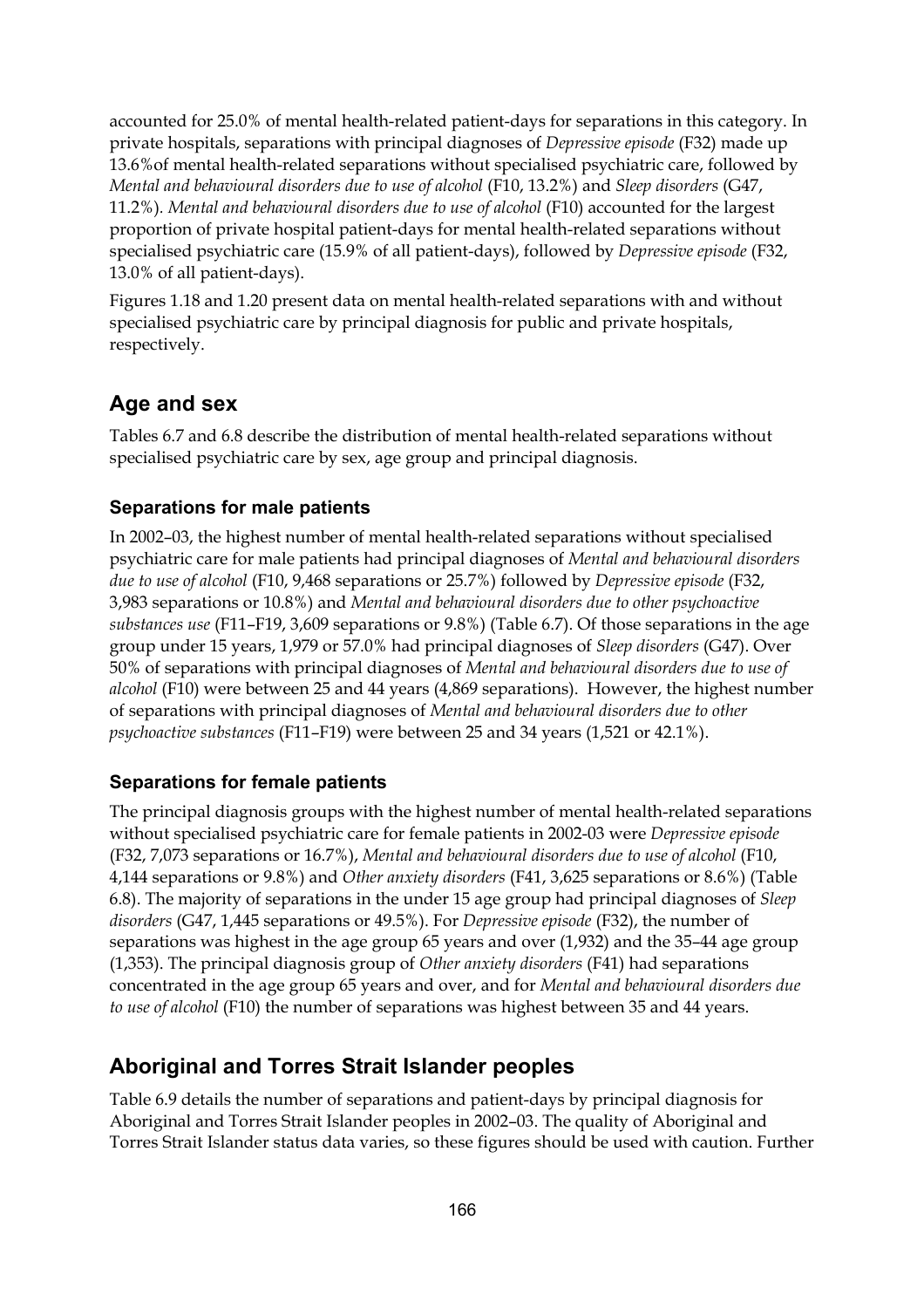detail about the quality of these data can be found in *Australian Hospital Statistics 2002–03* (AIHW 2004d).

For Aboriginal and Torres Strait Islander peoples, principal diagnoses of *Mental and behavioural disorders due to use of alcohol* (F10) accounted for 36.5% of mental health-related separations without specialised psychiatric care and 23.2% of patient-days. In comparison, separations for all Australians with principal diagnoses of *Mental and behavioural disorders due to use of alcohol* (F10) accounted for 17.2% of these types of separations and 12.4% of patient-days.

### **Mental health-related comorbidity**

Diagnoses are reported to the National Hospital Morbidity Database as either principal diagnoses (that is, diagnoses chiefly responsible for occasioning the episodes of care, see Glossary), or as additional diagnoses. Comorbidity in this section refers to separations with both a mental health principal diagnosis and an additional diagnosis of another mental health-related disorder.

Table 4.4 summarises separations, patient-days and psychiatric care days for both specialised and non-specialised care separations with a mental health-related diagnosis reported as any diagnosis, principal or additional.

Separations and patient-days for separations with a mental health-related additional diagnosis without specialised psychiatric care are reported in Table 6.10, by principal diagnosis in ICD-10-AM chapter groupings. The most common principal diagnoses for separations without specialised psychiatric care and with a mental health-related additional diagnosis were *Injury, poisoning and certain other consequences of external causes* (S00–T98, 50,291 separations or 17.4%), followed by *Mental and behavioural disorders* (F00–F99, 31,904 or 11.1%) and *Factors influencing health status and contact with health services* (Z00–Z99, 30,600 or 10.6%).

Table 6.11 shows mental health-related separations without specialised psychiatric care by the presence of a mental health-related additional diagnosis. About 39.2% of separations with a mental health-related principal diagnosis had an accompanying mental health-related additional diagnosis. Of mental health-related separations without specialised psychiatric care, the principal diagnoses most likely to have a mental health-related additional diagnosis were *Alzheimer's disease* (G30, 2,019 separations or 92.1%) and *Other factors related to substance use* (657 separations or 90.1%).

Table 6.12 shows the top five additional mental health-related diagnoses for separations without specialised psychiatric care, which have both a principal mental health diagnoses and an additional mental health diagnosis.

Of the 19,277 separations without specialised psychiatric care that had principal diagnoses of *Mental and behavioural disorders due to psychoactive substances use* (F10–F19), the most common additional mental health-related diagnoses were *Depressive episode* (F32, 1,457 separations), followed by *Other anxiety disorders* (F41, 644 separations) and *Specific personality disorders* (F60, 433 separations).

Of the 7,129 separations without specialised psychiatric care that had principal diagnoses of *Schizophrenia, schizotypal and delusional disorders* (F20–F29), the most common additional mental health-related diagnosis was for *Mental and behavioural disorders due to other*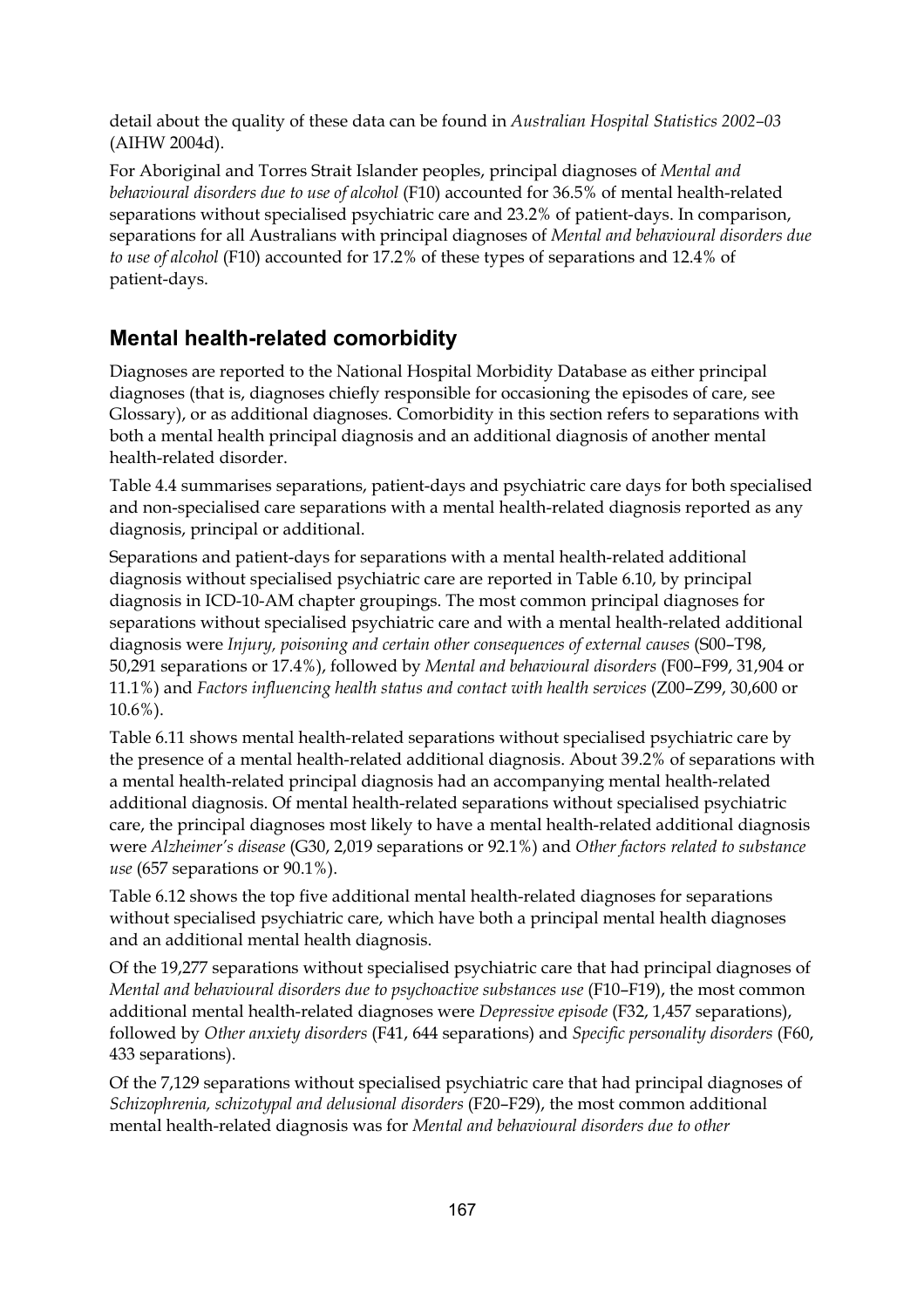*psychoactive substances use* (F11–F19, 933 separations), followed by *Mental and behavioural disorders due to alcohol* (F10, 422 separations) and *Depressive episode* (F32, 234 separations).

Of the 17,555 separations without specialised psychiatric care that had a principal diagnoses of M*ood (affective) disorders* (F30–F39), the most common additional mental health-related diagnoses were *Mental and behavioural disorders due to use of alcohol* (F10, 1,241), followed by *Mental and behavioural disorders due to other psychoactive substance use* (F11–F19, 1,015) and *Reaction to severe stress and adjustment disorders* (F43, 774).

Of the 11,380 separations without specialised psychiatric care that had principal diagnoses of *Neurotic, stress-related and somatoform disorder* (F40–F49), the most common additional mental health-related diagnoses were *Mental and behavioural disorders due to use of alcohol* (F10, 837 separations) and *Depressive episode* (F32, 811 separations) followed by *Mental and behavioural disorders due to other psychoactive substance use* (F11–F19, 639 separations).

### **Separations with an external cause indicating self-harm**

Table 6.13 outlines the separations and patient-days for mental health-related separations without specialised psychiatric care for which an external cause of injury or poisoning in the *Intentional self-harm* (X60–X84) grouping was reported. There were 1,062 separations in this category. The most common principal diagnoses were in the groups of *Depressive episode*  (F32, 374 separations) and *Reaction to severe stress and adjustment disorders* (F43, 164 separations).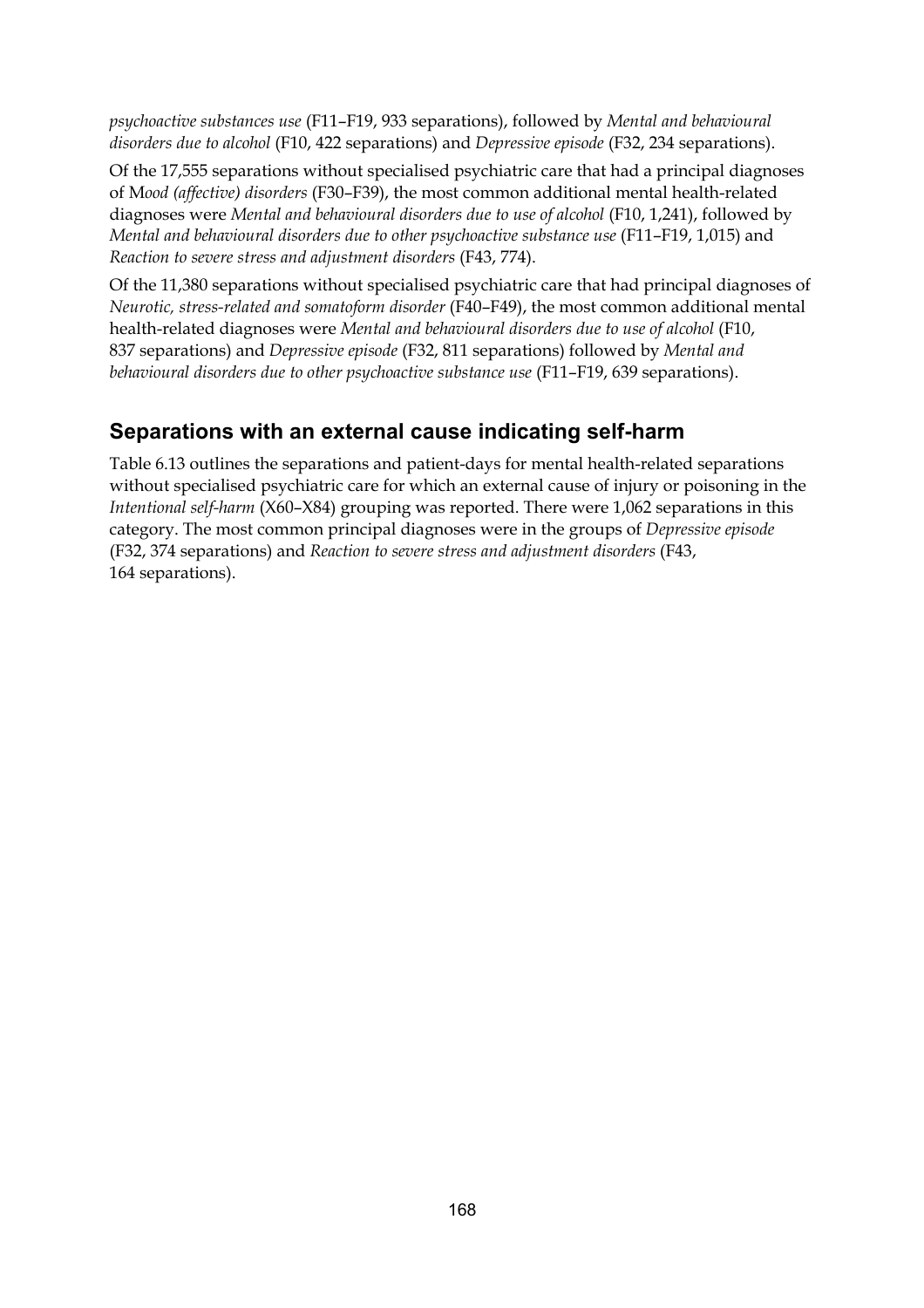| Table 6.4: Mental health-related separations <sup>(a)</sup> without specialised psychiatric care, by principal diagnosis in ICD-10-AM groupings and hospital type, |  |  |
|--------------------------------------------------------------------------------------------------------------------------------------------------------------------|--|--|
| Australia, 1998–99 to 2002–03                                                                                                                                      |  |  |

|                            |                                                                          | <b>Public acute hospitals</b><br><b>Private hospitals</b> |                |         |                |         |                |         |                |                |                    |
|----------------------------|--------------------------------------------------------------------------|-----------------------------------------------------------|----------------|---------|----------------|---------|----------------|---------|----------------|----------------|--------------------|
| <b>Principal diagnosis</b> |                                                                          | 1998-99                                                   | 1999-00        | 2000-01 | 2001-02        | 2002-03 | 1998-99        | 1999-00 | 2000-01        | 2001-02        | 2002-03            |
| F00-F03                    | Dementia                                                                 | 4,170                                                     | 4,130          | 4,781   | 4,315          | 4,509   | 802            | 1,102   | 1,154          | 860            | 875                |
| F04-F09                    | Other organic mental disorders                                           | 4972                                                      | 2815           | 2811    | 2962           | 2772    | 1,408          | 615     | 562            | 478            | 512                |
| F <sub>10</sub>            | Mental and behavioural disorders due to use of alcohol                   | 10355                                                     | 10336          | 10748   | 11362          | 11784   | 1,657          | 1,468   | 1,410          | 1,592          | 1,509              |
| F11-F19                    | Mental and behav disorders due to other psychoactive substances use      | 5135                                                      | 5902           | 5933    | 4473           | 4670    | 1,558          | 1,282   | 929            | 532            | 481                |
| F20                        | Schizophrenia                                                            | 2233                                                      | 2467           | 2639    | 3302           | 3528    | 129            | 168     | 129            | 116            | 103                |
|                            | F21, F24, F28-F29 Schizotypal and other delusional disorders             | 661                                                       | 620            | 716     | 848            | 827     | 27             | 33      | 27             | 35             | 21                 |
| F <sub>22</sub>            | Persistent delusional disorders                                          | 403                                                       | 404            | 407     | 467            | 431     | 50             | 65      | 53             | 32             | 46                 |
| F <sub>23</sub>            | Acute and transient psychotic disorders                                  | 500                                                       | 820            | 951     | 1187           | 1100    | 28             | 32      | 45             | 47             | 29                 |
| F <sub>25</sub>            | Schizoaffective disorders                                                | 409                                                       | 477            | 465     | 744            | 940     | 57             | 80      | 85             | 88             | 83                 |
| F30                        | Manic episode                                                            | 291                                                       | 237            | 253     | 294            | 318     | 30             | 25      | 28             | 30             | 22                 |
| F31                        | Bipolar affective disorders                                              | 1408                                                      | 1397           | 1389    | 1650           | 1937    | 272            | 233     | 223            | 225            | 281                |
| F32                        | Depressive episode                                                       | 6798                                                      | 7406           | 8486    | 8905           | 9452    | 1,763          | 1,776   | 1,729          | 1,650          | 1,559              |
| F33                        | Recurrent depressive disorders                                           | 2165                                                      | 2016           | 2168    | 2698           | 3061    | 956            | 751     | 732            | 868            | 635                |
| F34                        | Persistent mood (affective) disorders                                    | 953                                                       | 155            | 111     | 143            | 120     | 481            | 95      | 108            | 82             | 56                 |
| F38, F39                   | Other and unspecified mood (affective) disorders                         | 88                                                        | 46             | 47      | 38             | 50      | 10             | 10      | 16             | 5              | $\overline{4}$     |
| F40                        | Phobic anxiety disorders                                                 | 40                                                        | 32             | 42      | 37             | 47      | 37             | 36      | 22             | 18             | 13                 |
| F41                        | Other anxiety disorders                                                  | 3112                                                      | 4074           | 4246    | 4188           | 4035    | 841            | 1,298   | 1,207          | 1.097          | 988                |
| F42                        | Obsessive-compulsive disorders                                           | 58                                                        | 56             | 46      | 61             | 57      | 27             | 37      | 21             | 17             | 17                 |
| F43                        | Reaction to severe stress and adjustment disorders                       | 3189                                                      | 2992           | 2956    | 2921           | 3692    | 1,085          | 1,130   | 992            | 923            | 1,056              |
| F44                        | Dissociative (conversion) disorders                                      | 778                                                       | 650            | 834     | 770            | 805     | 96             | 107     | 118            | 95             | 100                |
| F45, F48                   | Somatoform and other neurotic disorders                                  | 816                                                       | 502            | 428     | 386            | 347     | 182            | 211     | 198            | 215            | 203                |
| F <sub>50</sub>            | Eating disorders                                                         | 706                                                       | 741            | 674     | 680            | 644     | 111            | 122     | 127            | 105            | 80                 |
| F51-F59                    | Other behav syndromes associated w physiol dist & phys factors           | 2211                                                      | 2223           | 2197    | 1640           | 987     | 460            | 607     | 435            | 293            | 352                |
| F60                        | Specific personality disorders                                           | 765                                                       | 759            | 782     | 875            | 888     | 79             | 83      | 45             | 68             | 56                 |
| F61-F69                    | Disorders of adult personality and behaviour                             | 99                                                        | 113            | 115     | 87             | 116     | 67             | 81      | 89             | 88             | 84                 |
| F70-F79                    | Mental retardation                                                       | 112                                                       | 128            | 124     | 91             | 108     | $\overline{2}$ | 8       | 8              | 12             | 6                  |
| F80-F89                    | Disorders of pscychological development                                  | 495                                                       | 503            | 393     | 456            | 410     | 28             | 67      | 116            | 225            | 266                |
| F90                        | Hyperkinetic disorders                                                   | 51                                                        | 56             | 53      | 81             | 54      | 6              | 3       | $\overline{4}$ | 2              | $\overline{2}$     |
| F91                        | Conduct disorders                                                        | 396                                                       | 368            | 366     | 338            | 326     | 15             | 53      | 32             | 9              | $\overline{4}$     |
| F92-F98                    | Other & unspec disorders w onset childhood adolescence                   | 267                                                       | 198            | 338     | 385            | 366     | 22             | 16      | 15             | 12             | 6                  |
| F99                        | Mental disorder not otherwise specified                                  | 42                                                        | 79             | 76      | 117            | 119     | $\overline{1}$ | 5       | $\overline{4}$ | $\mathbf 0$    | $\overline{4}$     |
| G30                        | Alzheimer's disease                                                      | 803                                                       | 1238           | 1382    | 1639           | 1796    | 183            | 292     | 341            | 399            | 397                |
| G47                        | Sleep disorders                                                          | 3778                                                      | 3671           | 3516    | 3046           | 3105    | 2,632          | 2,192   | 1,586          | 1,016          | 1,284              |
| O99.3                      | Mental disorders & dis of the nerv sys complic preq, child & puerp       | 1691                                                      | 1606           | 1699    | 1674           | 1670    | 167            | 185     | 211            | 220            | 229                |
| R44                        | Other symptoms & signs involving general sensations and perceptions      | 108                                                       | 165            | 203     | 201            | 247     | 15             | 32      | 52             | 48             | 45                 |
| R45                        | Symptoms & signs involving emotional state                               | 195                                                       | 217            | 183     | 196            | 221     | 128            | 29      | 33             | 19             | 26                 |
| <b>R48</b>                 | Dyslexia and other symbolic dysfunctions, not elsewhere classified       | 9                                                         | $\overline{7}$ | 3       | $\overline{4}$ | 8       | 13             | 5       | $\overline{7}$ | 3              | 3                  |
|                            | Other factors related to mental and behavioural disorders <sup>(b)</sup> | 1282                                                      | 465            | 311     | 372            | 435     | 10             | 17      | 29             | 6              | 23                 |
|                            | Other factors related to substance use <sup>(c)</sup>                    | 117                                                       | 175            | 123     | 122            | 625     | $\overline{1}$ | 6       | 9              | $\overline{2}$ | $\overline{2}$     |
| Total <sup>(d)</sup>       |                                                                          | 61.701                                                    | 60,268         | 62.995  | 63,755         | 66.607  | 15.443         | 14,358  | 12,931         | 11,532         | 11,462             |
|                            |                                                                          |                                                           |                |         |                |         |                |         |                |                | <i>(continued)</i> |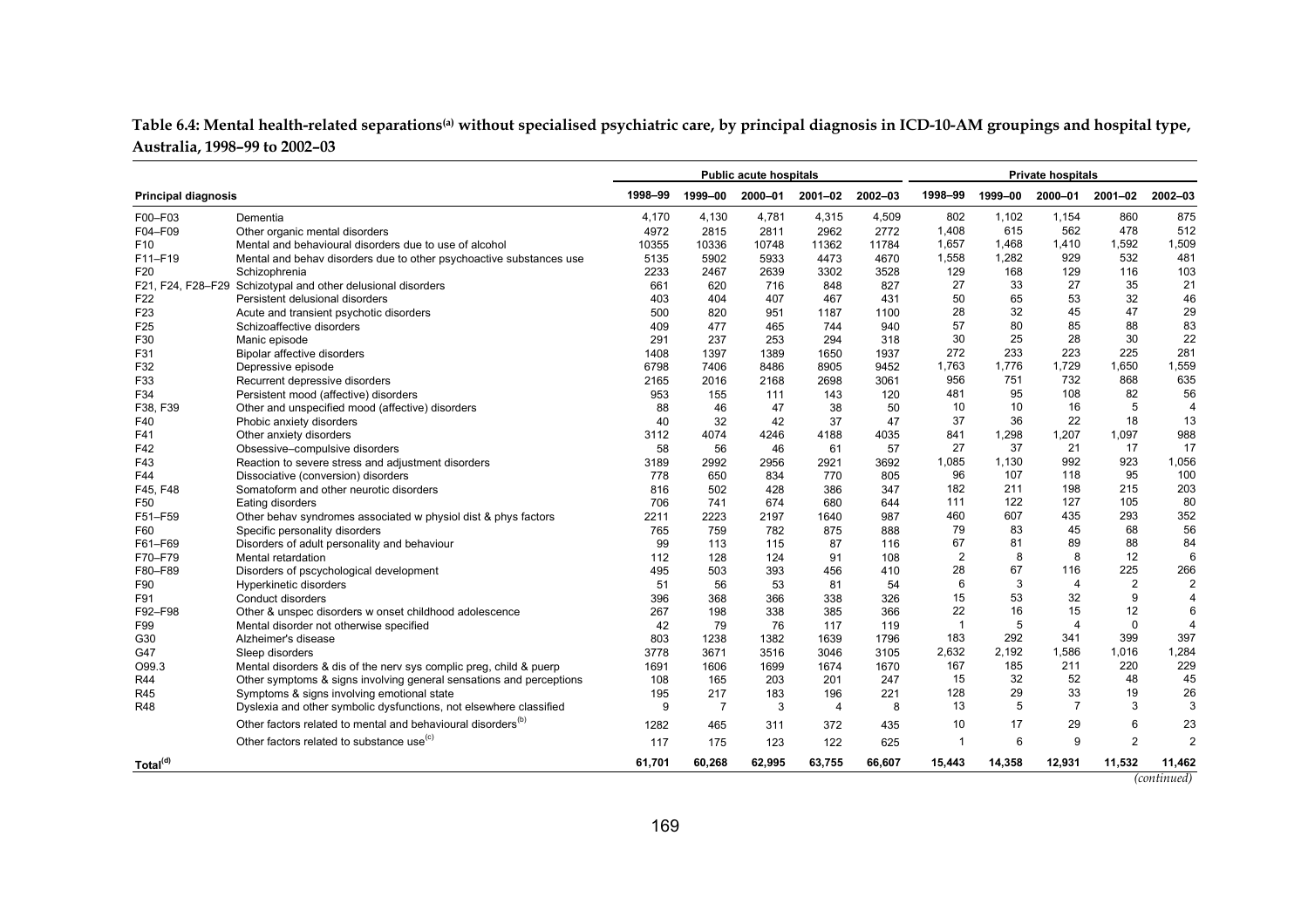Table 6.4 (continued): Mental health-related separations<sup>(a)</sup> without specialised psychiatric care, by principal diagnosis in ICD-10-AM groupings and **hospital type, Australia, 1998–99 to 2002–03**

|                            |                                                                          | All hospitals |         |         |                |         |  |  |  |
|----------------------------|--------------------------------------------------------------------------|---------------|---------|---------|----------------|---------|--|--|--|
| <b>Principal diagnosis</b> |                                                                          | 1998-99       | 1999-00 | 2000-01 | $2001 - 02$    | 2002-03 |  |  |  |
| F00-F03                    | Dementia                                                                 | 4.972         | 5.232   | 5,935   | 5.175          | 5,384   |  |  |  |
| F04-F09                    | Other organic mental disorders                                           | 6,380         | 3,430   | 3,373   | 3,440          | 3,286   |  |  |  |
| F <sub>10</sub>            | Mental and behavioural disorders due to use of alcohol                   | 12,012        | 11,805  | 12,370  | 13,270         | 13,612  |  |  |  |
| F11-F19                    | Mental and behav disorders due to other psychoactive substances use      | 6,693         | 7.186   | 7,259   | 5,360          | 5.665   |  |  |  |
| F20                        | Schizophrenia                                                            | 2,362         | 2,635   | 2.770   | 3,423          | 3.643   |  |  |  |
|                            | F21, F24, F28-F29 Schizotypal and other delusional disorders             | 688           | 653     | 743     | 883            | 850     |  |  |  |
| F22                        | Persistent delusional disorders                                          | 453           | 469     | 460     | 499            | 477     |  |  |  |
| F <sub>23</sub>            | Acute and transient psychotic disorders                                  | 528           | 852     | 996     | 1,234          | 1,133   |  |  |  |
| F25                        | Schizoaffective disorders                                                | 466           | 557     | 551     | 834            | 1,026   |  |  |  |
| F30                        | Manic episode                                                            | 321           | 262     | 281     | 324            | 341     |  |  |  |
| F31                        | Bipolar affective disorders                                              | 1,680         | 1,630   | 1,612   | 1,887          | 2,230   |  |  |  |
| F32                        | Depressive episode                                                       | 8,561         | 9.182   | 10,215  | 10,559         | 11,056  |  |  |  |
| F33                        | Recurrent depressive disorders                                           | 3,121         | 2.767   | 2,900   | 3,573          | 3,696   |  |  |  |
| F34                        | Persistent mood (affective) disorders                                    | 1,434         | 250     | 219     | 226            | 177     |  |  |  |
| F38, F39                   | Other and unspecified mood (affective) disorders                         | 98            | 56      | 63      | 43             | 55      |  |  |  |
| F40                        | Phobic anxiety disorders                                                 | 77            | 68      | 64      | 55             | 60      |  |  |  |
| F41                        | Other anxiety disorders                                                  | 3,953         | 5.372   | 5,453   | 5,285          | 5,023   |  |  |  |
| F42                        | Obsessive-compulsive disorders                                           | 85            | 93      | 67      | 78             | 75      |  |  |  |
| F43                        | Reaction to severe stress and adjustment disorders                       | 4,274         | 4,122   | 3,948   | 3,867          | 4,767   |  |  |  |
| F44                        | Dissociative (conversion) disorders                                      | 874           | 757     | 952     | 866            | 905     |  |  |  |
| F45. F48                   | Somatoform and other neurotic disorders                                  | 998           | 713     | 626     | 601            | 550     |  |  |  |
| F50                        | Eating disorders                                                         | 817           | 863     | 802     | 785            | 724     |  |  |  |
| F51-F59                    | Other behav syndromes associated w physiol dist & phys factors           | 2,671         | 2,830   | 2,632   | 1,933          | 1,340   |  |  |  |
| F60                        | Specific personality disorders                                           | 844           | 842     | 827     | 948            | 953     |  |  |  |
| F61-F69                    | Disorders of adult personality and behaviour                             | 166           | 194     | 204     | 175            | 200     |  |  |  |
| F70-F79                    | Mental retardation                                                       | 114           | 136     | 132     | 103            | 114     |  |  |  |
| F80-F89                    | Disorders of pscychological development                                  | 523           | 570     | 509     | 681            | 676     |  |  |  |
| F90                        | Hyperkinetic disorders                                                   | 57            | 59      | 57      | 83             | 56      |  |  |  |
| F91                        | Conduct disorders                                                        | 411           | 421     | 398     | 350            | 337     |  |  |  |
| F92-F98                    | Other & unspec disorders w onset childhood adolescence                   | 289           | 214     | 353     | 397            | 372     |  |  |  |
| F99                        | Mental disorder not otherwise specified                                  | 43            | 84      | 80      | 117            | 123     |  |  |  |
| G30                        | Alzheimer's disease                                                      | 986           | 1,530   | 1,723   | 2,038          | 2,193   |  |  |  |
| G47                        | Sleep disorders                                                          | 6,410         | 5,863   | 5,102   | 4,062          | 4,389   |  |  |  |
| O99.3                      | Mental disorders & dis of the nerv sys complic preq, child & puerp       | 1,858         | 1,791   | 1,910   | 1,895          | 1,899   |  |  |  |
| R44                        | Other symptoms & signs involving general sensations and perceptions      | 123           | 197     | 255     | 249            | 292     |  |  |  |
| R45                        | Symptoms & signs involving emotional state                               | 323           | 246     | 216     | 215            | 247     |  |  |  |
| <b>R48</b>                 | Dyslexia and other symbolic dysfunctions, not elsewhere classified       | 22            | 12      | 10      | $\overline{7}$ | 11      |  |  |  |
|                            | Other factors related to mental and behavioural disorders <sup>(b)</sup> | 1,292         | 482     | 340     | 379            | 458     |  |  |  |
|                            | Other factors related to substance use <sup>(c)</sup>                    | 118           | 181     | 132     | 175            | 729     |  |  |  |
|                            | Total <sup>(d)</sup>                                                     | 77,144        | 74,629  | 76,539  | 76,074         | 79,124  |  |  |  |

(a) Separations for which care type was reported as *Newborn* with no qualified days, and records for *Hospital boarders* and *Posthumous organ procuremen* t have been excluded.

(b) Includes Z00.4, Z03.2, Z04.6, Z09.3, Z13.3, Z54.3, Z61.9, Z63.1, Z63.8, Z63.9, Z65.8, Z65.9, Z76.0.

(c) Includes Z50.2, Z50.3, Z71.4, Z71.5.

(d) Includes separations where the principal diagnosis was a mental health principal diagnosis as listed in Appendix 3.

*Note:* behav—behavioural, w—with, phys—physical, dist—disturbances, dis—diseases, nerv sys—nervous system, complic— complicating, preg—pregnancy, child—childbirth, unspec—unspecified puerp—puerperium, gen—general, influ—influencing, physiol–physiological.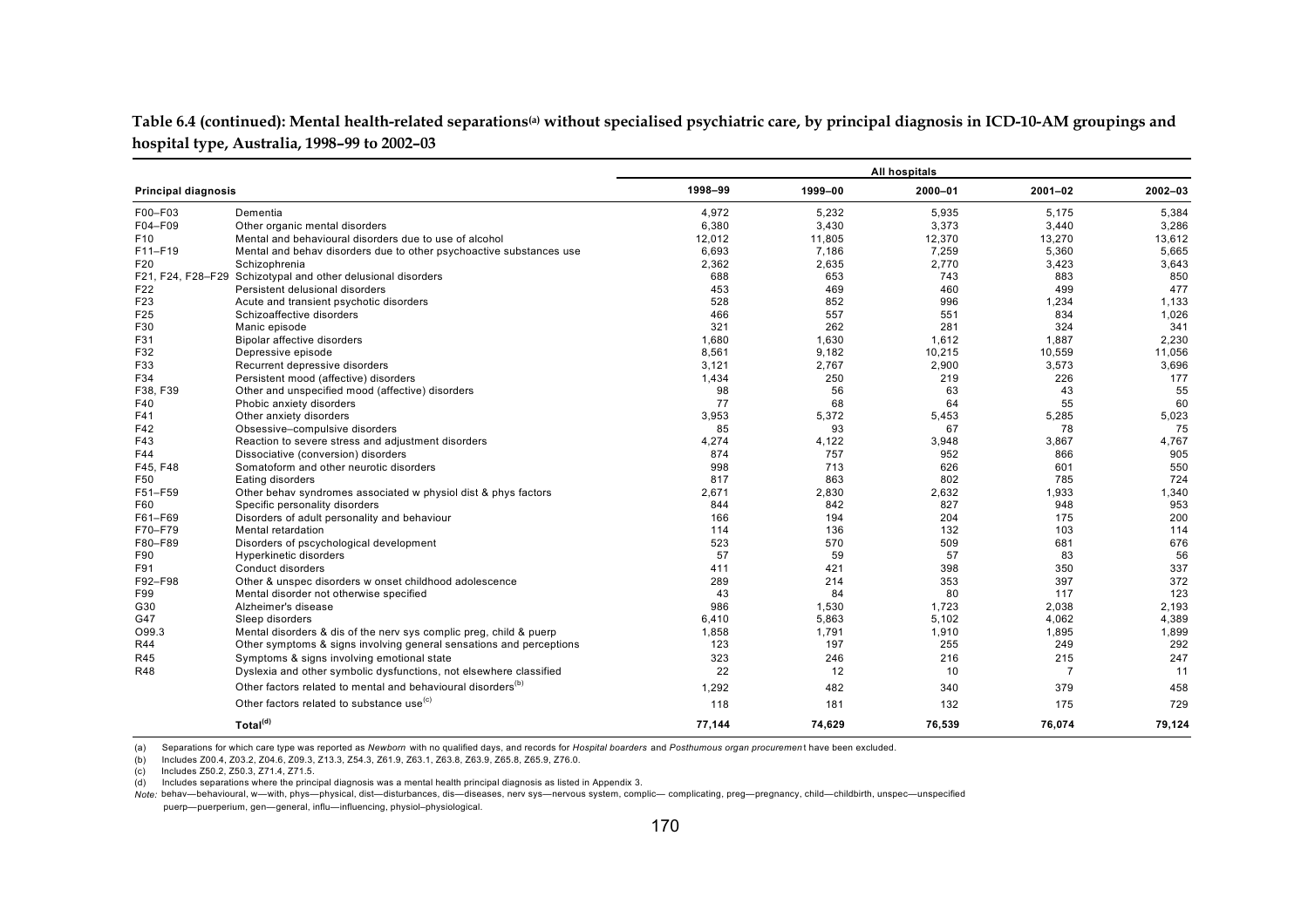|                            |                                                                          |                | <b>Separations</b>                 |        |                                     |        |                           |                  | %<br>patient-          | Average<br>length    |
|----------------------------|--------------------------------------------------------------------------|----------------|------------------------------------|--------|-------------------------------------|--------|---------------------------|------------------|------------------------|----------------------|
| <b>Principal diagnosis</b> |                                                                          |                | Same day % of total <sup>(b)</sup> |        | Overnight % of total <sup>(b)</sup> | Total  | % of total <sup>(b)</sup> | Patient-<br>days | ${\sf days}^{\rm (c)}$ | of stay<br>(o'night) |
| F00-F03                    | Dementia                                                                 | 159            | 93.0                               | 5,225  | 83.4                                | 5,384  | 83.6                      | 122,543          | 71.0                   | 23.4                 |
| F04-F09                    | Other organic mental disorders                                           | 182            | 87.9                               | 3,104  | 76.9                                | 3,286  | 77.5                      | 39,933           | 46.2                   | 12.8                 |
| F <sub>10</sub>            | Mental and behavioural disorders due to use of alcohol                   | 820            | 91.7                               | 12,792 | 75.4                                | 13,612 | 76.2                      | 69,524           | 56.3                   | 5.4                  |
| F11-F19                    | Mental and behav disorders due to other psychoactive substances use      | 470            | 85.3                               | 5,195  | 51.1                                | 5,665  | 52.9                      | 30,039           | 37.6                   | 5.7                  |
| F <sub>20</sub>            | Schizophrenia                                                            | 1,346          | 74.9                               | 2,297  | 10.0                                | 3,643  | 14.7                      | 21,016           | 2.5                    | 8.6                  |
|                            | F21, F24, F28-F29 Schizotypal and other delusional disorders             | 314            | 77.1                               | 536    | 24.2                                | 850    | 32.4                      | 2.686            | 9.1                    | 4.4                  |
| F <sub>22</sub>            | Persistent delusional disorders                                          | 121            | 73.8                               | 356    | 23.1                                | 477    | 27.9                      | 2.799            | 10.4                   | 7.5                  |
| F <sub>23</sub>            | Acute and transient psychotic disorders                                  | 483            | 81.6                               | 650    | 24.5                                | 1,133  | 34.9                      | 3,031            | 10.2                   | 3.9                  |
| F25                        | Schizoaffective disorders                                                | 609            | 63.1                               | 417    | 6.6                                 | 1,026  | 14.1                      | 5,661            | 3.8                    | 12.1                 |
| F30                        | Manic episode                                                            | 125            | 91.2                               | 216    | 22.0                                | 341    | 30.4                      | 1,369            | 10.0                   | 5.8                  |
| F31                        | <b>Bipolar affective disorders</b>                                       | 856            | 53.2                               | 1,374  | 12.1                                | 2,230  | 17.2                      | 12,157           | 5.7                    | 8.2                  |
| F32                        | Depressive episode                                                       | 2,988          | 47.8                               | 8,068  | 35.4                                | 11,056 | 38.1                      | 58,950           | 19.6                   | 6.9                  |
| F33                        | Recurrent depressive disorders                                           | 2,002          | 45.6                               | 1,694  | 21.8                                | 3,696  | 30.3                      | 18,449           | 14.0                   | 9.7                  |
| F34                        | Persistent mood (affective) disorders                                    | 18             | 30.5                               | 159    | 9.5                                 | 177    | 10.2                      | 1,308            | 6.6                    | 8.1                  |
| F38, F39                   | Other and unspecified mood (affective) disorders                         | 9              | 60.0                               | 46     | 19.5                                | 55     | 21.9                      | 275              | 9.2                    | 5.8                  |
| F40                        | Phobic anxiety disorders                                                 | $\overline{7}$ | 58.3                               | 53     | 30.1                                | 60     | 31.9                      | 445              | 19.2                   | 8.3                  |
| F41                        | Other anxiety disorders                                                  | 205            | 59.6                               | 4,818  | 71.5                                | 5,023  | 71.0                      | 23,837           | 43.9                   | 4.9                  |
| F42                        | Obsessive-compulsive disorders                                           | 12             | 22.2                               | 63     | 14.7                                | 75     | 15.5                      | 618              | 8.9                    | 9.6                  |
| F43                        | Reaction to severe stress and adjustment disorders                       | 814            | 70.4                               | 3,953  | 28.1                                | 4,767  | 31.3                      | 23,148           | 21.8                   | 5.6                  |
| F44                        | Dissociative (conversion) disorders                                      | 62             | 69.7                               | 843    | 65.5                                | 905    | 65.7                      | 4,598            | 45.2                   | 5.4                  |
| F45, F48                   | Somatoform and other neurotic disorders                                  | 194            | 98.0                               | 356    | 68.6                                | 550    | 76.7                      | 1,974            | 43.2                   | 5.0                  |
| F50                        | Eating disorders                                                         | 33             | 35.1                               | 691    | 40.8                                | 724    | 40.5                      | 13,883           | 32.4                   | 20.0                 |
| F51-F59                    | Other behav syndromes associated w physiol dist & phys factors           | 39             | 78.0                               | 1,301  | 81.4                                | 1,340  | 81.3                      | 6.201            | 59.0                   | 4.7                  |
| F60                        | Specific personality disorders                                           | 157            | 60.2                               | 796    | 15.3                                | 953    | 17.4                      | 3,025            | 7.1                    | 3.6                  |
| F61-F69                    | Disorders of adult personality and behaviour                             | 20             | 60.6                               | 180    | 37.3                                | 200    | 38.8                      | 1.646            | 9.7                    | 9.0                  |
| F70-F79                    | Mental retardation                                                       | 44             | 93.6                               | 70     | 26.8                                | 114    | 37.0                      | 1,107            | 2.0                    | 15.2                 |
| F80-F89                    | Disorders of pscychological development                                  | 364            | 83.1                               | 312    | 61.9                                | 676    | 71.8                      | 2,254            | 35.9                   | 6.1                  |
| F90                        | Hyperkinetic disorders                                                   | 13             | 92.9                               | 43     | 31.9                                | 56     | 37.6                      | 234              | 16.5                   | 5.1                  |
| F91                        | Conduct disorders                                                        | 49             | 79.0                               | 288    | 43.8                                | 337    | 46.8                      | 1.190            | 30.9                   | 4.0                  |
| F92-F98                    | Other & unspec disorders w onset childhood adolescence                   | 22             | 59.5                               | 350    | 66.7                                | 372    | 66.2                      | 1,454            | 38.7                   | 4.1                  |
| F99                        | Mental disorder not otherwise specified                                  | 54             | 80.6                               | 69     | 27.5                                | 123    | 38.7                      | 213              | 2.9                    | 2.3                  |
| G30                        | Alzheimer's disease                                                      | 41             | 93.2                               | 2,152  | 73.8                                | 2,193  | 74.1                      | 55,562           | 51.0                   | 25.8                 |
| G47                        | Sleep disorders                                                          | 37             | 100.0                              | 4,352  | 98.4                                | 4,389  | 98.5                      | 14,546           | 98.5                   | 3.3                  |
| O99.3                      | Mental disorders & dis of the nerv sys complic preq, child & puerp       | 111            | 99.1                               | 1,788  | 96.0                                | 1,899  | 96.2                      | 7,127            | 86.0                   | 3.9                  |
| <b>R44</b>                 | Other symptoms & signs involving general sensations and perceptions      | 38             | 95.0                               | 254    | 89.8                                | 292    | 90.4                      | 1,474            | 84.9                   | 5.7                  |
| <b>R45</b>                 | Symptoms & signs involving emotional state                               | 39             | 86.7                               | 208    | 78.2                                | 247    | 79.4                      | 867              | 72.8                   | 4.0                  |
| R48                        | Dyslexia and other symbolic dysfunctions, not elsewhere classified       | $\overline{1}$ | 100.0                              | 10     | 90.9                                | 11     | 91.7                      | 113              | 81.3                   | 11.2                 |
|                            | Other factors related to mental and behavioural disorders <sup>(d)</sup> | 57             | 79.2                               | 401    | 42.2                                | 458    | 44.8                      | 2,427            | 38.6                   | 5.9                  |
|                            | Other factors related to substance use <sup>(e)</sup>                    | 14             | 100.0                              | 715    | 98.8                                | 729    | 98.8                      | 4,828            | 86.4                   | 6.7                  |
| Total                      |                                                                          | 12,929         | 59.0                               | 66.195 | 38.9                                | 79,124 | 41.2                      | 562,511          | 19.1                   | 8.3                  |

#### **Table 6.5: Mental health-related separations(a) without specialised psychiatric care, by principal diagnosis in ICD-10-AM groupings, Australia, 2002**–**03**

(a) Separations for which care type was reported as *Newborn* with no qualified days, and records for *Hospital boarders* and *Posthumous organ procurement* have been excluded.

(b) The proportion of mental health-related separations with these diagnoses that did not have specialised psychiatric care.

(c) The proportion of the total number of mental health-related patient-days with these diagnoses where the patient did not receive specialised psychiatric care.

(d) Includes Z00.4, Z03.2, Z04.6, Z09.3, Z13.3, Z54.3, Z61.9, Z63.1, Z63.8, Z63.9, Z65.8, Z65.9, Z76.0.

(e) Includes Z50.2, Z50.3, Z71.4, Z71.5.

. Note: behav-behavioural, unspec-unspecified, w-with, phys-physical, dist-disturbances, dis-diseases, nerv sys-nervous system, complic-complicating, preg-pregnancy, child-childbirth, puerp-puerperium, physiol-physiologica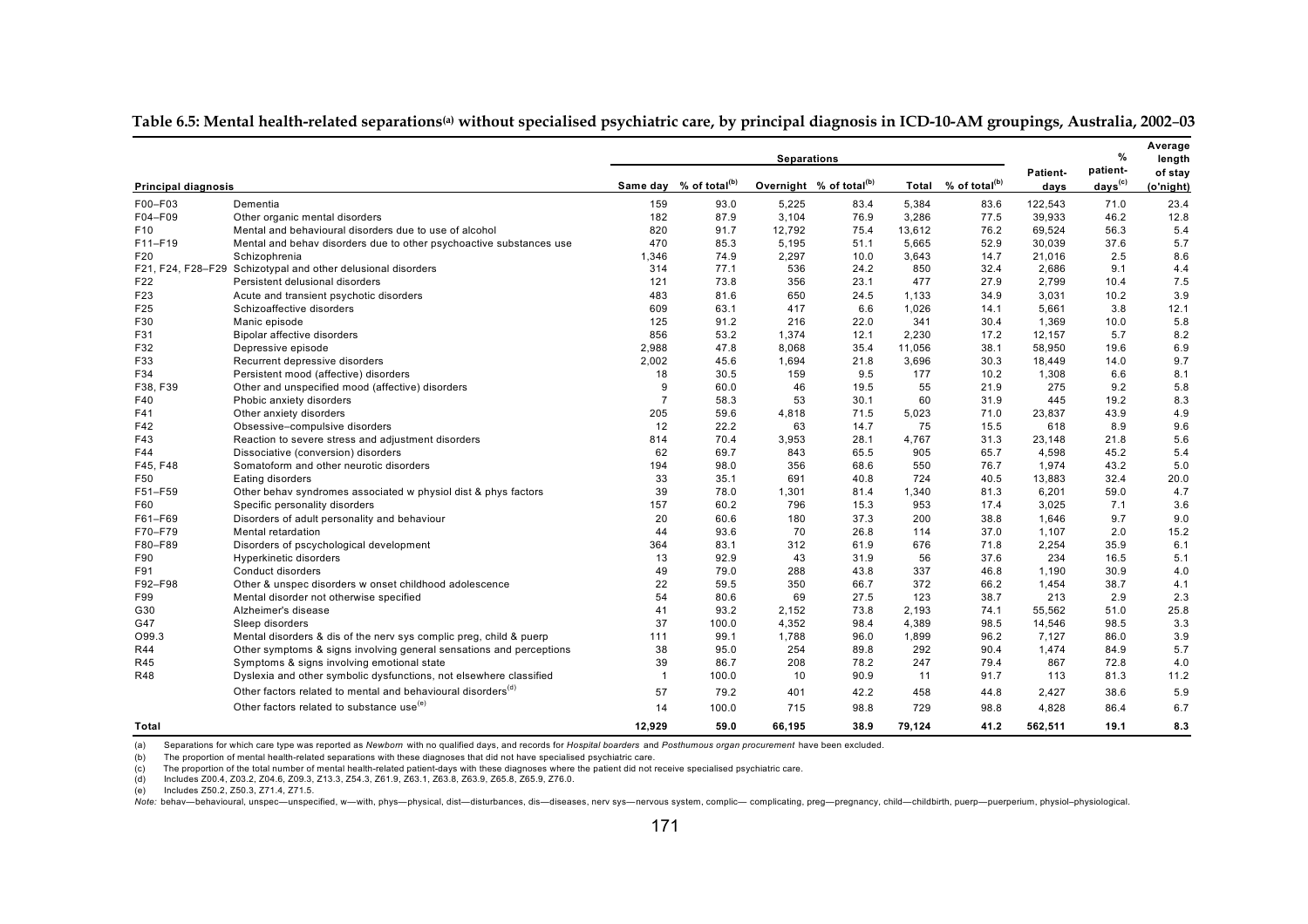Table 6.6: Separations<sup>(a)</sup> and patient-days for mental health-related separations without specialised psychiatric care, by principal diagnosis in **ICD-10-AM groupings and hospital type, Australia, 2002**–**2003**

|                            |                                                                          |                | <b>Public acute hospitals</b> |              |          |                | <b>Private hospitals</b> |                |                |                | All hospitals <sup>(b)</sup> |              |          |
|----------------------------|--------------------------------------------------------------------------|----------------|-------------------------------|--------------|----------|----------------|--------------------------|----------------|----------------|----------------|------------------------------|--------------|----------|
|                            |                                                                          | Same           |                               |              | Patient- | Same           |                          |                | Patient-       | Same           |                              |              | Patient- |
| <b>Principal diagnosis</b> |                                                                          | day            | Overnight                     | <b>Total</b> | days     | day            | Overnight                | Total          | days           | day            | Overnight                    | <b>Total</b> | days     |
| F00-F03                    | Dementia                                                                 | 151            | 4,358                         | 4,509        | 106,642  | 8              | 867                      | 875            | 15,901         | 159            | 5,225                        | 5,384        | 122,543  |
| F04-F09                    | Other organic mental disorders                                           | 173            | 2,599                         | 2,772        | 33,267   | $\overline{7}$ | 505                      | 512            | 6,664          | 182            | 3,104                        | 3,286        | 39,933   |
| F10                        | Mental and behavioural disorders due to use of alcohol                   | 781            | 11,003                        | 11.784       | 47.294   | 22             | 1,487                    | 1,509          | 19,900         | 820            | 12,792                       | 13,612       | 69,524   |
| F11-F19                    | Mental and behav disorders due to other psychoactive substances use      | 441            | 4,229                         | 4,670        | 21.226   | 11             | 470                      | 481            | 6,056          | 470            | 5.195                        | 5,665        | 30,039   |
| F20                        | Schizophrenia                                                            | 1,337          | 2,191                         | 3,528        | 19,214   | 0              | 103                      | 103            | 1,723          | 1.346          | 2,297                        | 3,643        | 21,016   |
|                            | F21, F24, F28-F29 Schizotypal and other delusional disorders             | 309            | 518                           | 827          | 2,575    | 3              | 18                       | 21             | 109            | 314            | 536                          | 850          | 2,686    |
| F <sub>22</sub>            | Persistent delusional disorders                                          | 121            | 310                           | 431          | 2,059    | 0              | 46                       | 46             | 740            | 121            | 356                          | 477          | 2,799    |
| F23                        | Acute and transient psychotic disorders                                  | 477            | 623                           | 1.100        | 2,661    | $\overline{2}$ | 27                       | 29             | 366            | 483            | 650                          | 1,133        | 3,031    |
| F <sub>25</sub>            | Schizoaffective disorders                                                | 597            | 343                           | 940          | 3.067    | 10             | 73                       | 83             | 1,367          | 609            | 417                          | 1,026        | 5,661    |
| F30                        | Manic episode                                                            | 124            | 194                           | 318          | 1,127    | $\overline{1}$ | 21                       | 22             | 240            | 125            | 216                          | 341          | 1,369    |
| F31                        | Bipolar affective disorders                                              | 799            | 1,138                         | 1,937        | 7.704    | 47             | 234                      | 281            | 2,984          | 856            | 1,374                        | 2,230        | 12,157   |
| F32                        | Depressive episode                                                       | 2.734          | 6.718                         | 9.452        | 42.544   | 216            | 1,343                    | 1,559          | 16,318         | 2.988          | 8.068                        | 11,056       | 58,950   |
| F33                        | Recurrent depressive disorders                                           | 1,991          | 1,070                         | 3,061        | 8,327    | 11             | 624                      | 635            | 10,122         | 2.002          | 1,694                        | 3,696        | 18,449   |
| F34                        | Persistent mood (affective) disorders                                    | 17             | 103                           | 120          | 558      | 0              | 56                       | 56             | 749            | 18             | 159                          | 177          | 1,308    |
| F38, F39                   | Other and unspecified mood (affective) disorders                         | 8              | 42                            | 50           | 236      | $\Omega$       | $\boldsymbol{\Delta}$    | $\overline{4}$ | 38             | 9              | 46                           | 55           | 275      |
| F40                        | Phobic anxiety disorders                                                 | 5              | 42                            | 47           | 236      | $\overline{2}$ | 11                       | 13             | 209            | $\overline{7}$ | 53                           | 60           | 445      |
| F41                        | Other anxiety disorders                                                  | 192            | 3,843                         | 4,035        | 15,901   | 13             | 975                      | 988            | 7,936          | 205            | 4,818                        | 5,023        | 23,837   |
| F42                        | Obsessive-compulsive disorders                                           | 10             | 47                            | 57           | 222      | -1             | 16                       | 17             | 395            | 12             | 63                           | 75           | 618      |
| F43                        | Reaction to severe stress and adjustment disorders                       | 562            | 3,130                         | 3,692        | 10,667   | 233            | 823                      | 1,056          | 12,462         | 814            | 3,953                        | 4,767        | 23,148   |
| F44                        | Dissociative (conversion) disorders                                      | 61             | 744                           | 805          | 3.633    | $\overline{1}$ | 99                       | 100            | 965            | 62             | 843                          | 905          | 4,598    |
| F45, F48                   | Somatoform and other neurotic disorders                                  | 80             | 267                           | 347          | 1,276    | 114            | 89                       | 203            | 698            | 194            | 356                          | 550          | 1,974    |
| F50                        | Eating disorders                                                         | 27             | 617                           | 644          | 12,506   | 6              | 74                       | 80             | 1,377          | 33             | 691                          | 724          | 13,883   |
| F51-F59                    | Other behav syndromes associated w physiol dist & phys factors           | 27             | 960                           | 987          | 4,275    | 11             | 341                      | 352            | 1,925          | 39             | 1,301                        | 1,340        | 6,201    |
| F60                        | Specific personality disorders                                           | 147            | 741                           | 888          | 2.380    | $\overline{2}$ | 54                       | 56             | 635            | 157            | 796                          | 953          | 3,025    |
| F61-F69                    | Disorders of adult personality and behaviour                             | 17             | 99                            | 116          | 726      | 3              | 81                       | 84             | 920            | 20             | 180                          | 200          | 1.646    |
| F70-F79                    | Mental retardation                                                       | 39             | 69                            | 108          | 1.094    | 5              | -1                       | 6              | 13             | 44             | 70                           | 114          | 1,107    |
| F80-F89                    | Disorders of pscychological development                                  | 292            | 118                           | 410          | 1,024    | 72             | 194                      | 266            | 1,230          | 364            | 312                          | 676          | 2,254    |
| F90                        | Hyperkinetic disorders                                                   | 13             | 41                            | 54           | 232      | 0              | $\overline{2}$           | $\overline{2}$ | $\overline{2}$ | 13             | 43                           | 56           | 234      |
| F91                        | Conduct disorders                                                        | 42             | 284                           | 326          | 1.178    | 1              | 3                        | $\overline{4}$ | 5              | 49             | 288                          | 337          | 1,190    |
| F92-F98                    | Other & unspec disorders w onset childhood adolescence                   | 22             | 344                           | 366          | 1,429    | 0              | 6                        | 6              | 25             | 22             | 350                          | 372          | 1,454    |
| F99                        | Mental disorder not otherwise specified                                  | 54             | 65                            | 119          | 202      | 0              | $\overline{\mathbf{4}}$  | $\overline{4}$ | 11             | 54             | 69                           | 123          | 213      |
| G30                        | Alzheimer's disease                                                      | 39             | 1,757                         | 1,796        | 48,421   | $\overline{2}$ | 395                      | 397            | 7,141          | 41             | 2,152                        | 2,193        | 55,562   |
| G47                        | Sleep disorders                                                          | 21             | 3.084                         | 3.105        | 10.075   | 16             | 1,268                    | 1,284          | 4,471          | 37             | 4,352                        | 4,389        | 14,546   |
| O99.3                      | Mental disorders & dis of the nerv sys complic preg, child & puerp       | 105            | 1,565                         | 1,670        | 6.184    | 6              | 223                      | 229            | 943            | 111            | 1,788                        | 1,899        | 7,127    |
| R44                        | Other symptoms & signs involving general sensations and perceptions      | 38             | 209                           | 247          | 1,059    | <sup>0</sup>   | 45                       | 45             | 415            | 38             | 254                          | 292          | 1,474    |
| R45                        | Symptoms & signs involving emotional state                               | 38             | 183                           | 221          | 670      | 1              | 25                       | 26             | 197            | 39             | 208                          | 247          | 867      |
| R48                        | Dyslexia and other symbolic dysfunctions, not elsewhere classified       | $\overline{1}$ | $\overline{7}$                | 8            | 84       | 0              | 3                        | 3              | 29             | $\overline{1}$ | 10                           | 11           | 113      |
|                            | Other factors related to mental and behavioural disorders <sup>(c)</sup> | 43             | 392                           | 435          | 2,358    | 14             | 9                        | 23             | 69             | 57             | 401                          | 458          | 2,427    |
|                            | Other factors related to substance use <sup>(d)</sup>                    | 11             | 614                           | 625          | 2,982    | 0              | $\overline{2}$           | $\overline{2}$ | 88             | 14             | 715                          | 729          | 4,828    |
| <b>Total</b>               |                                                                          | 11,946         | 54,661                        | 66.607       | 427,315  | 841            | 10.621                   |                | 11,462 125,438 | 12,929         | 66,195                       | 79,124       | 562,511  |

(a) Separations for which care type was reported as *Newborn* with no qualified days, and records for *Hospital boarders* and *Posthumous organ procurement* have been excluded.

(b) Includes some separations from public psychiatric hospitals in New South Wales.

(c) Includes Z00.4, Z03.2, Z04.6, Z09.3, Z13.3, Z54.3, Z61.9, Z63.1, Z63.8, Z63.9, Z65.8, Z65.9, Z76.0.

(d) Includes Z50.2, Z50.3, Z71.4, Z71.5.

Note: behav-behavioural, w-with, phys-physical, dist-disturbances, dis-diseases, nerv sys-nervous system, complic- complicating, unspec-unspecified, preg-pregnancy, child-childbirth, puerp-puerperium, physiol-physiological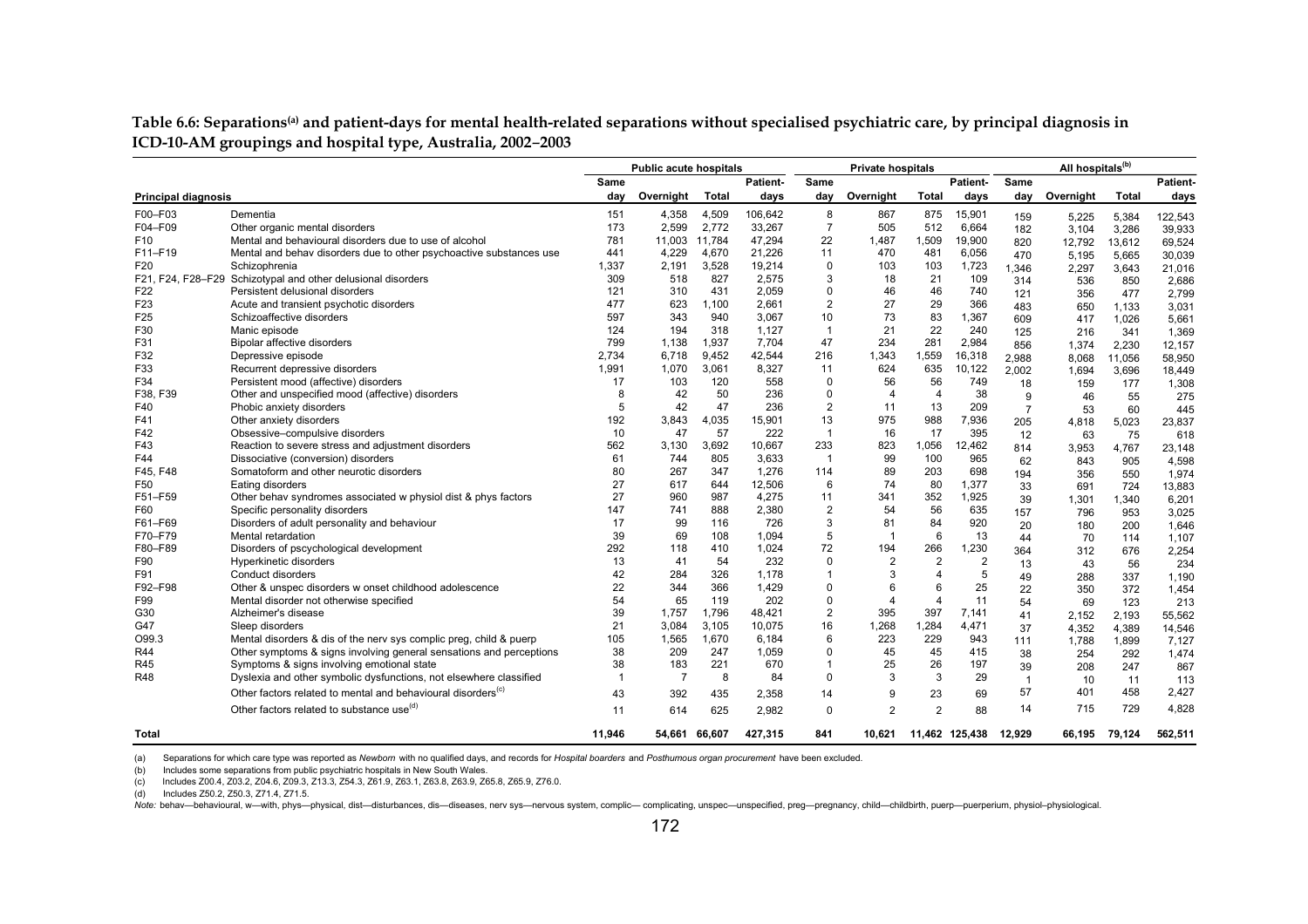|                            |                                                                          | Under 15       |                |                |                |                |                | 65 and         |                      |
|----------------------------|--------------------------------------------------------------------------|----------------|----------------|----------------|----------------|----------------|----------------|----------------|----------------------|
| <b>Principal diagnosis</b> |                                                                          | years          | $15 - 24$      | $25 - 34$      | $35 - 44$      | 45-54          | $55 - 64$      | over           | Total <sup>(b)</sup> |
| F00-F03                    | Dementia                                                                 | 0              | 0              | $\mathbf 0$    | $\overline{2}$ | 10             | 70             | 2,284          | 2,366                |
| F04-F09                    | Other organic mental disorders                                           | 26             | 50             | 46             | 63             | 70             | 138            | 1,076          | 1,469                |
| F <sub>10</sub>            | Mental and behavioural disorders due to use of alcohol                   | 74             | 650            | 1,499          | 2,459          | 2,410          | 1.454          | 920            | 9,468                |
| F11-F19                    | Mental and behav disorders due to other psychoactive substances use      | 34             | 957            | 1,521          | 760            | 248            | 42             | 47             | 3,609                |
| F20                        | Schizophrenia                                                            |                | 457            | 759            | 530            | 304            | 102            | 85             | 2,238                |
|                            | F21, F24, F28-F29 Schizotypal and other delusional disorders             | 5              | 112            | 144            | 91             | 38             | 25             | 38             | 453                  |
| F22                        | Persistent delusional disorders                                          |                | 48             | 66             | 35             | 15             | 16             | 63             | 244                  |
| F23                        | Acute and transient psychotic disorders                                  | 8              | 173            | 204            | 118            | 50             | 33             | 29             | 615                  |
| F25                        | Schizoaffective disorders                                                |                | 60             | 152            | 97             | 33             | 14             | 15             | 371                  |
| F30                        | Manic episode                                                            |                | 33             | 31             | 35             | 18             | 32             | 23             | 173                  |
| F31                        | Bipolar affective disorders                                              |                | 62             | 171            | 203            | 152            | 75             | 96             | 763                  |
| F32                        | Depressive episode                                                       | 34             | 423            | 715            | 819            | 579            | 431            | 981            | 3,983                |
| F33                        | Recurrent depressive disorders                                           | 5              | 72             | 131            | 206            | 254            | 162            | 469            | 1,299                |
| F34                        | Persistent mood (affective) disorders                                    |                | 8              | 12             | 17             | 8              | 9              | 5              | 60                   |
| F38, F39                   | Other and unspecified mood (affective) disorders                         |                | 5              | 6              | 5              | 3              | $\overline{1}$ | 3              | 23                   |
| F40                        | Phobic anxiety disorders                                                 | 3              | $\overline{2}$ | $\overline{4}$ | 10             | $\overline{2}$ | $\mathbf{1}$   | $\mathbf{1}$   | 23                   |
| F41                        | Other anxiety disorders                                                  | 21             | 97             | 162            | 239            | 253            | 193            | 433            | 1,398                |
| F42                        | Obsessive-compulsive disorders                                           | $\overline{7}$ | $\overline{4}$ | 13             | $\overline{7}$ | 3              | 3              | $\mathbf 0$    | 37                   |
| F43                        | Reaction to severe stress and adjustment disorders                       | 24             | 200            | 428            | 389            | 299            | 285            | 109            | 1,734                |
| F44                        | Dissociative (conversion) disorders                                      | 22             | 26             | 39             | 51             | 41             | 22             | 72             | 273                  |
| F45, F48                   | Somatoform and other neurotic disorders                                  | 18             | 24             | 18             | 35             | 21             | 31             | 31             | 178                  |
| F50                        | Eating disorders                                                         | 21             | 21             | 22             | 8              | 5              | $\overline{1}$ | 6              | 84                   |
| F51-F59                    | Other behav syndromes associated w physiol dist & phys factors           | 337            | $\overline{2}$ | 10             | 12             | 16             | 25             | 21             | 423                  |
| F60                        | Specific personality disorders                                           | 3              | 80             | 107            | 63             | 29             | 16             | 18             | 316                  |
| F61-F69                    | Disorders of adult personality and behaviour                             | 6              | 20             | 23             | 16             | 17             | $\overline{7}$ | 13             | 102                  |
| F70-F79                    | Mental retardation                                                       | 16             | 5              | 10             | 9              | $\overline{7}$ | 5              | $\overline{1}$ | 53                   |
| F80-F89                    | Disorders of pscychological development                                  | 383            | 16             | $\mathbf{1}$   | $\overline{4}$ | $\overline{1}$ | $\overline{2}$ | $\Omega$       | 407                  |
| F90                        | Hyperkinetic disorders                                                   | 42             | 5              | $\overline{1}$ | $\Omega$       | $\mathbf 0$    | $\Omega$       |                | 48                   |
| F91                        | Conduct disorders                                                        | 123            | 33             | 9              | 8              | 13             | 5              |                | 199                  |
| F92-F98                    | Other & unspec disorders w onset childhood adolescence                   | 201            | 10             | $\Omega$       | $\Omega$       | $\overline{2}$ | $\Omega$       |                | 214                  |
| F99                        | Mental disorder not otherwise specified                                  |                | 18             | 20             | 15             | 9              | 5              | 6              | 74                   |
| G30                        | Alzheimers' disease                                                      | $\Omega$       | $\mathbf 0$    | $\Omega$       | $\mathbf 0$    | $\overline{1}$ | 46             | 912            | 959                  |
| G47                        | Sleep disorders                                                          | 1,979          | 14             | 45             | 81             | 65             | 70             | 57             | 2,311                |
| R44                        | Other symptoms & signs involving general sensations and perceptions      | 13             | 11             | 21             | 12             | 12             | 8              | 57             | 134                  |
| R45                        | Symptoms & signs involving emotional state                               | 15             | 27             | 23             | 20             | 5              | 9              | 39             | 138                  |
| R48                        | Dyslexia and other symbolic dysfunctions, not elsewhere classified       | $\Omega$       | $\overline{2}$ | $\mathbf 0$    | $\mathbf 0$    | $\Omega$       | 1              | $\overline{2}$ | 5                    |
|                            | Other factors related to mental and behavioural disorders <sup>(c)</sup> | 41             | 38             | 48             | 16             | 17             | $\overline{7}$ | 19             | 186                  |
|                            | Other factors related to substance use <sup>(d)</sup>                    | ŋ              | 50             | 137            | 168            | 80             | 21             | 15             | 471                  |
|                            |                                                                          |                |                |                |                |                |                |                |                      |
|                            | Total                                                                    | 3.470          | 3.815          | 6.598          | 6.603          | 5.090          | 3.367          | 7.955          | 36.901               |

**Table 6.7: Mental health-related separations(a) without specialised psychiatric care for male patients, by principal diagnosis in ICD-10-AM groupings and age group, Australia, 2002**–**03** 

(a) Separations for which care type was reported as *Newborn* with no qualified days, and records for *Hospital boarders* and *Posthumous organ procurement* have been excluded.

(b) Includes separations for which age group was not reported.

(c) Includes Z00.4, Z03.2, Z04.6, Z09.3, Z13.3, Z54.3, Z61.9, Z63.1, Z63.8, Z63.9, Z65.8, Z65.9, Z76.0.

(d) Includes Z50.2, Z50.3, Z71.4, Z71.5.

*Note:* behav—behavioural, unspec—unspecified, w—with, phys—physical, dist—disturbances, physiol–physiological.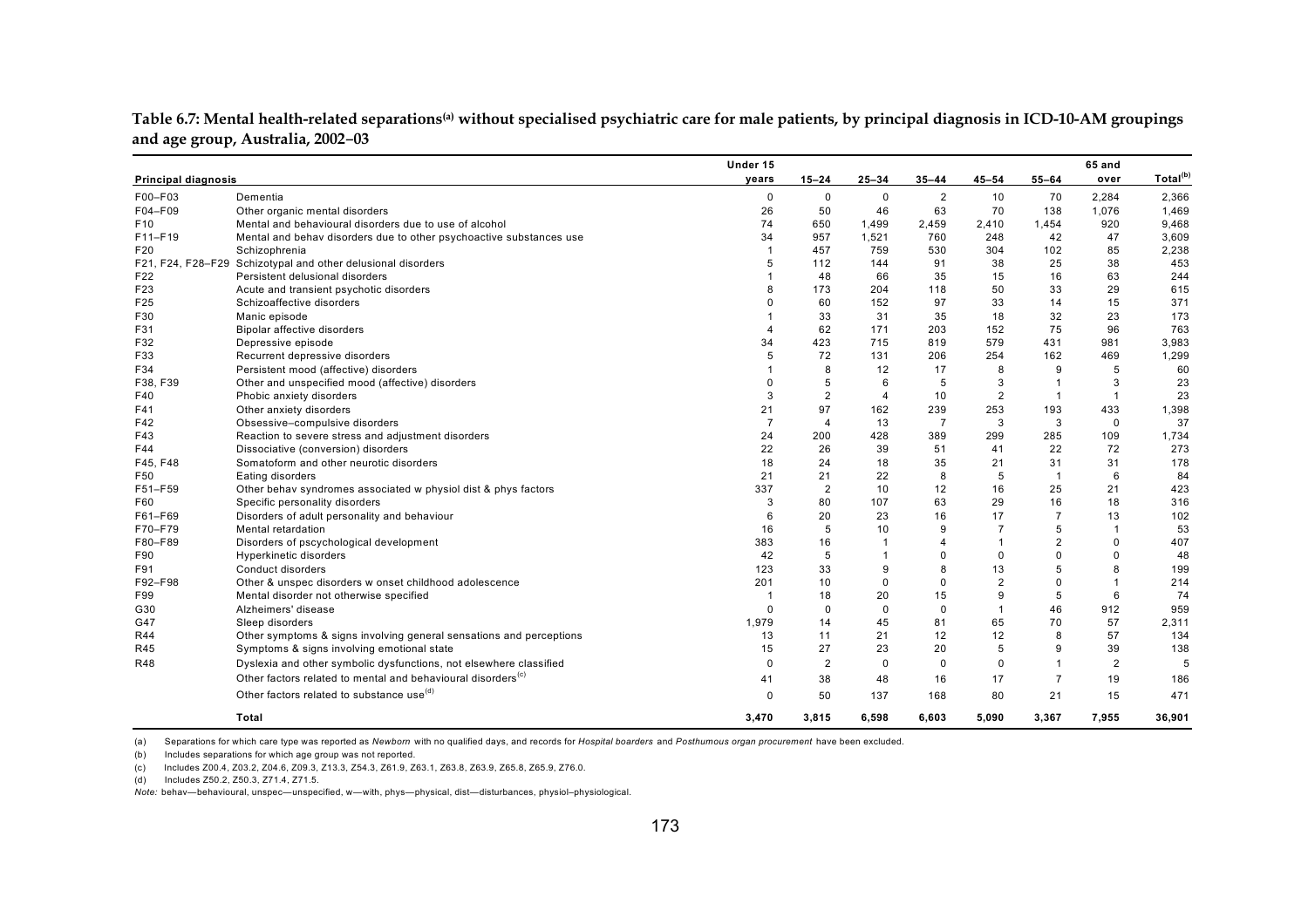|                            |                                                                          | Under 15       |                |                |                         |                |             | $65$ and       |                      |
|----------------------------|--------------------------------------------------------------------------|----------------|----------------|----------------|-------------------------|----------------|-------------|----------------|----------------------|
| <b>Principal diagnosis</b> |                                                                          | years          | $15 - 24$      | $25 - 34$      | $35 - 44$               | $45 - 54$      | $55 - 64$   | over           | Total <sup>(b)</sup> |
| F00-F03                    | Dementia                                                                 | $\mathbf 0$    | $\mathbf 0$    | 0              | 3                       | 11             | 48          | 2,956          | 3,018                |
| F04-F09                    | Other organic mental disorders                                           | 16             | 26             | 38             | 27                      | 61             | 68          | 1,580          | 1,816                |
| F10                        | Mental and behavioural disorders due to use of alcohol                   | 85             | 492            | 736            | 1,117                   | 934            | 443         | 337            | 4,144                |
| $F11-F19$                  | Mental and behav disorders due to other psychoactive substances use      | 18             | 553            | 776            | 414                     | 168            | 61          | 66             | 2,056                |
| F20                        | Schizophrenia                                                            |                | 163            | 301            | 354                     | 223            | 126         | 234            | 1,403                |
|                            | F21, F24, F28-F29 Schizotypal and other delusional disorders             | 8              | 73             | 100            | 78                      | 44             | 28          | 66             | 397                  |
| F22                        | Persistent delusional disorders                                          | $\Omega$       | 21             | 31             | 32                      | 30             | 19          | 100            | 233                  |
| F23                        | Acute and transient psychotic disorders                                  | 8              | 98             | 129            | 110                     | 64             | 33          | 76             | 518                  |
| F25                        | Schizoaffective disorders                                                | ŋ              | 84             | 149            | 133                     | 140            | 86          | 63             | 655                  |
| F30                        | Manic episode                                                            | $\Omega$       | 17             | 36             | 29                      | 30             | 19          | 36             | 168                  |
| F31                        | <b>Bipolar affective disorders</b>                                       | $\overline{2}$ | 84             | 328            | 323                     | 219            | 182         | 329            | 1,467                |
| F32                        | Depressive episode                                                       | 103            | 774            | 1,199          | 1,353                   | 978            | 734         | 1,932          | 7,073                |
| F33                        | Recurrent depressive disorders                                           | 13             | 124            | 272            | 433                     | 445            | 283         | 827            | 2,397                |
| F34                        | Persistent mood (affective) disorders                                    | 5              | 21             | 19             | 30                      | 22             | 9           | 11             | 117                  |
| F38, F39                   | Other and unspecified mood (affective) disorders                         |                | 6              | 2              | 9                       | $\overline{4}$ | 3           | $\overline{7}$ | 32                   |
| F40                        | Phobic anxiety disorders                                                 |                | $\overline{2}$ | $\overline{4}$ | 6                       | 8              | 3           | 13             | 37                   |
| F41                        | Other anxiety disorders                                                  | 41             | 226            | 589            | 581                     | 476            | 373         | 1,339          | 3,625                |
| F42                        | Obsessive-compulsive disorders                                           | 6              | $\overline{4}$ | 13             | 3                       | $\overline{1}$ | 6           | 5              | 38                   |
| F43                        | Reaction to severe stress and adjustment disorders                       | 72             | 413            | 1,195          | 846                     | 243            | 115         | 149            | 3,033                |
| F44                        | Dissociative (conversion) disorders                                      | 69             | 121            | 127            | 123                     | 76             | 26          | 90             | 632                  |
| F45, F48                   | Somatoform and other neurotic disorders                                  | 27             | 31             | 33             | 46                      | 83             | 58          | 94             | 372                  |
| F50                        | Eating disorders                                                         | 178            | 319            | 63             | 43                      | 12             | 10          | 15             | 640                  |
| F51-F59                    | Other behav syndromes associated w physiol dist & phys factors           | 263            | 98             | 388            | 143                     | 9              | 10          | 6              | 917                  |
| F60                        | Specific personality disorders                                           | 8              | 165            | 226            | 141                     | 62             | 21          | 14             | 637                  |
| F61-F69                    | Disorders of adult personality and behaviour                             | 3              | 17             | 16             | 22                      | 11             | 10          | 19             | 98                   |
| F70-F79                    | Mental retardation                                                       | 19             | 8              | 15             | 15                      | $\overline{1}$ | 3           | $\Omega$       | 61                   |
| F80-F89                    | Disorders of pscychological development                                  | 241            | 8              | $\overline{7}$ | 2                       | $\overline{4}$ | $\Omega$    | $\overline{7}$ | 269                  |
| F90                        | <b>Hyperkinetic disorders</b>                                            | 5              | $\mathbf{1}$   | $\mathbf{1}$   | $\Omega$                | $\Omega$       | $\Omega$    | $\mathbf{1}$   | 8                    |
| F91                        | Conduct disorders                                                        | 85             | 27             | 3              | $\overline{\mathbf{A}}$ | 3              |             | 15             | 138                  |
| F92-F98                    | Other & unspec disorders w onset childhood adolescence                   | 134            | 15             | $\overline{2}$ | 4                       | $\overline{2}$ | $\mathbf 0$ | $\overline{1}$ | 158                  |
| F99                        | Mental disorder not otherwise specified                                  |                | 5              | 16             | 9                       | 10             | $\mathbf 0$ | 8              | 49                   |
| G30                        | Alzheimer's disease                                                      | $\Omega$       | $\mathbf 0$    | $\mathbf 0$    | $\mathbf 0$             | 9              | 32          | 1,193          | 1,234                |
| G47                        | Sleep disorders                                                          | 1,445          | 73             | 234            | 133                     | 93             | 65          | 35             | 2,078                |
| O99.3                      | Mental disorders & dis of the nerv sys complic preg, child & puerp       | $\Omega$       | 640            | 1,010          | 240                     | 9              | $\mathbf 0$ | $\Omega$       | 1,899                |
| R44                        | Other symptoms & signs involving general sensations and perceptions      | 8              | 20             | 16             | $\overline{7}$          | 6              | 8           | 93             | 158                  |
| R45                        | Symptoms & signs involving emotional state                               | 14             | 3              | 16             | 17                      | 12             | 9           | 37             | 108                  |
| <b>R48</b>                 | Dyslexia and other symbolic dysfunctions, not elsewhere classified       | $\mathbf 0$    | $\Omega$       | $\Omega$       | $\mathbf 0$             | $\overline{1}$ | $\Omega$    | 5              | 6                    |
|                            | Other factors related to mental and behavioural disorders <sup>(c)</sup> | 42             | 86             | 63             | 39                      | 8              | 8           | 26             | 272                  |
|                            | Other factors related to substance use <sup>(d)</sup>                    | 0              | 34             | 86             | 78                      | 47             | 9           | $\overline{4}$ | 258                  |
|                            | Total                                                                    | 2,922          | 4,852          | 8,239          | 6,947                   | 4,559          | 2,909       | 11,789         | 42,219               |

**Table 6.8: Mental health-related separations(a) without specialised psychiatric care for female patients, by principal diagnosis in ICD-10-AM groupings and age group, Australia, 2002**–**03**

(a) Separations for which care type was reported as *Newborn* with no qualified days, and records for *Hospital boarders* and *Posthumous organ procurement* have been excluded.

(b) Includes separations for which age group was not reported.

(c) Includes Z00.4, Z03.2, Z04.6, Z09.3, Z13.3, Z54.3, Z61.9, Z63.1, Z63.8, Z63.9, Z65.8, Z65.9, Z76.0.

(d) Includes Z50.2, Z50.3, Z71.4, Z71.5.

Note: behav-behavioural, unspec-unspecified, w-with, phys-physical, dist-disturbances, dis-diseases, nerv sys-nervous system, complic- complicating, preg-pregnancy, child-childbirth, puerp-puerperium, physiol-physiological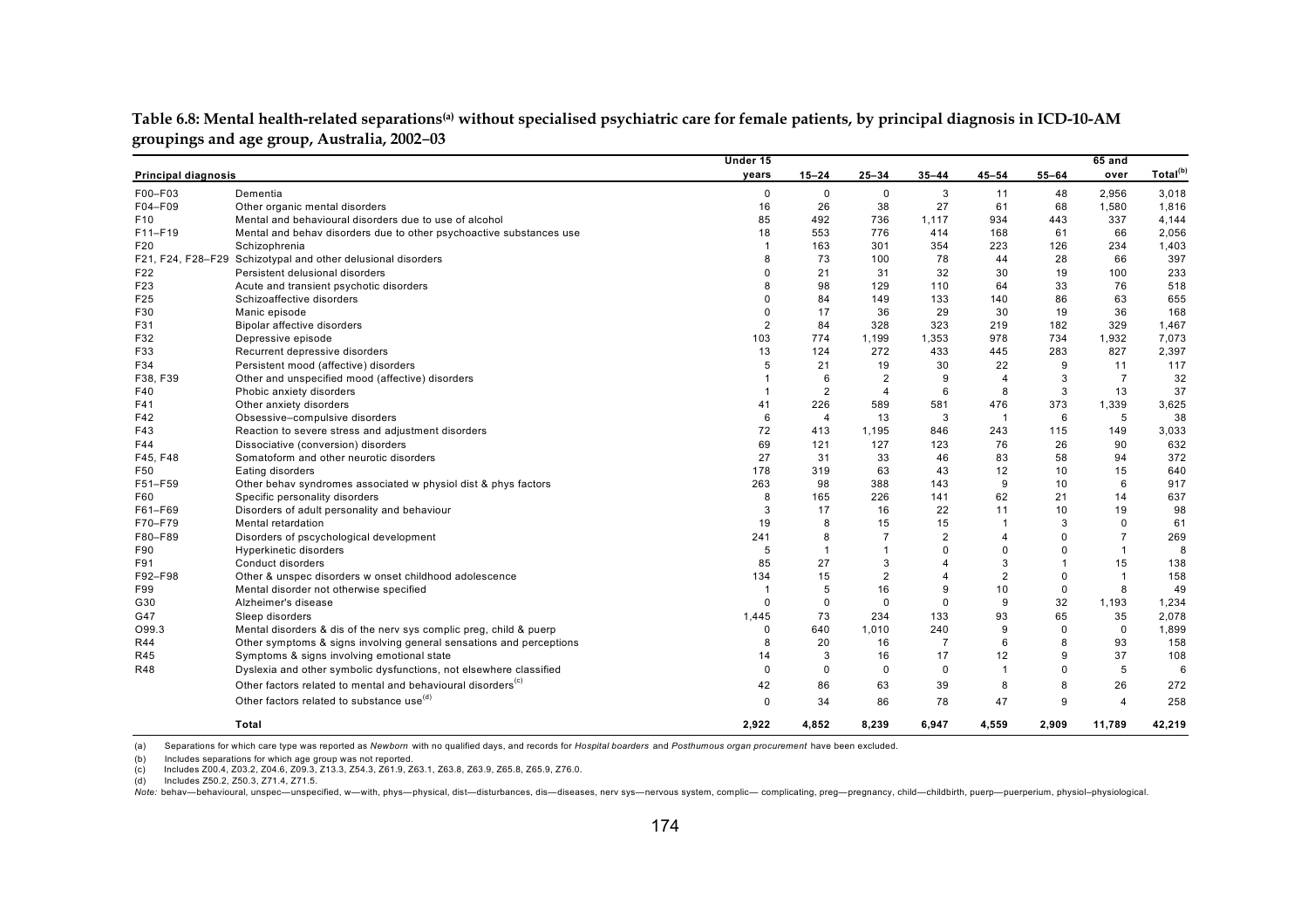|                            | <b>Separations</b>                                                       |                |                |                |                |
|----------------------------|--------------------------------------------------------------------------|----------------|----------------|----------------|----------------|
| <b>Principal diagnosis</b> |                                                                          | Same day       | Overnight      | <b>Total</b>   | Patient-days   |
| F00-F03                    | Dementia                                                                 | 2              | 53             | 55             | 5,088          |
| F04-F09                    | Other organic mental disorders                                           | 3              | 36             | 39             | 349            |
| F <sub>10</sub>            | Mental and behavioural disorders due to use of alcohol                   | 156            | 1,542          | 1,698          | 4,542          |
| F11-F19                    | Mental and behav disorders due to other psychoactive substances use      | 41             | 392            | 433            | 1,502          |
| F <sub>20</sub>            | Schizophrenia                                                            | 55             | 297            | 352            | 1,057          |
|                            | F21, F24, F28-F29 Schizotypal and other delusional disorders             | 25             | 50             | 75             | 168            |
| F <sub>22</sub>            | Persistent delusional disorders                                          | 8              | 19             | 27             | 76             |
| F <sub>23</sub>            | Acute and transient psychotic disorders                                  | 48             | 88             | 136            | 250            |
| F <sub>25</sub>            | Schizoaffective disorders                                                | 5              | 26             | 31             | 138            |
| F30                        | Manic episode                                                            | 2              | 3              | 5              | 10             |
| F31                        | Bipolar affective disorders                                              | 14             | 56             | 70             | 291            |
| F32                        | Depressive episode                                                       | 78             | 536            | 614            | 2,209          |
| F33                        | Recurrent depressive disorders                                           | 8              | 68             | 76             | 290            |
| F34                        | Persistent mood (affective) disorders                                    | 0              | 8              | 8              | 36             |
| F38, F39                   | Other and unspecified mood (affective) disorders                         | 0              | $\overline{1}$ |                | $\overline{1}$ |
| F40                        | Phobic anxiety disorders                                                 | 0              | $\overline{2}$ | $\overline{2}$ | 3              |
| F41                        | Other anxiety disorders                                                  | 8              | 191            | 199            | 531            |
| F43                        | Reaction to severe stress and adjustment disorders                       | 25             | 219            | 244            | 646            |
| F44                        | Dissociative (conversion) disorders                                      | 6              | 35             | 41             | 108            |
| F45, F48                   | Somatoform and other neurotic disorders                                  | 4              | 11             | 15             | 88             |
| F50                        | Eating disorders                                                         | 0              | 5              | 5              | 28             |
| F51-F59                    | Other behav syndromes associated w physiol dist & phys factors           | 2              | 24             | 26             | 96             |
| F60                        | Specific personality disorders                                           | 15             | 75             | 90             | 339            |
| F61-F69                    | Disorders of adult personality and behaviour                             | $\overline{2}$ | 6              | 8              | 29             |
| F70-F79                    | Mental retardation                                                       | 1              | 8              | 9              | 45             |
| F80-F89                    | Disorders of pscychological development                                  | 0              | 5              | 5              | 10             |
| F90                        | Hyperkinetic disorders                                                   | 0              | 3              | 3              | $\overline{7}$ |
| F91                        | Conduct disorders                                                        | 3              | 10             | 13             | 37             |
| F92-F98                    | Other & unspec disorders w onset childhood adolescence                   | 0              | 11             | 11             | 45             |
| F99                        | Mental disorder not otherwise specified                                  | 3              | 8              | 11             | 25             |
| G30                        | Alzheimer's disease                                                      | 0              | 11             | 11             | 93             |
| G47                        | Sleep disorders                                                          | $\mathbf{1}$   | 17             | 18             | 49             |
| O99.3                      | Mental disorders & dis of the nerv sys complic preg, child & puerp       | 10             | 168            | 178            | 787            |
| R44                        | Other symptoms & signs involving general sensations and perceptions      | $\overline{2}$ | 11             | 13             | 34             |
| R45                        | Symptoms & signs involving emotional state                               | $\mathbf{1}$   | 14             | 15             | 22             |
|                            | Other factors related to mental and behavioural disorders <sup>(b)</sup> | 2              | 39             | 41             | 99             |
|                            | Other factors related to substance use <sup>(c)</sup>                    | 0              | 78             | 78             | 440            |
|                            | Total                                                                    | 530            | 4,126          | 4,656          | 19,568         |
|                            |                                                                          |                |                |                |                |

**Table 6.9: Mental health-related separations(a) and patient-days without specialised psychiatric care reported for Aboriginal and Torres Strait Islander peoples, by principal diagnosis in ICD-10-AM groupings, Australia, 2002**–**03**

(a) Separations for which care type was reported as *Newborn* with no qualified days, and records for *Hospital boarders* and *Posthumous organ procurement*

have been excluded.

(b) Includes Z00.4, Z03.2, Z04.6, Z09.3, Z13.3, Z54.3, Z61.9, Z63.1, Z63.8, Z63.9, Z65.8, Z65.9, Z76.0.

(c) Includes Z50.2, Z50.3, Z71.4, Z71.5.

*Note:* behav—behavioural, unspec—unspecified, w—with, phys—physical, dist—disturbances, dis—diseases, nerv sys—nervous system, complic—complicating, preg—pregnancy, child—childbirth, puerp—puerperium, physiol–physiological.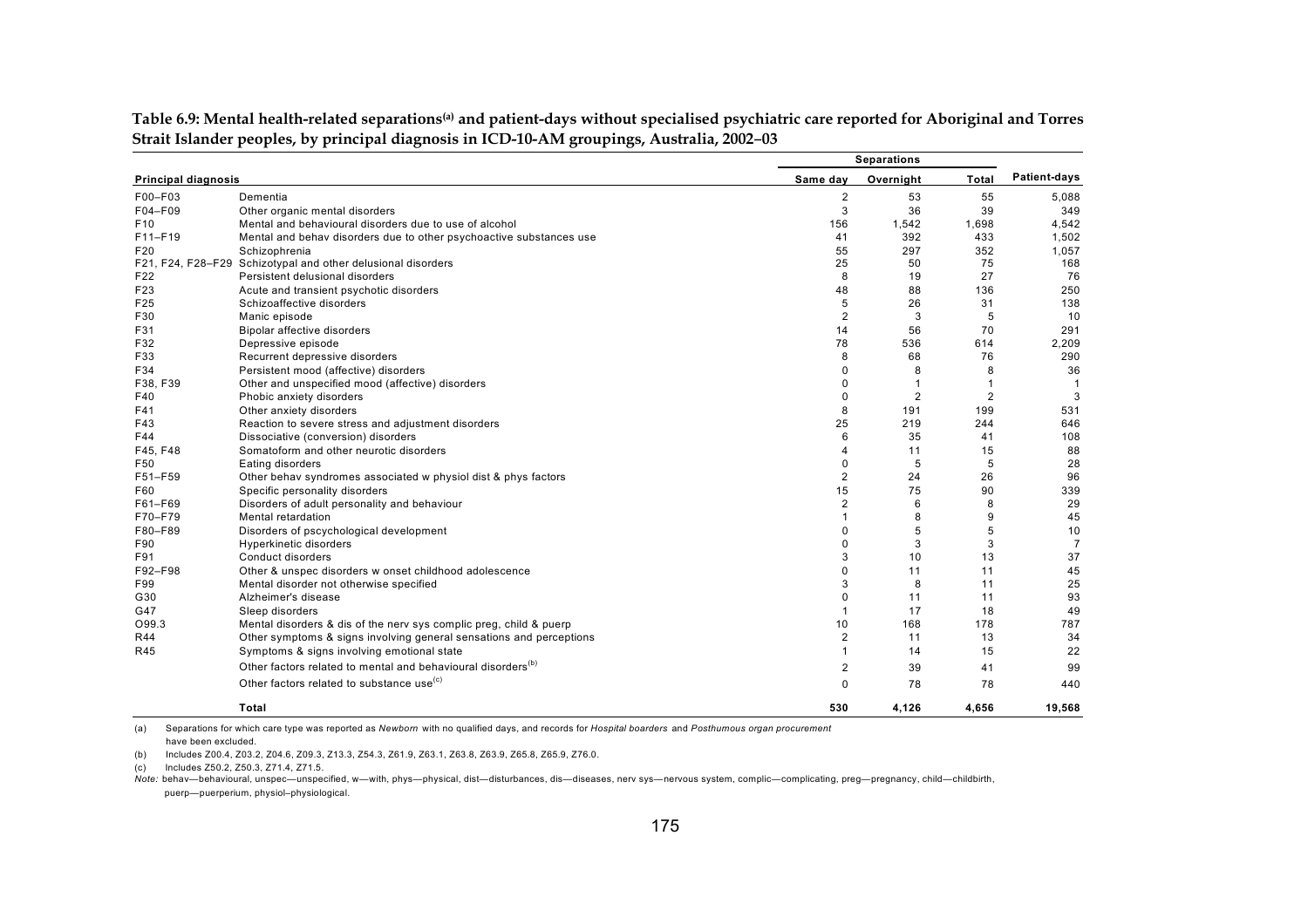Table 6.10: Separations<sup>(a)</sup> and patient-days for separations without specialised psychiatric care, with a mental health-related additional diagnosis, by **principal diagnosis in ICD-10-AM chapter groupings, Australia, 2002**–**03**

|                            |                                                                                                     |          | <b>Separations</b> |         |                     |
|----------------------------|-----------------------------------------------------------------------------------------------------|----------|--------------------|---------|---------------------|
| <b>Principal diagnosis</b> |                                                                                                     | Same day | Overnight          | Total   | <b>Patient days</b> |
| A00-B99                    | Certain infectious and parasitic diseases                                                           | 362      | 4,130              | 4,492   | 50,639              |
| C00-D48                    | Neoplasms                                                                                           | 851      | 10,752             | 11,603  | 175,880             |
| D50-D89                    | Diseases of the blood and blood-forming organs and certain disorders involving the immune mechanism | 311      | 1,726              | 2,037   | 14,542              |
| E00-E90                    | Endocrine nutritional and metabolic diseases                                                        | 585      | 7,032              | 7,617   | 80,140              |
| F00-F99                    | Mental and behavioural disorders                                                                    | 8,631    | 23,273             | 31,904  | 192,167             |
| G00-G99                    | Diseases of the nervous system                                                                      | 2.169    | 12,382             | 14,551  | 151,079             |
| H00-H59                    | Diseases of the eye and adnexa                                                                      | 487      | 434                | 921     | 2,769               |
| H60-H95                    | Diseases of the ear and mastoid process                                                             | 193      | 391                | 584     | 2,588               |
| $100 - 199$                | Diseases of the circulatory system                                                                  | 1,529    | 23,043             | 24,572  | 269,192             |
| J00-J99                    | Diseases of the respiratotory system                                                                | 1,242    | 23,516             | 24,758  | 222,631             |
| K00-K93                    | Diseases of the digestive system                                                                    | 3,555    | 18,212             | 21,767  | 152,117             |
| L00-L99                    | Diseases of the skin and subcutaneous tissue                                                        | 440      | 4,287              | 4,727   | 48,734              |
| M00-M99                    | Diseases of the musculoskeletal system and connective tissue                                        | 914      | 8,040              | 8,954   | 96,962              |
| N00-N99                    | Diseases of the genitourinary system                                                                | 1,115    | 8,202              | 9,317   | 79,720              |
| O00-O99                    | Pregnancy, childbirth and the puerperium                                                            | 4,725    | 8,950              | 13,675  | 48,270              |
| P00-P96                    | Certain conditions originating in the perinatal period                                              | 14       | 246                | 260     | 3,411               |
| $Q00 - Q99$                | Congenital malformations, deformations and chromosomal abnormalities                                | 117      | 469                | 586     | 4,822               |
| R00-R99                    | Symptoms, signs and abnormal clinical and laboratory findings not elsewhere classified              | 5.692    | 19,479             | 25,171  | 129,180             |
| S00-T98                    | Injury, poisoning and certain other consequences of external causes                                 | 11,179   | 39,112             | 50,291  | 328,325             |
| Z00-Z99                    | Factors influencing health status and contact with health services                                  | 4,633    | 25,967             | 30,600  | 761,256             |
| <b>Total</b>               |                                                                                                     | 48.744   | 239.643            | 288.387 | 2,814,424           |

(a) Separations for which care type was reported as *Newborn* with no qualified days, and records for *Hospital boarders* and *Posthumous organ procurement* have been excluded.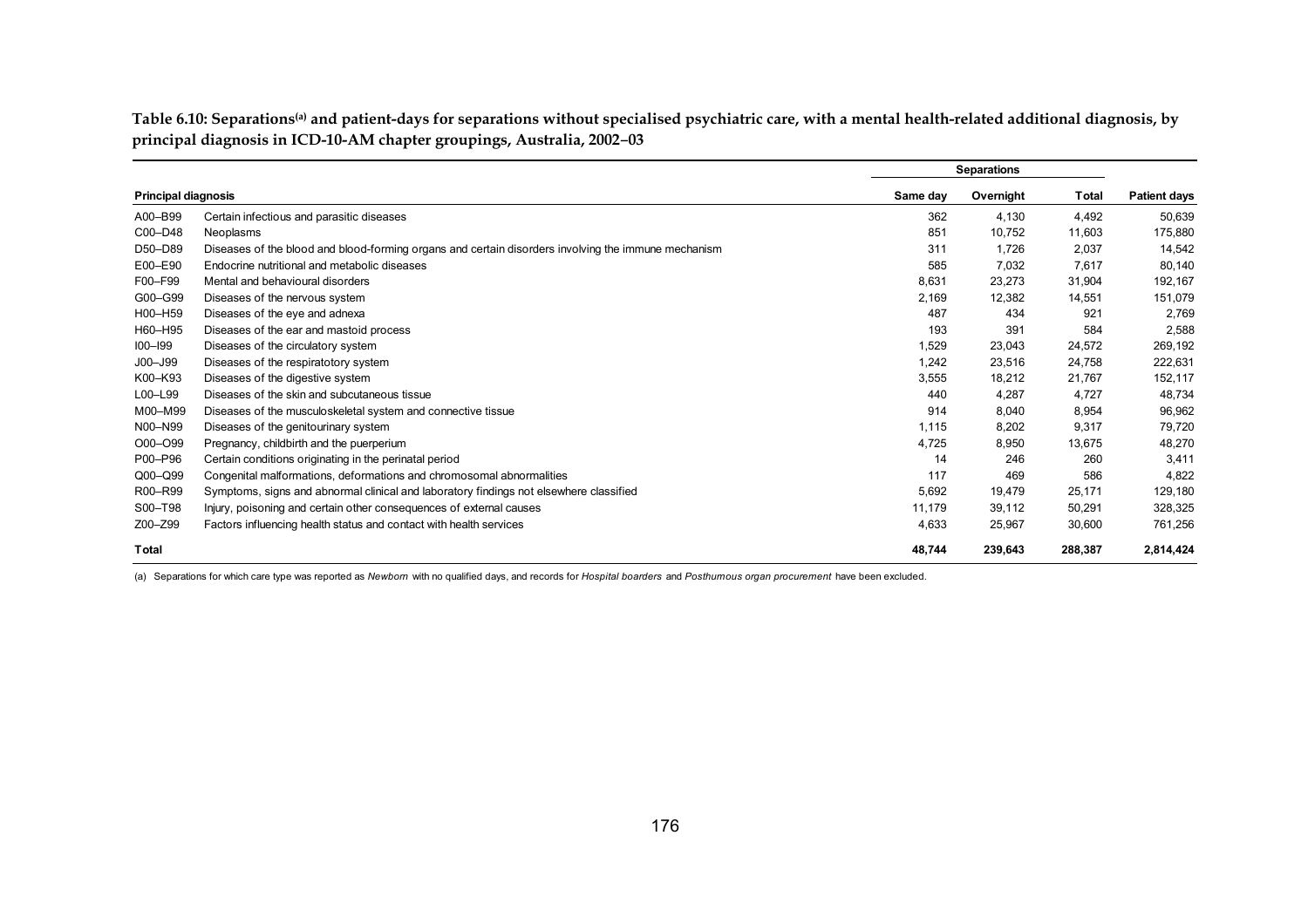Table 6.11: Separations<sup>(a)</sup> and patient-days for mental health-related separations without specialised psychiatric care, by principal diagnosis in **ICD-10-AM groupings and presence of an additional mental health-related condition, Australia, 2002**–**03**

|                 |                                                                     |                | With no other mental health related diagnosis |        |                           |           |                | Average With an additional mental health-related diagnosis |        |                           | Average   |
|-----------------|---------------------------------------------------------------------|----------------|-----------------------------------------------|--------|---------------------------|-----------|----------------|------------------------------------------------------------|--------|---------------------------|-----------|
|                 |                                                                     |                | <b>Separations</b>                            |        |                           | length.   |                | <b>Separations</b>                                         |        |                           | length    |
|                 |                                                                     |                |                                               |        |                           | of stay   |                |                                                            |        |                           | of stay   |
|                 |                                                                     | Same dav       | Overnight                                     |        | <b>Total Patient-days</b> | (o'night) | Same day       | Overnight                                                  |        | <b>Total Patient-days</b> | (o'night) |
| F00-F03         | Dementia                                                            | 142            | 4,174                                         | 4,316  | 95,830                    | 22.9      | 17             | 1,051                                                      | 1,068  | 26,713                    | 25.4      |
| F04-F09         | Other organic mental disorders                                      | 147            | 1,904                                         | 2,051  | 22,165                    | 11.6      | 35             | 1,200                                                      | 1,235  | 17,768                    | 14.8      |
| F <sub>10</sub> | Mental and behavioural disorders due to use of alcohol              | 473            | 5,847                                         | 6,320  | 27,603                    | 4.6       | 347            | 6,945                                                      | 7,292  | 41,921                    | 6.0       |
| F11-F19         | Mental and behav disorders due to other psychoactive substances use | 251            | 2,242                                         | 2,493  | 12,339                    | 5.4       | 219            | 2,953                                                      | 3,172  | 17,700                    | 5.9       |
| F <sub>20</sub> | Schizophrenia                                                       | 1,124          | 1,493                                         | 2,617  | 14,631                    | 9.0       | 222            | 804                                                        | 1,026  | 6,385                     | 7.7       |
|                 | F21, F24, F28-F29 Schizotypal and other delusional disorders        | 228            | 339                                           | 567    | 1,580                     | 4.0       | 86             | 197                                                        | 283    | 1,106                     | 5.2       |
| F22             | Persistent delusional disorders                                     | 88             | 200                                           | 288    | 1,488                     | 7.0       | 33             | 156                                                        | 189    | 1,311                     | 8.2       |
| F <sub>23</sub> | Acute and transient psychotic disorders                             | 344            | 382                                           | 726    | 1,622                     | 3.3       | 139            | 268                                                        | 407    | 1,409                     | 4.7       |
| F25             | Schizoaffective disorders                                           | 573            | 260                                           | 833    | 4,033                     | 13.3      | 36             | 157                                                        | 193    | 1,628                     | 10.1      |
| F30             | Manic episode                                                       | 102            | 119                                           | 221    | 662                       | 4.7       | 23             | 97                                                         | 120    | 707                       | 7.1       |
| F31             | <b>Bipolar affective disorders</b>                                  | 736            | 952                                           | 1,688  | 8,920                     | 8.6       | 120            | 422                                                        | 542    | 3,237                     | 7.4       |
| F32             | Depressive episode                                                  | 2.609          | 5.176                                         | 7.785  | 37.629                    | 6.8       | 379            | 2.892                                                      | 3.271  | 21.321                    | 7.2       |
| F33             | Recurrent depressive disorders                                      | 1.849          | 987                                           | 2.836  | 11,831                    | 10.1      | 153            | 707                                                        | 860    | 6.618                     | 9.1       |
| F34             | Persistent mood (affective) disorders                               | 8              | 74                                            | 82     | 450                       | 6.0       | 10             | 85                                                         | 95     | 858                       | 10.0      |
| F38, F39        | Other and unspecified mood (affective) disorders                    | 6              | 23                                            | 29     | 133                       | 5.5       | 3              | 23                                                         | 26     | 142                       | 6.0       |
| F40             | Phobic anxiety disorders                                            | 6              | 22                                            | 28     | 220                       | 9.7       | $\overline{1}$ | 31                                                         | 32     | 225                       | 7.2       |
| F41             | Other anxiety disorders                                             | 155            | 3.445                                         | 3,600  | 15,908                    | 4.6       | 50             | 1,373                                                      | 1,423  | 7,929                     | 5.7       |
| F42             | Obsessive-compulsive disorders                                      | $\overline{2}$ | 32                                            | 34     | 269                       | 8.3       | 10             | 31                                                         | 41     | 349                       | 10.9      |
| F43             | Reaction to severe stress and adjustment disorders                  | 475            | 1,903                                         | 2,378  | 8.494                     | 4.2       | 339            | 2,050                                                      | 2,389  | 14,654                    | 7.0       |
| F44             | Dissociative (conversion) disorders                                 | 43             | 532                                           | 575    | 2.927                     | 5.4       | 19             | 311                                                        | 330    | 1.671                     | 5.3       |
| F45. F48        | Somatoform and other neurotic disorders                             | 185            | 232                                           | 417    | 1.165                     | 4.2       | 9              | 124                                                        | 133    | 809                       | 6.5       |
| F <sub>50</sub> | Eating disorders                                                    | 25             | 449                                           | 474    | 8.658                     | 19.2      | 8              | 242                                                        | 250    | 5,225                     | 21.6      |
| F51-F59         | Other behav syndromes associated w physiol dist & phys factors      | 30             | 1,075                                         | 1,105  | 5,120                     | 4.7       | 9              | 226                                                        | 235    | 1,081                     | 4.7       |
| F60             | Specific personality disorders                                      | 70             | 384                                           | 454    | 1,086                     | 2.6       | 87             | 412                                                        | 499    | 1,939                     | 4.5       |
| F61-F69         | Disorders of adult personality and behaviour                        | 12             | 131                                           | 143    | 1,177                     | 8.9       | 8              | 49                                                         | 57     | 469                       | 9.4       |
| F70-F79         | Mental retardation                                                  | 40             | 48                                            | 88     | 949                       | 18.9      | $\overline{4}$ | 22                                                         | 26     | 158                       | 7.0       |
| F80-F89         | Disorders of pscychological development                             | 323            | 257                                           | 580    | 1,301                     | 3.8       | 41             | 55                                                         | 96     | 953                       | 16.6      |
| F90             | Hyperkinetic disorders                                              | 8              | 17                                            | 25     | 73                        | 3.8       | 5              | 26                                                         | 31     | 161                       | 6.0       |
| F91             | Conduct disorders                                                   | 34             | 135                                           | 169    | 504                       | 3.5       | 15             | 153                                                        | 168    | 686                       | 4.4       |
| F92-F98         | Other & unspec disorders w onset childhood adolescence              | 15             | 165                                           | 180    | 688                       | 4.1       | $\overline{7}$ | 185                                                        | 192    | 766                       | 4.1       |
| F99             | Mental disorder not otherwise specified                             | 42             | 48                                            | 90     | 142                       | 2.1       | 12             | 21                                                         | 33     | 71                        | 2.8       |
| G30             | Alzheimer's disease                                                 | $\overline{4}$ | 170                                           | 174    | 6,766                     | 39.8      | 37             | 1,982                                                      | 2,019  | 48,796                    | 24.6      |
| G47             | Sleep disorders                                                     | 32             | 3,290                                         | 3,322  | 10,970                    | 3.3       | 5              | 1,062                                                      | 1,067  | 3,576                     | 3.4       |
| O99.3           | Mental disorders & dis of the nerv sys complic preq, child & puerp  | 38             | 628                                           | 666    | 2.167                     | 3.4       | 73             | 1.160                                                      | 1.233  | 4.960                     | 4.2       |
| R44             | Other symptoms & signs involving general sensations and perceptions | 31             | 151                                           | 182    | 881                       | 5.6       | $\overline{7}$ | 103                                                        | 110    | 593                       | 5.7       |
| R45             | Symptoms & signs involving emotional state                          | 19             | 85                                            | 104    | 306                       | 3.4       | 20             | 123                                                        | 143    | 561                       | 4.4       |
| R48             | Dyslexia and other symbolic dysfunctions, not elsewhere classified  | $\overline{1}$ | 8                                             | 9      | 101                       | 12.5      | $\mathbf 0$    | 2                                                          | 2      | 12                        | 6.0       |
|                 |                                                                     | 47             |                                               |        |                           | 6.0       |                | 77                                                         | 87     | 422                       |           |
|                 | Other factors related to mental and behavioural disorders           |                | 324                                           | 371    | 2,005                     |           | 10             |                                                            |        |                           | 5.4       |
|                 | Other factors related to substance use                              | $\mathbf{1}$   | 71                                            | 72     | 554                       | 7.8       | 13             | 644                                                        | 657    | 4,274                     | 6.6       |
| Total           |                                                                     | 10.318         | 37.774                                        | 48.092 | 313.347                   | 8.0       | 2.611          | 28.421                                                     | 31.032 | 249.164                   | 8.7       |

(a) Separations for which care type was reported as *Newborn* with no qualified days, and records for *Hospital boarders* and *Posthumous organ procurement* have been excluded.

(b) Includes Z00.4, Z03.2, Z04.6, Z09.3, Z13.3, Z54.3, Z61.9, Z63.1, Z63.8, Z63.9, Z65.8, Z65.9, Z76.0.

(c) Includes Z50.2, Z50.3, Z71.4, Z71.5.

Note: behav-behavioural, unspec-unspecified, w-with, phys-physical, dist-disturbances, dis-diseases, nerv sys-nervous system, complic- complicating, preg-pregnancy, child-childbirth, puerp-puerperium, physiol-physiological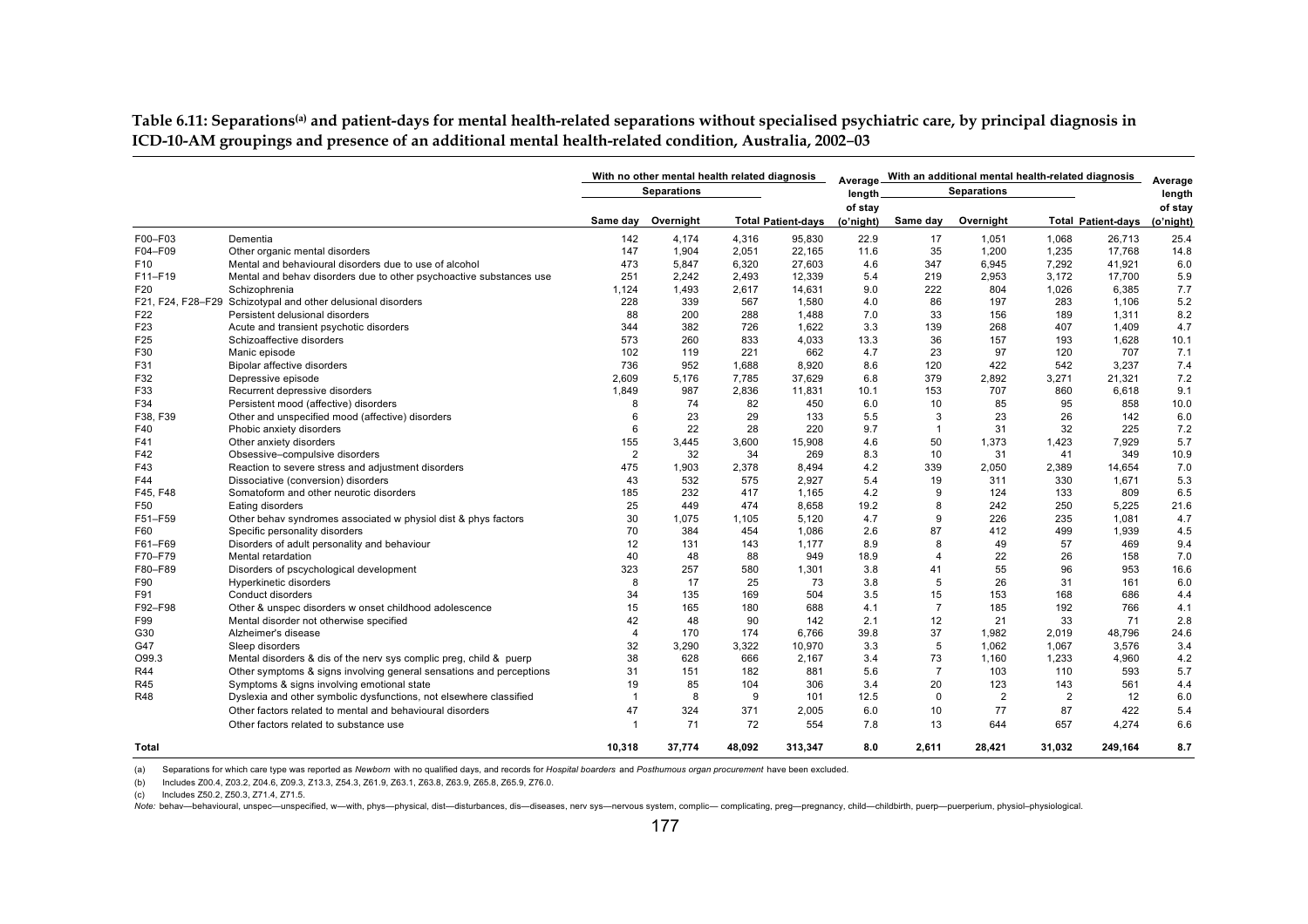|                                                                                                                                                                                                                                                                                                                                                                                                                                                                                                                                                                                                                                                                                                                                                                                                                                                                                                                                                                                                                                                                                                                                                                                                                                                                                                                                                                                                                                                                                                                                                                                                                                                                     |          |                | <b>Separations</b> |                     |           | Average           |
|---------------------------------------------------------------------------------------------------------------------------------------------------------------------------------------------------------------------------------------------------------------------------------------------------------------------------------------------------------------------------------------------------------------------------------------------------------------------------------------------------------------------------------------------------------------------------------------------------------------------------------------------------------------------------------------------------------------------------------------------------------------------------------------------------------------------------------------------------------------------------------------------------------------------------------------------------------------------------------------------------------------------------------------------------------------------------------------------------------------------------------------------------------------------------------------------------------------------------------------------------------------------------------------------------------------------------------------------------------------------------------------------------------------------------------------------------------------------------------------------------------------------------------------------------------------------------------------------------------------------------------------------------------------------|----------|----------------|--------------------|---------------------|-----------|-------------------|
|                                                                                                                                                                                                                                                                                                                                                                                                                                                                                                                                                                                                                                                                                                                                                                                                                                                                                                                                                                                                                                                                                                                                                                                                                                                                                                                                                                                                                                                                                                                                                                                                                                                                     |          |                |                    |                     |           | length<br>of stay |
| <b>Principal diagnosis</b><br>Mental and behavioural disorders due to psychoactive substances use (F10-F19)<br>Top five additional diagnoses <sup>(b)</sup><br>F32<br>Depressive episode<br>F41<br>Other anxiety disorders<br>F60<br>Specific personality disorders<br>F43<br>Reaction to severe stress and adjustment disorders<br>Other factors related to mental and behavioural disorders <sup>(c)</sup><br>Total<br>Scizophrenia, schizotypal and delusional disorders (F20-F29)<br>Top five additional diagnoses <sup>(b)</sup><br>F11-F19<br>Mental and behavioural disorders due to other psychoactive substances use<br>F <sub>10</sub><br>Mental and behavioural disorders due to use of alcohol<br>F32<br>Depressive episode<br>F60<br>Specific personality disorders<br>Dementia<br>F00-F03<br>Total<br>Mood (affective) disorders (F30-F39)<br>Top five additional diagnoses <sup>(b)</sup><br>F <sub>10</sub><br>Mental and behavioural disorders due to use of alcohol<br>F11-F19<br>Mental and behavioural disorders due to other psychoactive substances use<br>F43<br>Reaction to severe stress and adjustment disorders<br>F41<br>Other anxiety disorders<br>F60<br>Specific personality disorders<br>Total<br>Neurotic, stress-related and somatoform disorder (F40-F49)<br>Top five additional diagnoses <sup>(b)</sup><br>F <sub>10</sub><br>Mental and behavioural disorders due to use of alcohol<br>F32<br>Depressive episode<br>F11-F19<br>Mental and behavioural disorders due to other psychoactive substances use<br>Other factors related to mental and behavioural disorders <sup>(c)</sup><br>F60<br>Specific personality disorders | Same day | Overnight      | <b>Total</b>       | <b>Patient-days</b> | (o'night) |                   |
|                                                                                                                                                                                                                                                                                                                                                                                                                                                                                                                                                                                                                                                                                                                                                                                                                                                                                                                                                                                                                                                                                                                                                                                                                                                                                                                                                                                                                                                                                                                                                                                                                                                                     |          |                |                    |                     |           |                   |
|                                                                                                                                                                                                                                                                                                                                                                                                                                                                                                                                                                                                                                                                                                                                                                                                                                                                                                                                                                                                                                                                                                                                                                                                                                                                                                                                                                                                                                                                                                                                                                                                                                                                     |          |                |                    |                     |           |                   |
|                                                                                                                                                                                                                                                                                                                                                                                                                                                                                                                                                                                                                                                                                                                                                                                                                                                                                                                                                                                                                                                                                                                                                                                                                                                                                                                                                                                                                                                                                                                                                                                                                                                                     |          | 50             | 1,407              | 1,457               | 10,291    | 7.3               |
|                                                                                                                                                                                                                                                                                                                                                                                                                                                                                                                                                                                                                                                                                                                                                                                                                                                                                                                                                                                                                                                                                                                                                                                                                                                                                                                                                                                                                                                                                                                                                                                                                                                                     |          | 13             | 631                | 644                 | 5,068     | 8.0               |
|                                                                                                                                                                                                                                                                                                                                                                                                                                                                                                                                                                                                                                                                                                                                                                                                                                                                                                                                                                                                                                                                                                                                                                                                                                                                                                                                                                                                                                                                                                                                                                                                                                                                     |          | 40             | 393                | 433                 | 2,305     | 5.8               |
|                                                                                                                                                                                                                                                                                                                                                                                                                                                                                                                                                                                                                                                                                                                                                                                                                                                                                                                                                                                                                                                                                                                                                                                                                                                                                                                                                                                                                                                                                                                                                                                                                                                                     |          | 20             | 362                | 382                 | 3,218     | 8.8               |
|                                                                                                                                                                                                                                                                                                                                                                                                                                                                                                                                                                                                                                                                                                                                                                                                                                                                                                                                                                                                                                                                                                                                                                                                                                                                                                                                                                                                                                                                                                                                                                                                                                                                     |          | 22             | 243                | 265                 | 1,211     | 4.9               |
|                                                                                                                                                                                                                                                                                                                                                                                                                                                                                                                                                                                                                                                                                                                                                                                                                                                                                                                                                                                                                                                                                                                                                                                                                                                                                                                                                                                                                                                                                                                                                                                                                                                                     |          | 1,290          | 17,987             | 19,277              | 99,563    | 5.5               |
|                                                                                                                                                                                                                                                                                                                                                                                                                                                                                                                                                                                                                                                                                                                                                                                                                                                                                                                                                                                                                                                                                                                                                                                                                                                                                                                                                                                                                                                                                                                                                                                                                                                                     |          |                |                    |                     |           |                   |
|                                                                                                                                                                                                                                                                                                                                                                                                                                                                                                                                                                                                                                                                                                                                                                                                                                                                                                                                                                                                                                                                                                                                                                                                                                                                                                                                                                                                                                                                                                                                                                                                                                                                     |          |                |                    |                     |           |                   |
|                                                                                                                                                                                                                                                                                                                                                                                                                                                                                                                                                                                                                                                                                                                                                                                                                                                                                                                                                                                                                                                                                                                                                                                                                                                                                                                                                                                                                                                                                                                                                                                                                                                                     |          | 258            | 675                | 933                 | 5,266     | 7.4               |
|                                                                                                                                                                                                                                                                                                                                                                                                                                                                                                                                                                                                                                                                                                                                                                                                                                                                                                                                                                                                                                                                                                                                                                                                                                                                                                                                                                                                                                                                                                                                                                                                                                                                     |          | 98             | 324                | 422                 | 1,920     | 5.6               |
|                                                                                                                                                                                                                                                                                                                                                                                                                                                                                                                                                                                                                                                                                                                                                                                                                                                                                                                                                                                                                                                                                                                                                                                                                                                                                                                                                                                                                                                                                                                                                                                                                                                                     |          | 45             | 189                | 234                 | 1,639     | 8.4               |
|                                                                                                                                                                                                                                                                                                                                                                                                                                                                                                                                                                                                                                                                                                                                                                                                                                                                                                                                                                                                                                                                                                                                                                                                                                                                                                                                                                                                                                                                                                                                                                                                                                                                     |          | 50             | 135                | 185                 | 728       | 5.0               |
|                                                                                                                                                                                                                                                                                                                                                                                                                                                                                                                                                                                                                                                                                                                                                                                                                                                                                                                                                                                                                                                                                                                                                                                                                                                                                                                                                                                                                                                                                                                                                                                                                                                                     |          | $\overline{7}$ | 97                 | 104                 | 1.741     | 17.9              |
|                                                                                                                                                                                                                                                                                                                                                                                                                                                                                                                                                                                                                                                                                                                                                                                                                                                                                                                                                                                                                                                                                                                                                                                                                                                                                                                                                                                                                                                                                                                                                                                                                                                                     |          | 2,873          | 4,256              | 7,129               | 35,193    | 7.6               |
|                                                                                                                                                                                                                                                                                                                                                                                                                                                                                                                                                                                                                                                                                                                                                                                                                                                                                                                                                                                                                                                                                                                                                                                                                                                                                                                                                                                                                                                                                                                                                                                                                                                                     |          |                |                    |                     |           |                   |
|                                                                                                                                                                                                                                                                                                                                                                                                                                                                                                                                                                                                                                                                                                                                                                                                                                                                                                                                                                                                                                                                                                                                                                                                                                                                                                                                                                                                                                                                                                                                                                                                                                                                     |          |                |                    |                     |           |                   |
|                                                                                                                                                                                                                                                                                                                                                                                                                                                                                                                                                                                                                                                                                                                                                                                                                                                                                                                                                                                                                                                                                                                                                                                                                                                                                                                                                                                                                                                                                                                                                                                                                                                                     |          | 176            | 1.065              | 1,241               | 6.474     | 5.9               |
|                                                                                                                                                                                                                                                                                                                                                                                                                                                                                                                                                                                                                                                                                                                                                                                                                                                                                                                                                                                                                                                                                                                                                                                                                                                                                                                                                                                                                                                                                                                                                                                                                                                                     |          | 200            | 815                | 1,015               | 5,341     | 6.3               |
|                                                                                                                                                                                                                                                                                                                                                                                                                                                                                                                                                                                                                                                                                                                                                                                                                                                                                                                                                                                                                                                                                                                                                                                                                                                                                                                                                                                                                                                                                                                                                                                                                                                                     |          | 58             | 716                | 774                 | 5,149     | 7.1               |
|                                                                                                                                                                                                                                                                                                                                                                                                                                                                                                                                                                                                                                                                                                                                                                                                                                                                                                                                                                                                                                                                                                                                                                                                                                                                                                                                                                                                                                                                                                                                                                                                                                                                     |          | 82             | 663                | 745                 | 6,493     | 9.7               |
|                                                                                                                                                                                                                                                                                                                                                                                                                                                                                                                                                                                                                                                                                                                                                                                                                                                                                                                                                                                                                                                                                                                                                                                                                                                                                                                                                                                                                                                                                                                                                                                                                                                                     |          | 91             | 547                | 638                 | 3,896     | 7.0               |
|                                                                                                                                                                                                                                                                                                                                                                                                                                                                                                                                                                                                                                                                                                                                                                                                                                                                                                                                                                                                                                                                                                                                                                                                                                                                                                                                                                                                                                                                                                                                                                                                                                                                     |          | 5,998          | 11,557             | 17,555              | 92,508    | 7.5               |
|                                                                                                                                                                                                                                                                                                                                                                                                                                                                                                                                                                                                                                                                                                                                                                                                                                                                                                                                                                                                                                                                                                                                                                                                                                                                                                                                                                                                                                                                                                                                                                                                                                                                     |          |                |                    |                     |           |                   |
|                                                                                                                                                                                                                                                                                                                                                                                                                                                                                                                                                                                                                                                                                                                                                                                                                                                                                                                                                                                                                                                                                                                                                                                                                                                                                                                                                                                                                                                                                                                                                                                                                                                                     |          |                |                    |                     |           |                   |
|                                                                                                                                                                                                                                                                                                                                                                                                                                                                                                                                                                                                                                                                                                                                                                                                                                                                                                                                                                                                                                                                                                                                                                                                                                                                                                                                                                                                                                                                                                                                                                                                                                                                     |          | 66             | 771                | 837                 | 6.300     | 8.1               |
|                                                                                                                                                                                                                                                                                                                                                                                                                                                                                                                                                                                                                                                                                                                                                                                                                                                                                                                                                                                                                                                                                                                                                                                                                                                                                                                                                                                                                                                                                                                                                                                                                                                                     |          | 43             | 768                | 811                 | 5,338     | 6.9               |
|                                                                                                                                                                                                                                                                                                                                                                                                                                                                                                                                                                                                                                                                                                                                                                                                                                                                                                                                                                                                                                                                                                                                                                                                                                                                                                                                                                                                                                                                                                                                                                                                                                                                     |          | 78             | 561                | 639                 | 3,197     | 5.6               |
|                                                                                                                                                                                                                                                                                                                                                                                                                                                                                                                                                                                                                                                                                                                                                                                                                                                                                                                                                                                                                                                                                                                                                                                                                                                                                                                                                                                                                                                                                                                                                                                                                                                                     |          | 227            | 299                | 526                 | 1,899     | 5.6               |
|                                                                                                                                                                                                                                                                                                                                                                                                                                                                                                                                                                                                                                                                                                                                                                                                                                                                                                                                                                                                                                                                                                                                                                                                                                                                                                                                                                                                                                                                                                                                                                                                                                                                     |          | 45             | 363                | 408                 | 1,817     | 4.9               |
|                                                                                                                                                                                                                                                                                                                                                                                                                                                                                                                                                                                                                                                                                                                                                                                                                                                                                                                                                                                                                                                                                                                                                                                                                                                                                                                                                                                                                                                                                                                                                                                                                                                                     | Total    | 1.294          | 10.086             | 11.380              | 54.620    | 5.3               |

Table 6.12: Separations<sup>(a)</sup> and patient-days for the top five additional mental health-related diagnoses for separations without specialised psychiatric **care by selected mental health-related principal diagnosis, Australia, 2002**–**03** 

(a) Separations for which care type was reported as *Newborn* with no qualified days, and records for *Hospital boarders* and *Posthumous organ procurement* have been excluded.

(b) Where the additional diagnosis grouping is different from the principal diagnosis grouping.

(c) Includes Z00.4, Z03.2, Z04.6, Z09.3, Z13.3, Z54.3, Z61.9, Z63.1, Z63.8, Z63.9, Z65.8, Z65.9, Z76.0.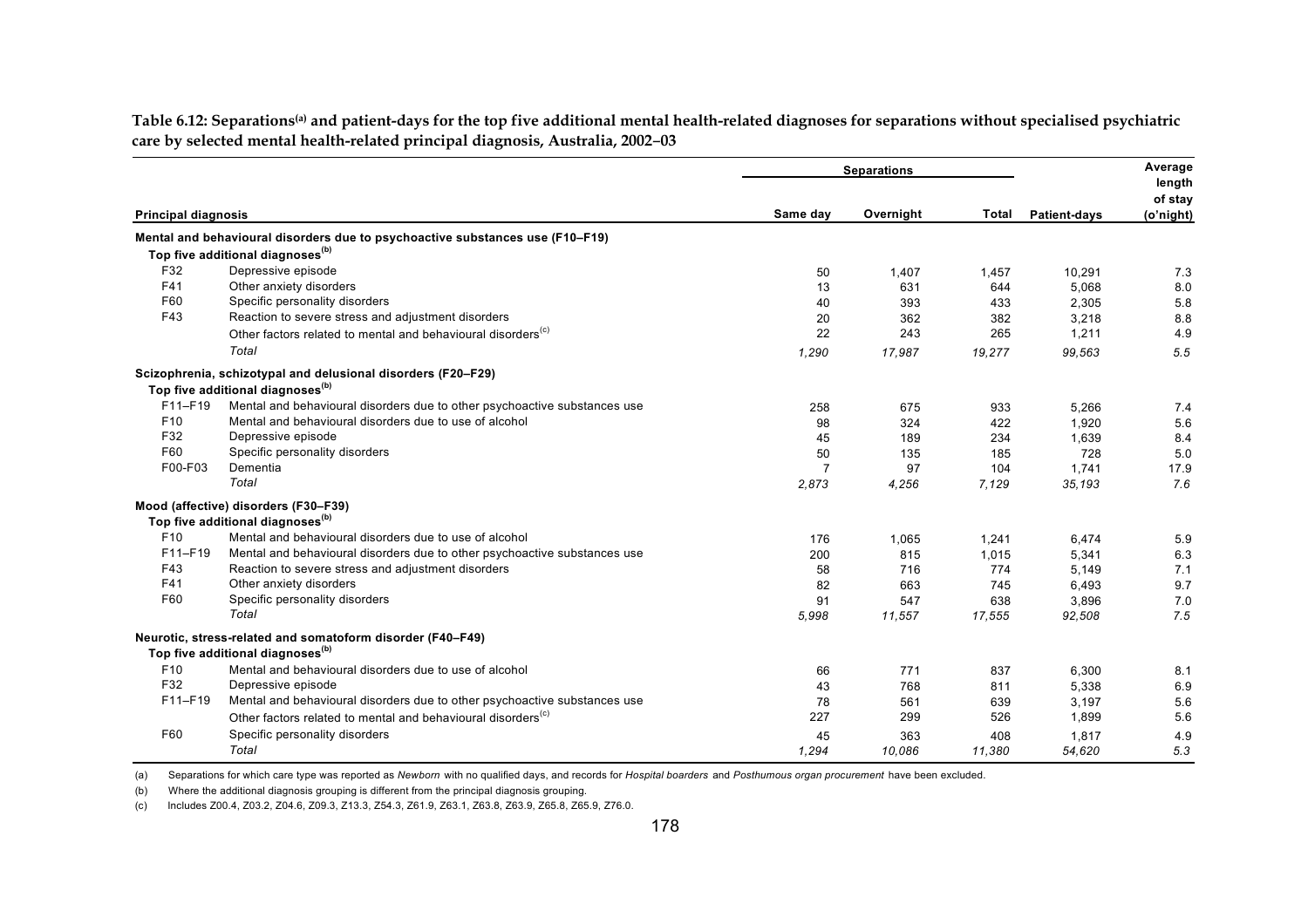|                            |                                                                          |                | <b>Separations</b> |                |                         |
|----------------------------|--------------------------------------------------------------------------|----------------|--------------------|----------------|-------------------------|
| <b>Principal diagnosis</b> |                                                                          | Same day       | Overnight          | Total          | Patient-days            |
| F00-F03                    | Dementia                                                                 | 0              |                    | 1              | 29                      |
| F04-F09                    | Other organic mental disorders                                           | $\Omega$       | 5                  | 5              | 26                      |
| F <sub>10</sub>            | Mental and behavioural disorders due to use of alcohol                   | 10             | 95                 | 105            | 349                     |
| $F11-F19$                  | Mental and behav disorders due to other psychoactive substances use      | 13             | 32                 | 45             | 172                     |
| F20                        | Schizophrenia                                                            | 10             | 22                 | 32             | 91                      |
|                            | F21, F24, F28-F29 Schizotypal and other delusional disorders             | -1             | 10                 | 11             | 41                      |
| F22                        | Persistent delusional disorders                                          | $\Omega$       | 5                  | 5              | 11                      |
| F23                        | Acute and transient psychotic disorders                                  | 6              | 13                 | 19             | 50                      |
| F25                        | Schizoaffective disorders                                                |                | 5                  | 6              | 79                      |
| F30                        | Manic episode                                                            | $\Omega$       | $\overline{2}$     | $\overline{2}$ | $\overline{\mathbf{A}}$ |
| F31                        | Bipolar affective disorders                                              | 5              | 20                 | 25             | 72                      |
| F32                        | Depressive episode                                                       | 53             | 321                | 374            | 1,784                   |
| F33                        | Recurrent depressive disorders                                           | 8              | 47                 | 55             | 486                     |
| F34                        | Persistent mood (affective) disorders                                    |                | 18                 | 19             | 87                      |
| F38, F39                   | Other and unspecified mood (affective) disorders                         | $\Omega$       |                    | -1             | 6                       |
| F40                        | Phobic anxiety disorders                                                 | $\Omega$       |                    | $\overline{1}$ |                         |
| F41                        | Other anxiety disorders                                                  | $\overline{4}$ | 26                 | 30             | 151                     |
| F42                        | Obsessive-compulsive disorders                                           | $\Omega$       | $\Omega$           | $\Omega$       | $\mathbf 0$             |
| F43                        | Reaction to severe stress and adjustment disorders                       | 21             | 143                | 164            | 667                     |
| F44                        | Dissociative (conversion) disorders                                      | -1             | 5                  | 6              | 9                       |
| F45,F48                    | Somatoform and other neurotic disorders                                  | 6              | 15                 | 21             | 88                      |
| F50                        | Eating disorders                                                         | $\Omega$       | 4                  | 4              | 229                     |
| F51-F59                    | Other behav syndromes associated w physiol dist & phys factors           | $\Omega$       | 3                  | 3              | 60                      |
| F60                        | Specific personality disorders                                           | 13             | 73                 | 86             | 328                     |
| F60-F69                    | Disorders of adult personality and behaviour                             | 0              |                    | 1              | -1                      |
| F70-F79                    | Mental retardation                                                       | 1              | $\Omega$           |                |                         |
| F80-F89                    | Disorders of pscychological development                                  | $\Omega$       | 0                  | 0              | $\Omega$                |
| F90                        | Hyperkinetic disorders                                                   | $\Omega$       | $\overline{2}$     | $\overline{2}$ | 13                      |
| F91                        | Conduct disorders                                                        |                | 5                  | 6              | 13                      |
| F92-F98                    | Other & unspec disorders w onset childhood adolescence                   | $\Omega$       | 3                  | 3              | 45                      |
| F99                        | Mental disorder not otherwise specified                                  | 3              | $\overline{2}$     | 5              | 6                       |
| O99.3                      | Mental disorders & dis of the nerv sys complic preg, child & puerp       |                | 5                  | 6              | 39                      |
| <b>R44</b>                 | Other symptoms & signs involving general sensations and perceptions      | $\Omega$       |                    |                | $\overline{4}$          |
| <b>R45</b>                 | Symptoms & signs involving emotional state                               |                | 5                  | 6              | 11                      |
|                            | Other factors related to mental and behavioural disorders <sup>(b)</sup> |                | 6                  | $\overline{7}$ | 31                      |
|                            | Other factors related to substance use <sup>(c)</sup>                    | $\Omega$       |                    |                |                         |
|                            | Total                                                                    | 161            | 901                | 1,062          | 4.985                   |

Table 6.13: Separations<sup>(a)</sup> without specialised psychiatric care, with an external cause of injury or poisoning reported as intentional self-harm, **by principal diagnosis in ICD-10-AM groupings, Australia, 2002**–**03**

(a) Separations for which care type was reported as *Newborn* with no qualified days, and records for *Hospital boarders* and *Posthumous organ procurement have been excluded.*

(b) Includes Z00.4, Z03.2, Z04.6, Z09.3, Z13.3, Z54.3, Z61.9, Z63.1, Z63.8, Z63.9, Z65.8, Z65.9, Z76.0.

(c) Includes Z50.2, Z50.3, Z71.4, Z71.5.

*Note:* behav—behavioural, unspec—unspecified, w—with, phys—physical, dist—disturbances, dis—diseases, nerv sys—nervous system, complic—complicating, preg—pregnancy, child—childbirth, puerp—puerperium, physiol–physiological.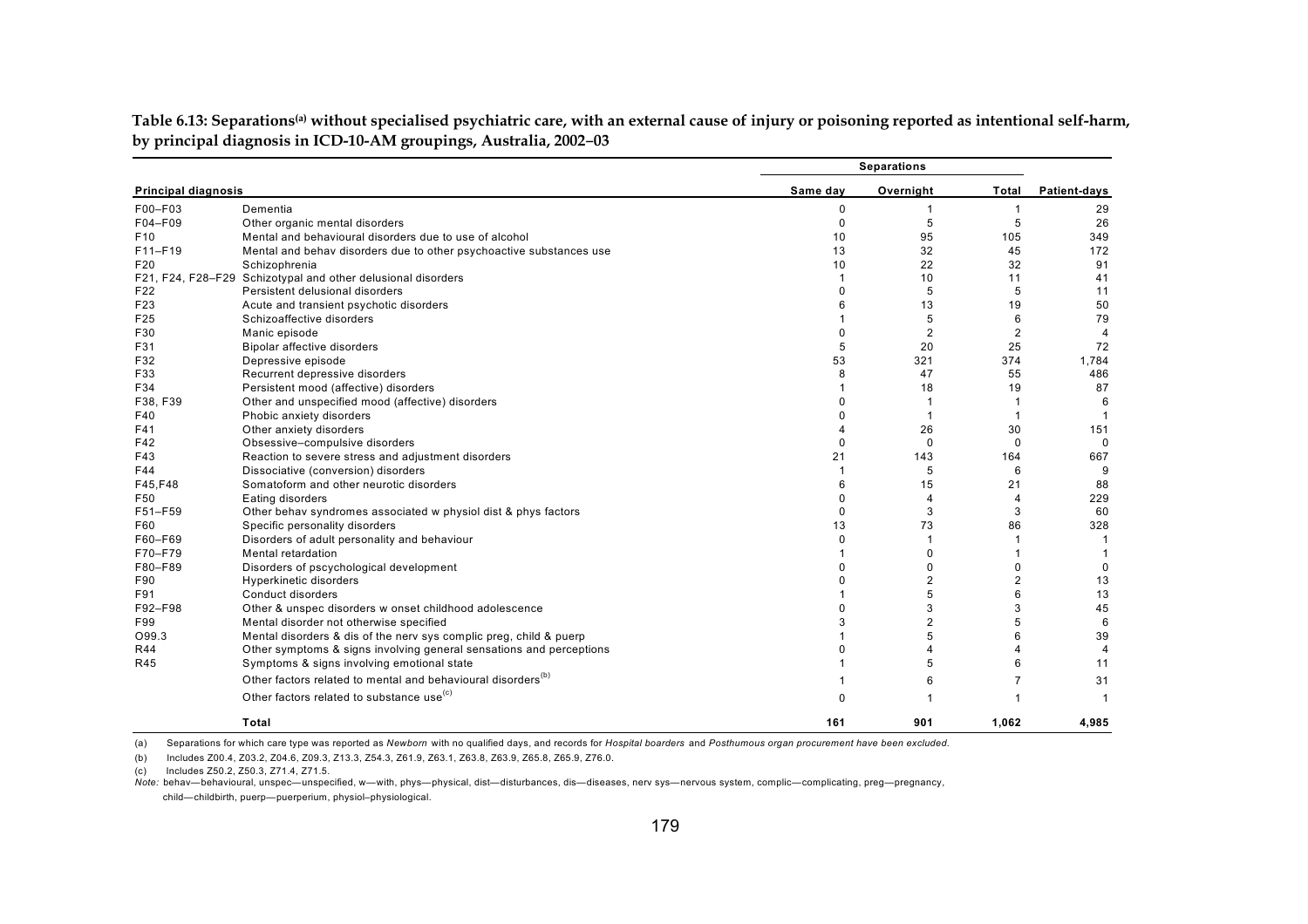## **6.4 Australian Refined Diagnosis Related Groups**

Australian Refined Diagnosis Related Groups (AR-DRGs) categorise acute admitted-patient episodes into groups with similar clinical conditions and resource requirements. These categories were designed to provide a clinically meaningful way of relating the number and types of patients treated in a hospital to the resources required by the hospital. This report uses AR-DRG version 5.0 (DHAC 2000a, 2000b). Although the AR-DRGs are designed to be homogeneous groups with respect to resources, AR-DRGs relevant to some mental health care are less homogeneous than most other AR-DRG types.

### **Overview**

The 30 most frequently reported AR-DRGs for mental health-related separations without specialised psychiatric care are detailed in Table 6.14.

The most frequently reported AR-DRG for mental health-related separations without specialised psychiatric care was *Anxiety disorders* (U65Z, 9,447 separations, 12.6% of all separations). The AR-DRG with the largest number of same-day separations was *Mental health treatment, same day, with electroconvulsive therapy* (U40Z, 5,771 separations) which accounted for 44.9% of same-day mental health-related separations without specialised psychiatric care. The AR-DRG that accounted for the largest number of patient-days without specialised psychiatric care was *Dementia and other chronic disturbances of cerebral function*  (B63Z, 7,120 separations and 103,978 patient-days).

Data for 2002–03 on the average and median length of stay by AR-DRG can be found in Tables A3.26 and A3.27 and on the Internet (under Internet-only tables) at <www.aihw.gov.au >.

### **Hospital type**

Tables 6.15 and 6.16 outline the 30 most frequently reported AR-DRGs for mental health-related separations without specialised psychiatric care for public acute and private hospitals. The largest number of separations for public acute care hospitals was reported for *Anxiety disorders* (U65Z, 7,199 separations, 11.4%). *Mental health treatment, same day, with electroconvulsive therapy* (U40Z, 5,466 separations) accounted for the largest number of sameday separations without specialised psychiatric care. The largest number of patient-days for separations in this category was reported for *Dementia and other chronic disturbances of cerebral function* (B63Z, 80,793 patient-days).

The most frequently reported AR-DRG for private hospital separations was *Anxiety disorders* (U65Z, 2,248 separations, 20.2%), followed by *Dementia and other chronic disturbances of cerebral function* (B63Z, 1,375 separations) which also reported the largest number of patient-days for separations in this category (23,184 patient-days).

## **6.5 Procedures**

The *National Health Data Dictionary* version 11 (NHDC 2002) defines a procedure as a clinical intervention that is surgical in nature; carries a procedural risk; carries an anaesthetic risk;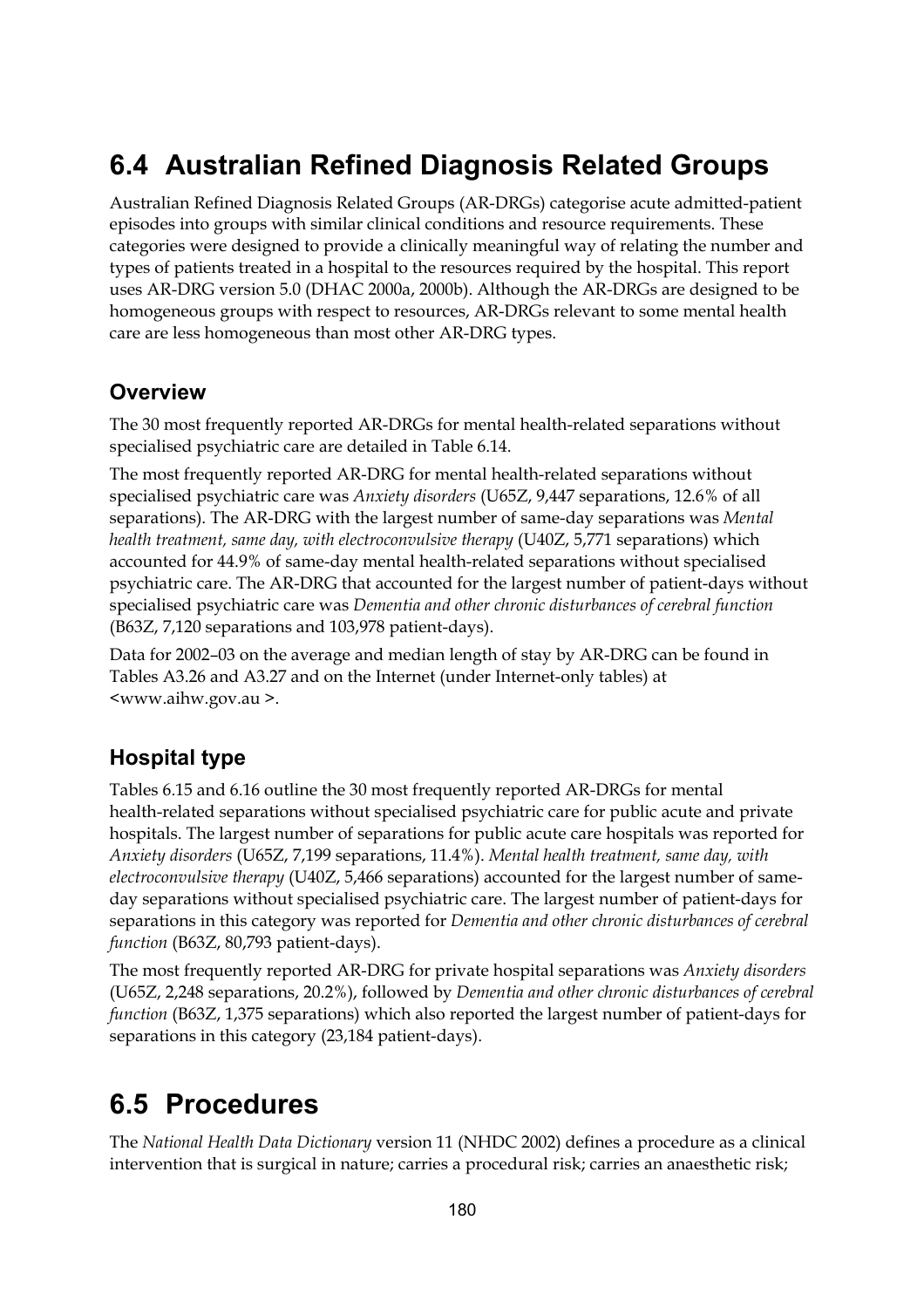requires specialised training; and/or requires special facilities or equipment available only in an acute care setting. One or more procedures can be reported for each separation, but procedures are not undertaken for all hospital admissions.

Table 6.17 details the number of separations relating to the 30 procedures most frequently reported for mental health-related separations without specialised psychiatric care by hospital type.

The most frequently reported procedures in public acute hospitals were *Allied health intervention, social work* (9,121 separations), *Allied health intervention, physiotherapy* (6,359 separations) and *Electroconvulsive therapy, 8 treatments or less* (5,884 separations). In private hospitals the most frequently reported procedures were *Allied health intervention, physiotherapy* (1,385 separations), *Psychological skills training* (811 separations) and *Alcohol rehabilitation and detoxification* (752 separations).

The high number of anaesthesia-related procedure codes in these tables reflects the coding standard for ICD-10-AM, which requires that an individual anaesthesia procedure be coded each time a patient receives electroconvulsive therapy. Note that where tables in this section include average length of stay data, there are equivalent median length of stay data available at <www.aihw.gov.au>.

## **6.6 Mode of admission**

Mode of admission is an administrative data element that distinguishes between transfers from other hospitals, statistical admissions following a change in care type, and other admissions. Of all mental health-related separations without specialised psychiatric care from public acute hospitals, 91.3% of separations were 'Other admissions'; that is, planned and unplanned admissions excluding transfers from other hospitals and statistical admissions (Table 6.18). For private hospitals, 94.9% of all mental health-related separations without specialised psychiatric care were 'Other admissions'.

## **6.7 Mode of separation**

Approximately 69.9% (46,548) of mental health-related separations without specialised psychiatric care in public acute hospitals ended with a discharge either to the patient's usual residence or own accommodation, or to a welfare institution. In private hospitals, 89.5% (10,259) of mental health-related separations without specialised psychiatric care ended this way (Table 6.19).

## **6.8 Care type**

Care type describes the treatment of a patient using the following categories: acute care, rehabilitation care, palliative care, geriatric evaluation and management care, psychogeriatric care, maintenance care or other admitted-patient care (Tables 6.20 and 6.21). See the Glossary for further detail on care type.

Acute care was the most frequently recorded care type in all jurisdictions and hospitals (74,951 or 94.7% of mental health-related separations without specialised psychiatric care). It also accounted for the majority of patient-days reported for these separations (77.4%).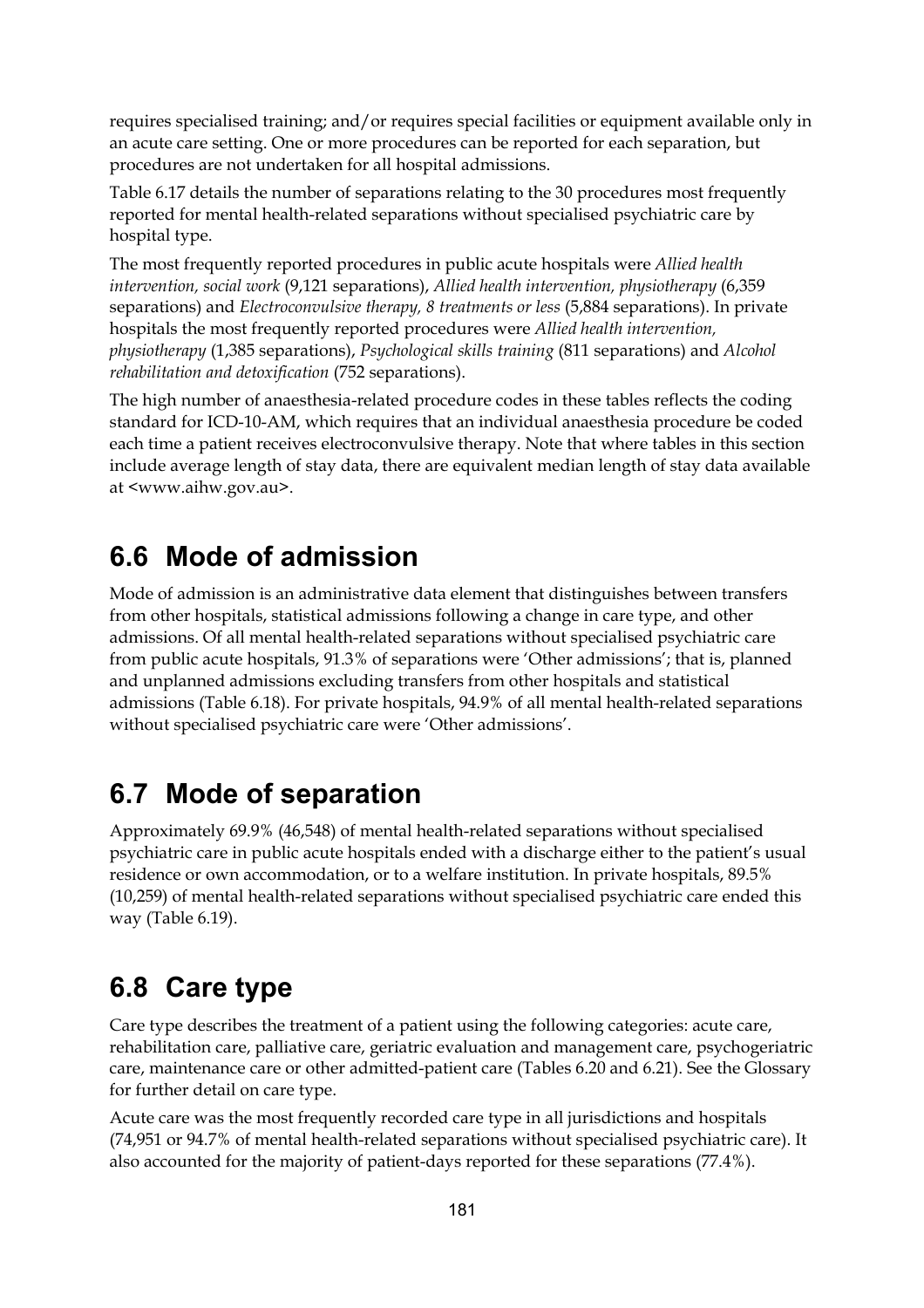Maintenance care accounted for 0.8% of mental health-related separations with specialised psychiatric care, but accounted for 8.9% of patient-days. In Queensland, the administrative practice of assigning maintenance care to long-stay patients has the effect of reducing the proportion of psychogeriatric and rehabilitation care types reported.

The variation among the jurisdictions reflects differences in the types of admitted-patient services provided among the states and territories.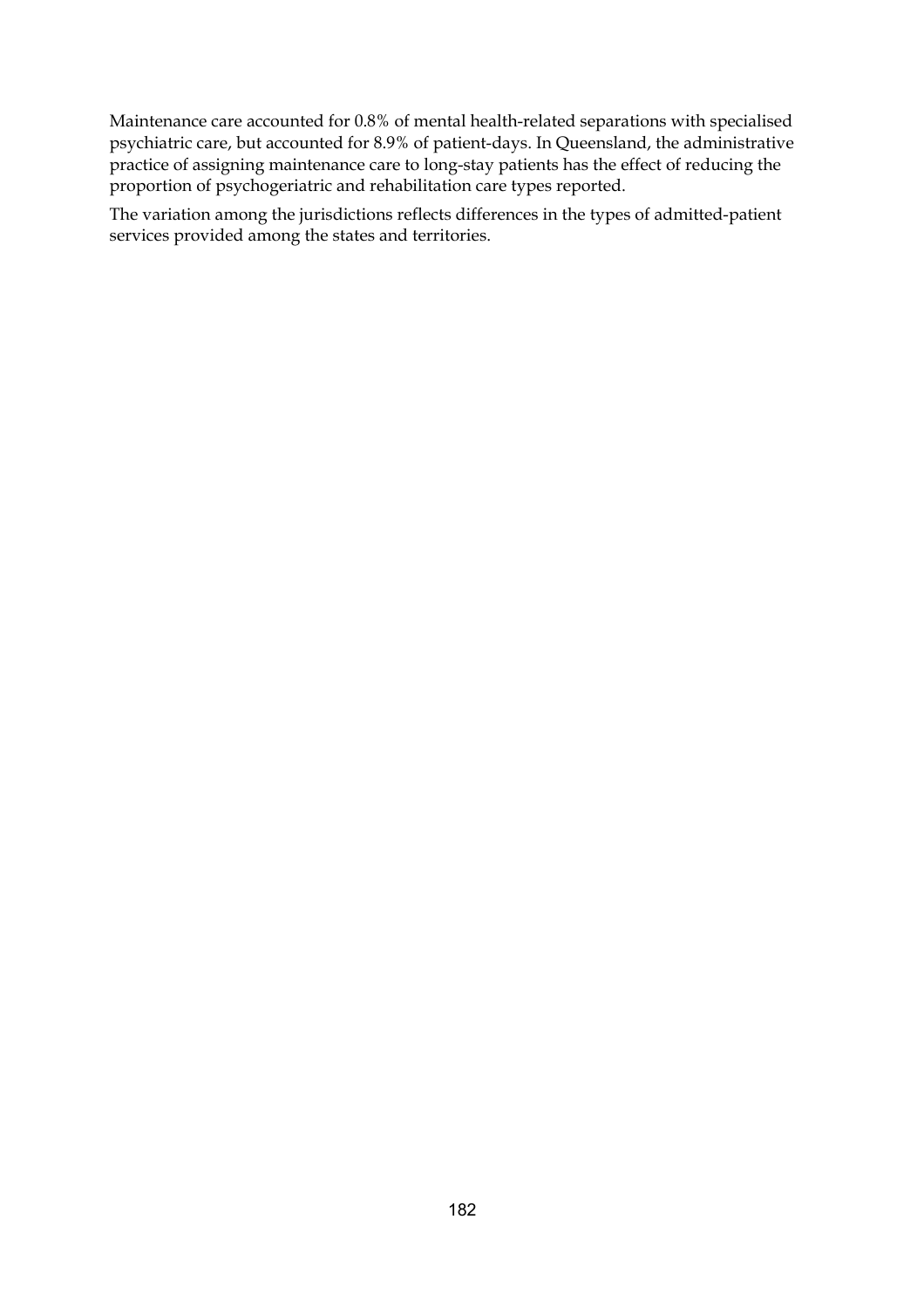|              |                                                                               |             | <b>Separations</b> |              |                           |                     | <b>Patient-days</b>       |
|--------------|-------------------------------------------------------------------------------|-------------|--------------------|--------------|---------------------------|---------------------|---------------------------|
|              |                                                                               |             |                    |              | Per 1,000                 |                     | per 1,000                 |
|              | <b>AR-DRG Description</b>                                                     | Same day    | Overnight          | <b>Total</b> | population <sup>(b)</sup> | <b>Patient-days</b> | population <sup>(b)</sup> |
| U65Z         | <b>Anxiety Disorders</b>                                                      | $\mathbf 0$ | 9.447              | 9.447        | 0.48                      | 36,706              | 1.86                      |
| <b>B63Z</b>  | Dementia and Other Chronic Disturbances of Cerebral Function                  | 232         | 6,888              | 7,120        | 0.36                      | 103,978             | 5.26                      |
| <b>U64Z</b>  | Other Affective and Somatoform Disorders                                      | $\Omega$    | 6.680              | 6.680        | 0.34                      | 37,973              | 1.92                      |
| V60B         | Alcohol Intoxication and Withdrawal W/O CC                                    | 552         | 5,269              | 5,821        | 0.29                      | 14,130              | 0.72                      |
| U40Z         | Mental Health Treatment, Same day, W ECT                                      | 5,771       | 0                  | 5,771        | 0.29                      | 5,771               | 0.29                      |
| <b>U67Z</b>  | Personality Disorders and Acute Reactions                                     | 0           | 5,503              | 5,503        | 0.28                      | 28,137              | 1.42                      |
| <b>V62A</b>  | Alcohol Use Disorder and Dependence                                           | $\Omega$    | 5,328              | 5,328        | 0.27                      | 39,596              | 2.00                      |
| U60Z         | Mental Health Treatment, Same day, W/O ECT                                    | 5,163       | $\Omega$           | 5,163        | 0.26                      | 5,163               | 0.26                      |
| <b>U63B</b>  | Major Affective Disorders Age < 70 W/O Catastrophic or Severe CC              | $\Omega$    | 4,828              | 4,828        | 0.24                      | 33,474              | 1.69                      |
| U61B         | Schizophrenia Disorders W/O Mental Health Legal Status                        | $\Omega$    | 2.482              | 2,482        | 0.13                      | 13,986              | 0.71                      |
| V64Z         | Other Drug Use Disorder and Dependence                                        | 136         | 1,660              | 1,796        | 0.09                      | 11,166              | 0.57                      |
| <b>V60A</b>  | Alcohol Intoxication and Withdrawal W CC                                      | 106         | 1,641              | 1,747        | 0.09                      | 8,269               | 0.42                      |
| <b>V63A</b>  | Opioid Use Disorder and Dependence                                            | 22          | 1,499              | 1,521        | 0.08                      | 10,025              | 0.51                      |
| <b>B64B</b>  | Delirium W/O Catastrophic CC                                                  | 86          | 1,418              | 1,504        | 0.08                      | 13,058              | 0.66                      |
| V61Z         | Drug Intoxication and Withdrawal                                              | 229         | 1,185              | 1,414        | 0.07                      | 4,463               | 0.23                      |
| U62B         | Paranoia & Acute Psych Disorder W/O Cat/Sev CC W/O Mental Health Legal Status | $\Omega$    | 1.261              | 1.261        | 0.06                      | 5,310               | 0.27                      |
| <b>U63A</b>  | Major Affective Disorders Age > 69 or W (Catastrophic or Severe CC)           | $\Omega$    | 1,257              | 1,257        | 0.06                      | 16,815              | 0.85                      |
| U66Z         | Eating and Obsessive-Compulsive Disorders                                     | $\Omega$    | 896                | 896          | 0.05                      | 14,889              | 0.75                      |
| O66A         | Antenatal & Other Obstetric Admission                                         | 0           | 764                | 764          | 0.04                      | 2,403               | 0.12                      |
| O60B         | Vaginal Delivery W/O Catastrophic or Severe CC                                | 12          | 701                | 713          | 0.04                      | 2,808               | 0.14                      |
| O61Z         | Postpartum and Post Abortion W/O O.R. Procedure                               | 26          | 679                | 705          | 0.04                      | 3,256               | 0.16                      |
| V63B         | Opioid Use Disorder and Dependence, Left Against Medical Advice               | 72          | 479                | 551          | 0.03                      | 1,642               | 0.08                      |
| <b>U68Z</b>  | <b>Childhood Mental Disorders</b>                                             | $\Omega$    | 511                | 511          | 0.03                      | 2,741               | 0.14                      |
| <b>B64A</b>  | Delirium W Catastrophic CC                                                    |             | 444                | 445          | 0.02                      | 6,844               | 0.35                      |
| Z64A         | Other Factors Influencing Health Status                                       | $\Omega$    | 315                | 315          | 0.02                      | 1,964               | 0.10                      |
| <b>U61A</b>  | Schizophrenia Disorders W Mental Health Legal Status                          | $\Omega$    | 238                | 238          | 0.01                      | 3,676               | 0.19                      |
| <b>U62A</b>  | Paranoia & Acute Psych Disorder W Cat/Sev CC or W Mental Health Legal Status  | $\Omega$    | 151                | 151          | < 0.01                    | 1,403               | 0.07                      |
| <b>B81B</b>  | Other Disorders of the Nervous System W/O Catastrophic or Severe CC           | 51          | 95                 | 146          | < 0.01                    | 378                 | 0.02                      |
| V62B         | Alcohol Use Disorder and Dependence, Sameday                                  | 146         | $\mathbf 0$        | 146          | < 0.01                    | 146                 | < 0.01                    |
| <b>B76B</b>  | Seizure W/O Catastrophic or Severe CC                                         | 45          | 84                 | 129          | < 0.01                    | 319                 | 0.02                      |
|              | All other AR-DRGS                                                             | 192         | 588                | 780          | 0.04                      | 6,008               | 0.30                      |
| <b>Total</b> |                                                                               | 12,842      | 62,291             | 75,133       | 3.80                      | 436,497             | 22.09                     |

Table 6.14: The 30 most frequently reported AR-DRGs for mental health-related separations<sup>(a)</sup> without specialised psychiatric care, Australia, 2002-03

(a) Separations for which the care type was reported as *Acute*, *Newborn* with qualified days, or *Not reported*.

(b) Rates are crude rates based on the estimated resident population of 31 December 2002.

*Note:* W—with, W/O—without, CC—complications and comorbidities, ECT—electroconvulsive therapy, Cat/Sev—catastrophic or severe, O.R.—operating room, Psych—psychotic.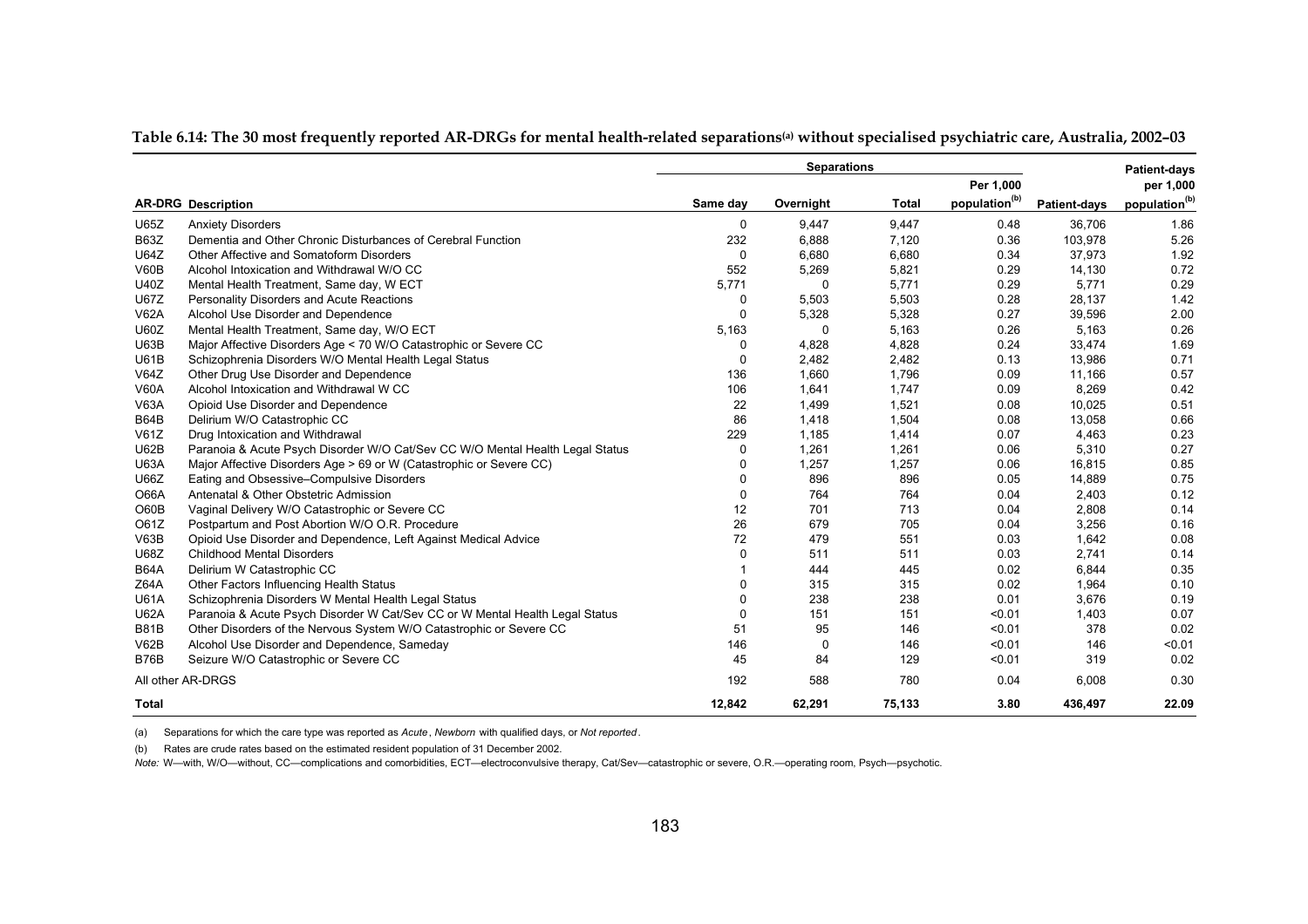**Table 6.15: Separations and patient-days for mental health-related separations(a) without specialised psychiatric care for the 30 most frequently reported AR-DRGs, public acute hospitals, Australia, 2002–03** 

|             |                                                                               |             | <b>Separations</b> |              |                           |                     |                                  |
|-------------|-------------------------------------------------------------------------------|-------------|--------------------|--------------|---------------------------|---------------------|----------------------------------|
|             |                                                                               |             |                    |              | Per 1,000                 |                     | <b>Patient-days</b><br>per 1,000 |
|             | <b>AR-DRG</b> Description                                                     | Same day    | Overnight          | <b>Total</b> | population <sup>(b)</sup> | <b>Patient-days</b> | population <sup>(b)</sup>        |
| U65Z        | <b>Anxiety Disorders</b>                                                      | 0           | 7,199              | 7,199        | 0.36                      | 25,309              | 1.28                             |
| <b>B63Z</b> | Dementia and Other Chronic Disturbances of Cerebral Function                  | 219         | 5,525              | 5,744        | 0.29                      | 80,793              | 4.09                             |
| <b>U64Z</b> | Other Affective and Somatoform Disorders                                      | 0           | 5,604              | 5,604        | 0.28                      | 27,289              | 1.38                             |
| V60B        | Alcohol Intoxication and Withdrawal W/O CC                                    | 530         | 5,058              | 5,588        | 0.28                      | 12,391              | 0.63                             |
| <b>U40Z</b> | Mental Health Treatment, Same day, W ECT                                      | 5,466       | 0                  | 5,466        | 0.28                      | 5,466               | 0.28                             |
| <b>U60Z</b> | Mental Health Treatment, Same day, W/O ECT                                    | 4,644       | 0                  | 4,644        | 0.24                      | 4,644               | 0.24                             |
| <b>U67Z</b> | Personality Disorders and Acute Reactions                                     | 0           | 4,512              | 4,512        | 0.23                      | 14,524              | 0.74                             |
| <b>V62A</b> | Alcohol Use Disorder and Dependence                                           | $\Omega$    | 3,868              | 3,868        | 0.20                      | 20,645              | 1.04                             |
| U63B        | Major Affective Disorders Age < 70 W/O Catastrophic or Severe CC              | $\Omega$    | 3,788              | 3,788        | 0.19                      | 18,465              | 0.93                             |
| <b>U61B</b> | Schizophrenia Disorders W/O Mental Health Legal Status                        | $\mathbf 0$ | 2,309              | 2,309        | 0.12                      | 9,944               | 0.50                             |
| <b>V60A</b> | Alcohol Intoxication and Withdrawal W CC                                      | 106         | 1,561              | 1,667        | 0.08                      | 7,247               | 0.37                             |
| V64Z        | Other Drug Use Disorder and Dependence                                        | 130         | 1,382              | 1,512        | 0.08                      | 7,337               | 0.37                             |
| V61Z        | Drug Intoxication and Withdrawal                                              | 227         | 1,090              | 1,317        | 0.07                      | 3,562               | 0.18                             |
| B64B        | Delirium W/O Catastrophic CC                                                  | 83          | 1,161              | 1,244        | 0.06                      | 10,214              | 0.52                             |
| <b>U62B</b> | Paranoia & Acute Psych Disorder W/O Cat/Sev CC W/O Mental Health Legal Status | 0           | 1,188              | 1,188        | 0.06                      | 4,361               | 0.22                             |
| <b>V63A</b> | Opioid Use Disorder and Dependence                                            | 15          | 1,039              | 1,054        | 0.05                      | 6,375               | 0.32                             |
| <b>U63A</b> | Major Affective Disorders Age > 69 or W (Catastrophic or Severe CC)           | 0           | 879                | 879          | 0.04                      | 9,732               | 0.49                             |
| <b>U66Z</b> | Eating and Obsessive-Compulsive Disorders                                     | 0           | 806                | 806          | 0.04                      | 13,152              | 0.67                             |
| O60B        | Vaginal Delivery W/O Catastrophic or Severe CC                                | 12          | 650                | 662          | 0.03                      | 2,573               | 0.13                             |
| <b>O66A</b> | Antenatal & Other Obstetric Admission                                         | $\Omega$    | 659                | 659          | 0.03                      | 2,142               | 0.11                             |
| O61Z        | Postpartum and Post Abortion W/O O.R. Procedure                               | 21          | 563                | 584          | 0.03                      | 2,481               | 0.13                             |
| V63B        | Opioid Use Disorder and Dependence, Left Against Medical Advice               | 58          | 350                | 408          | 0.02                      | 1,263               | 0.06                             |
| <b>B64A</b> | Delirium W Catastrophic CC                                                    | 1           | 387                | 388          | 0.02                      | 5,842               | 0.30                             |
| <b>U68Z</b> | <b>Childhood Mental Disorders</b>                                             | 0           | 313                | 313          | 0.02                      | 1,566               | 0.08                             |
| Z64A        | Other Factors Influencing Health Status                                       | 0           | 308                | 308          | 0.02                      | 1,924               | 0.10                             |
| <b>U61A</b> | Schizophrenia Disorders W Mental Health Legal Status                          | 0           | 238                | 238          | 0.01                      | 3,676               | 0.19                             |
| <b>U62A</b> | Paranoia & Acute Psych Disorder W Cat/Sev CC or W Mental Health Legal Status  | 0           | 139                | 139          | < 0.01                    | 1,197               | 0.06                             |
| <b>B81B</b> | Other Disorders of the Nervous System W/O Catastrophic or Severe CC           | 46          | 91                 | 137          | < 0.01                    | 361                 | 0.02                             |
| V62B        | Alcohol Use Disorder and Dependence, Sameday                                  | 129         | 0                  | 129          | < 0.01                    | 129                 | < 0.01                           |
| <b>B76B</b> | Seizure W/O Catastrophic or Severe CC                                         | 42          | 67                 | 109          | < 0.01                    | 272                 | 0.01                             |
|             | All other AR-DRGS                                                             | 156         | 443                | 599          | 0.03                      | 4,252               | 0.22                             |
| Total       |                                                                               | 11,885      | 51.177             | 63.062       | 3.19                      | 309.128             | 15.65                            |

(a) Separations for which the care type was reported as *Acute*, *Newborn* with qualified days, or *Not reported*.

(b) Rates are crude rates based on the estimated resident populations as at 31 December 2002.

*Note:* W—with, W/O—without, CC—complications and comorbidities, ECT—electroconvulsive therapy, Cat/Sev—catastrophic or severe, O.R.—operating room, Psych—psychotic.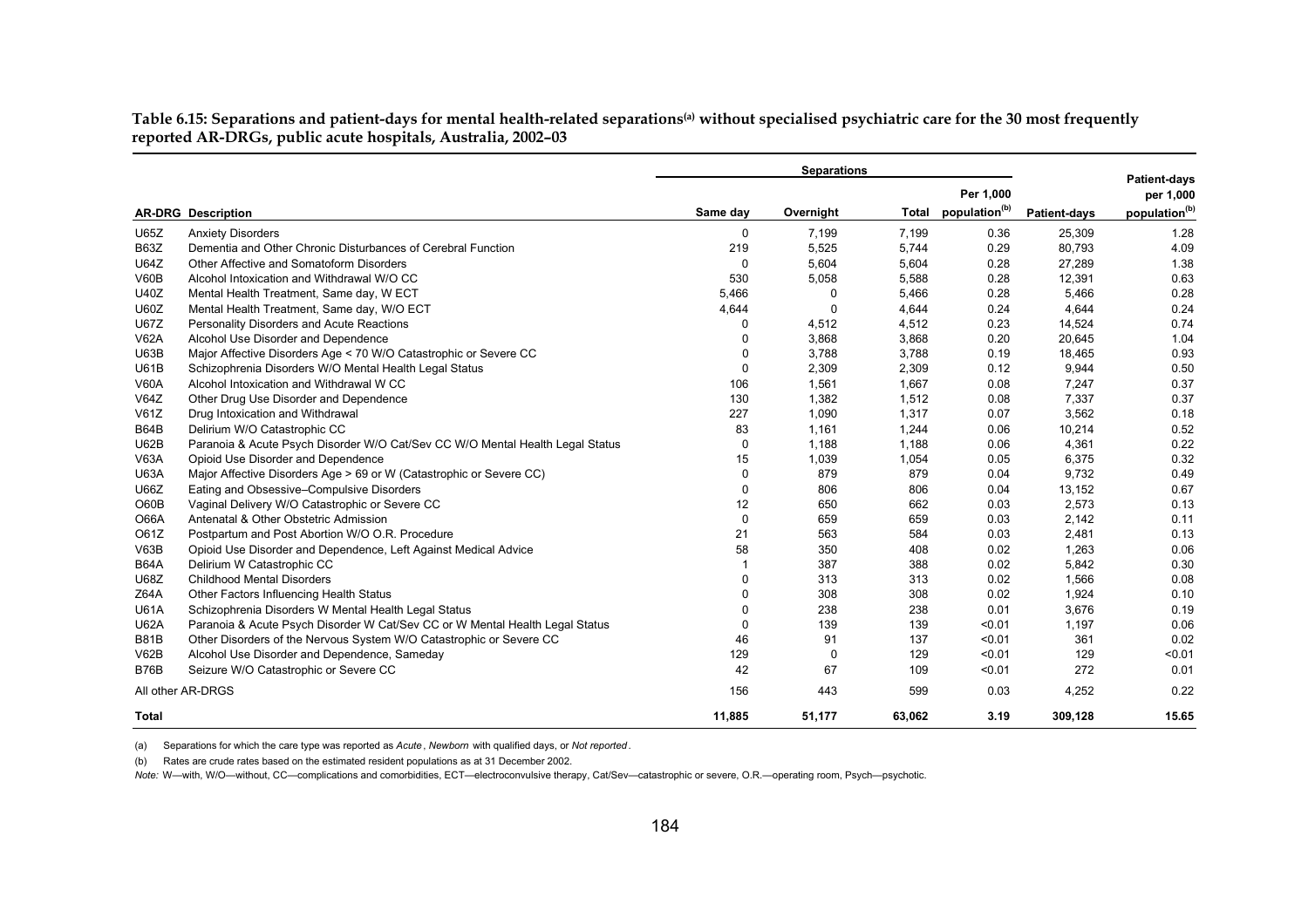Table 6.16: Separations and patient-days for mental health-related separations<sup>(a)</sup> without specialised psychiatric care for the 30 most frequently **reported AR-DRGs, private hospitals, Australia, 2002–03** 

|                   |                                                                               |                       | <b>Separations</b> |              |                           |                     | <b>Patient-days</b>       |
|-------------------|-------------------------------------------------------------------------------|-----------------------|--------------------|--------------|---------------------------|---------------------|---------------------------|
|                   |                                                                               |                       |                    |              | Per 1,000                 |                     | per 1,000                 |
| <b>AR-DRG</b>     | <b>Description</b>                                                            | Same day              | Overnight          | <b>Total</b> | population <sup>(b)</sup> | <b>Patient-days</b> | population <sup>(b)</sup> |
| <b>U65Z</b>       | <b>Anxiety Disorders</b>                                                      | 0                     | 2,248              | 2.248        | 0.11                      | 11,397              | 0.58                      |
| <b>B63Z</b>       | Dementia and Other Chronic Disturbances of Cerebral Function                  | 12                    | 1,363              | 1,375        | 0.07                      | 23,184              | 1.17                      |
| <b>V62A</b>       | Alcohol Use Disorder and Dependence                                           | 0                     | 1,164              | 1,164        | 0.06                      | 16,838              | 0.85                      |
| <b>U64Z</b>       | Other Affective and Somatoform Disorders                                      | $\Omega$              | 1,074              | 1,074        | 0.05                      | 10,674              | 0.54                      |
| <b>U63B</b>       | Major Affective Disorders Age < 70 W/O Catastrophic or Severe CC              | $\Omega$              | 1,032              | 1,032        | 0.05                      | 13,508              | 0.68                      |
| <b>U67Z</b>       | Personality Disorders and Acute Reactions                                     | $\Omega$              | 989                | 989          | 0.05                      | 13,610              | 0.69                      |
| <b>U60Z</b>       | Mental Health Treatment, Same day, W/O ECT                                    | 458                   | 0                  | 458          | 0.02                      | 458                 | 0.02                      |
| <b>U63A</b>       | Major Affective Disorders Age > 69 or W (Catastrophic or Severe CC)           | 0                     | 378                | 378          | 0.02                      | 7,083               | 0.36                      |
| <b>U40Z</b>       | Mental Health Treatment, Same day, W ECT                                      | 265                   | 0                  | 265          | 0.01                      | 265                 | 0.01                      |
| <b>B64B</b>       | Delirium W/O Catastrophic CC                                                  | $\overline{2}$        | 257                | 259          | 0.01                      | 2.843               | 0.14                      |
| V64Z              | Other Drug Use Disorder and Dependence                                        | -1                    | 233                | 234          | 0.01                      | 3,559               | 0.18                      |
| V60B              | Alcohol Intoxication and Withdrawal W/O CC                                    | 14                    | 206                | 220          | 0.01                      | 1.538               | 0.08                      |
| <b>U68Z</b>       | <b>Childhood Mental Disorders</b>                                             | $\Omega$              | 198                | 198          | 0.01                      | 1,175               | 0.06                      |
| <b>U61B</b>       | Schizophrenia Disorders W/O Mental Health Legal Status                        | $\Omega$              | 171                | 171          | < 0.01                    | 2,816               | 0.14                      |
| <b>V63A</b>       | Opioid Use Disorder and Dependence                                            | 7                     | 140                | 147          | < 0.01                    | 1,549               | 0.08                      |
| O61Z              | Postpartum and Post Abortion W/O O.R. Procedure                               | $\boldsymbol{\Delta}$ | 116                | 120          | < 0.01                    | 774                 | 0.04                      |
| <b>O66A</b>       | Antenatal & Other Obstetric Admission                                         | $\Omega$              | 105                | 105          | < 0.01                    | 261                 | 0.01                      |
| V61Z              | Drug Intoxication and Withdrawal                                              |                       | 90                 | 91           | < 0.01                    | 882                 | 0.04                      |
| <b>U66Z</b>       | Eating and Obsessive-Compulsive Disorders                                     | $\Omega$              | 90                 | 90           | < 0.01                    | 1.737               | 0.09                      |
| <b>V60A</b>       | Alcohol Intoxication and Withdrawal W CC                                      | $\Omega$              | 79                 | 79           | < 0.01                    | 1,015               | 0.05                      |
| <b>U62B</b>       | Paranoia & Acute Psych Disorder W/O Cat/Sev CC W/O Mental Health Legal Status | $\Omega$              | 73                 | 73           | < 0.01                    | 949                 | 0.05                      |
| <b>B64A</b>       | Delirium W Catastrophic CC                                                    | $\Omega$              | 57                 | 57           | < 0.01                    | 1,002               | 0.05                      |
| O01C              | Caesarean Delivery W/O Catastrophic or Severe CC                              | $\Omega$              | 53                 | 53           | < 0.01                    | 352                 | 0.02                      |
| O60B              | Vaginal Delivery W/O Catastrophic or Severe CC                                | $\Omega$              | 51                 | 51           | < 0.01                    | 235                 | 0.01                      |
| <b>B76B</b>       | Seizure W/O Catastrophic or Severe CC                                         | 3                     | 17                 | 20           | < 0.01                    | 47                  | < 0.01                    |
| C63B              | Other Disorders of the Eye W/O CC                                             | $\Omega$              | 12                 | 12           | < 0.01                    | 88                  | < 0.01                    |
| <b>U62A</b>       | Paranoia & Acute Psych Disorder W Cat/Sev CC or W Mental Health Legal Status  | $\Omega$              | 12                 | 12           | < 0.01                    | 206                 | 0.01                      |
| 901Z              | Extensive O.R. Procedure Unrelated to Principal Diagnosis                     | $\Omega$              | 11                 | 11           | < 0.01                    | 591                 | 0.03                      |
| G45B              | Other Gastroscopy for Non-Major Digestive Disease, Sameday                    | 11                    | $\mathbf{0}$       | 11           | < 0.01                    | 11                  | < 0.01                    |
| <b>E75C</b>       | Other Respiratory System Diagnosis Age < 65 W/O CC                            | $\overline{2}$        | 8                  | 10           | < 0.01                    | 15                  | < 0.01                    |
| All other AR-DRGS |                                                                               | 38                    | 73                 | 111          | < 0.01                    | 707                 | 0.04                      |
| <b>Total</b>      |                                                                               | 818                   | 10,300             | 11,118       | 0.56                      | 119,369             | 6.04                      |

(a) Separations for which the care type was reported as *Acute*, *Newborn* with qualified days, or *Not reported*.

(b) Rates are crude rates based on the estimated resident population as at 31 December 2002.

*Note:* W—with, W/O—without, CC—complications and comorbidities, ECT—electroconvulsive therapy, Cat/Sev—catastrophic or severe, O.R.—operating room, Psych—psychotic.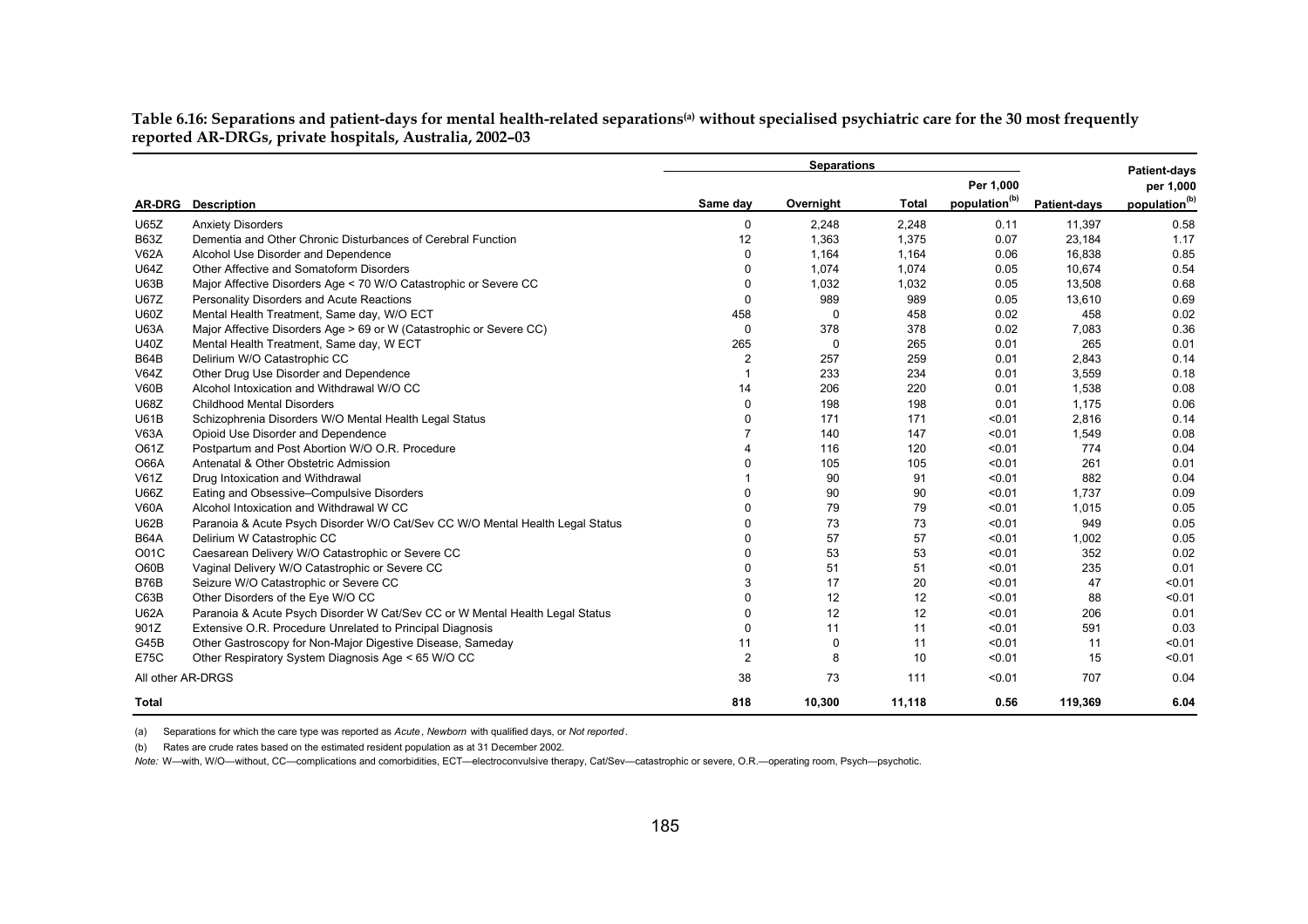Table 6.17: The 30 most frequently reported procedures for mental health-related separations<sup>(a)</sup> without specialised psychiatric care, by hospital type, **Australia, 2002–03** 

|                      |                                                                                       | Separations for which the procedure was | reported  | Patient-                      |         | ALOS (days)<br>excluding | <b>Total</b><br>procedures |
|----------------------|---------------------------------------------------------------------------------------|-----------------------------------------|-----------|-------------------------------|---------|--------------------------|----------------------------|
| Procedure            |                                                                                       | Same day                                | Overnight | <b>Total</b>                  | days    | same day                 | reported                   |
|                      |                                                                                       |                                         |           | <b>Public acute hospitals</b> |         |                          |                            |
| 95550-01             | Allied health intervention, social work                                               | 117                                     | 9,004     | 9,121                         | 139,531 | 15.5                     | 9,163                      |
| 95550-03             | Allied health intervention, physiotherapy                                             | 42                                      | 6,317     | 6,359                         | 121,154 | 19.2                     | 6,376                      |
| 93340-00             | Electroconvulsive therapy $[ECT] \leq 8$ treatments                                   | 5,450                                   | 434       | 5,884                         | 7,495   | 4.7                      | 5,894                      |
| 92514-99             | General anaesthesia, ASA 99                                                           | 4,694                                   | 320       | 5,014                         | 9,106   | 13.8                     | 5,271                      |
| 56001-00             | Computerised tomography of brain                                                      | 495                                     | 3,922     | 4,417                         | 53,781  | 13.6                     | 4,443                      |
| 95550-02             | Allied health intervention, occupational therapy                                      | 6                                       | 4,218     | 4,224                         | 90,174  | 21.4                     | 4,237                      |
| 92003-00             | Alcohol detoxification                                                                | 32                                      | 3,183     | 3,215                         | 17,439  | 5.5                      | 3,217                      |
| 95550-00             | Allied health intervention, dietetics                                                 | 14                                      | 3,020     | 3,034                         | 65,169  | 21.6                     | 3,040                      |
| 92006-00             | Drug detoxification                                                                   | 72                                      | 2,045     | 2,117                         | 10,718  | 5.2                      | 2,118                      |
| 96175-00             | Mental/behavioural assessment                                                         | 305                                     | 1,525     | 1,830                         | 9,351   | 5.9                      | 1,832                      |
| 95550-05             | Allied health intervention, speech pathology                                          | $\overline{4}$                          | 1,584     | 1,588                         | 38,446  | 24.3                     | 1,593                      |
| 95550-10             | Allied health intervention, psychology                                                | 33                                      | 1,063     | 1,096                         | 15,468  | 14.5                     | 1,097                      |
| 95550-11             | Allied health intervention, other                                                     | 34                                      | 1,029     | 1,063                         | 14,642  | 14.2                     | 1,083                      |
| 95550-09             | Allied health intervention, pharmacy                                                  | 8                                       | 857       | 865                           | 11,784  | 13.7                     | 865                        |
| 96145-00             | Skills training in parenting techniques                                               | 310                                     | 478       | 788                           | 2,675   | 4.9                      | 788                        |
| 92515-99             | Sedation, ASA 99                                                                      | 347                                     | 326       | 673                           | 5,914   | 17.1                     | 714                        |
| 92009-00             | Combined alcohol and drug detoxification                                              | 10                                      | 633       | 643                           | 3,749   | 5.9                      | 643                        |
| 56007-00             | Computerised tomography of brain with intravenous contrast medium                     | 89                                      | 548       | 637                           | 7,151   | 12.9                     | 638                        |
| 90901-00             | Magnetic resonance imaging of brain                                                   | 188                                     | 383       | 571                           | 5,507   | 13.9                     | 571                        |
| 92514-29             | General anaesthesia, ASA 29                                                           | 293                                     | 144       | 437                           | 1,345   | 7.3                      | 462                        |
| 39000-00             | Lumbar puncture                                                                       | 59                                      | 367       | 426                           | 4,639   | 12.5                     | 433                        |
| 95550-04             | Allied health intervention, podiatry                                                  | 0                                       | 422       | 422                           | 24,706  | 58.5                     | 422                        |
| 96169-00             | Assistance with activities related to parenting                                       | 321                                     | 80        | 401                           | 626     | 3.8                      | 401                        |
| 96073-00             | Substance addiction counselling or education                                          | $\overline{4}$                          | 369       | 373                           | 2,018   | 5.5                      | 373                        |
| 96080-00             | Counselling or education on preparing for parenthood, parenting skills or family plar | 311                                     | 9         | 320                           | 356     | 5.0                      | 320                        |
| 92514-39             | General anaesthesia, ASA 39                                                           | 153                                     | 111       | 264                           | 1,319   | 10.5                     | 286                        |
| 96034-00             | Alcohol and other drug assessment                                                     | 6                                       | 244       | 250                           | 1,347   | 5.5                      | 250                        |
| 92514-19             | General anaesthesia. ASA 19                                                           | 191                                     | 53        | 244                           | 338     | 2.8                      | 244                        |
| 92004-00             | Alcohol rehabilitation and detoxification                                             | $\mathbf{1}$                            | 243       | 244                           | 1,199   | 4.9                      | 244                        |
| 13706-02             | Transfusion of packed cells                                                           | 3                                       | 210       | 213                           | 4,322   | 20.6                     | 213                        |
|                      | Other                                                                                 | 695                                     | 7,150     | 7,845                         | 106,311 | 14.8                     | 7,979                      |
|                      | No procedure or not reported                                                          | 4,289                                   | 29,189    | 33,478                        | 156,463 | $\sim$ $\sim$            | $\sim$ $\sim$              |
| Total <sup>(b)</sup> |                                                                                       | 11,946                                  | 54,661    | 66,607                        | 427,315 | 7.6                      | 56,047                     |

*(continued)*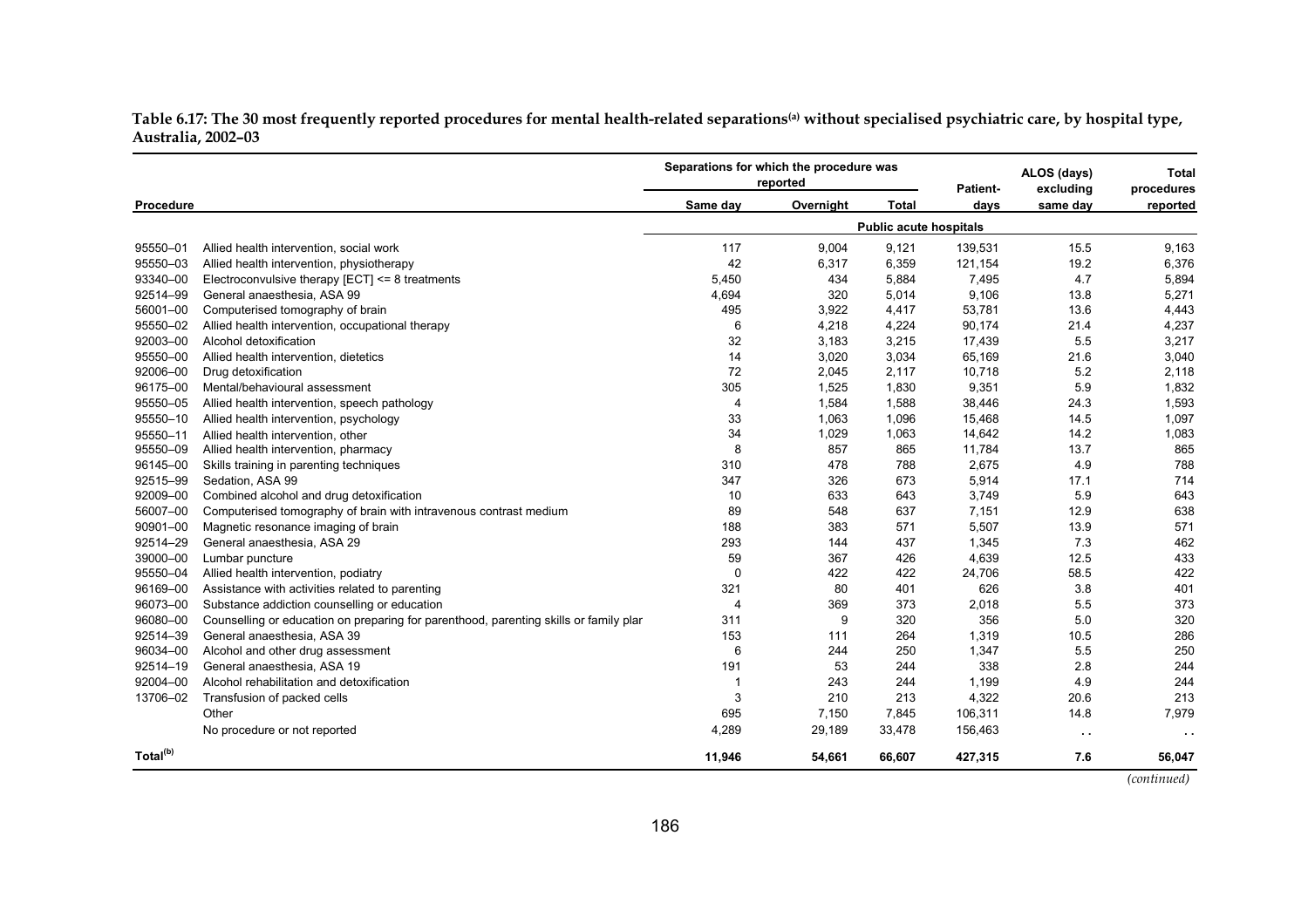Table 6.17 (continued): The 30 most frequently reported procedures for mental health-related separations<sup>(a)</sup> without specialised psychiatric care, by **hospital type, Australia, 2002–03**

|                      |                                                                                       | Separations for which the procedure was | reported  |                          | Patient- | ALOS (days)<br>excluding | <b>Total</b><br>procedures |
|----------------------|---------------------------------------------------------------------------------------|-----------------------------------------|-----------|--------------------------|----------|--------------------------|----------------------------|
| Procedure            |                                                                                       | Same day                                | Overnight | <b>Total</b>             | davs     | same day                 | reported                   |
|                      |                                                                                       |                                         |           | <b>Private hospitals</b> |          |                          |                            |
| 95550-03             | Allied health intervention, physiotherapy                                             | 48                                      | 1,337     | 1,385                    | 22,269   | 16.6                     | 1,387                      |
| 96001-00             | Psychological skills training                                                         |                                         | 810       | 811                      | 16,961   | 20.9                     | 811                        |
| 92004-00             | Alcohol rehabilitation and detoxification                                             | -1                                      | 751       | 752                      | 12,942   | 17.2                     | 753                        |
| 95550-01             | Allied health intervention, social work                                               |                                         | 634       | 635                      | 11,941   | 18.8                     | 636                        |
| 93340-00             | Electroconvulsive therapy [ECT] <= 8 treatments                                       | 273                                     | 279       | 552                      | 2,993    | 9.7                      | 553                        |
| 56001-00             | Computerised tomography of brain                                                      | 8                                       | 521       | 529                      | 8,440    | 16.2                     | 532                        |
| 95550-02             | Allied health intervention, occupational therapy                                      | 47                                      | 466       | 513                      | 7,911    | 16.9                     | 513                        |
| 12203-00             | Polysomnography                                                                       | $\overline{2}$                          | 460       | 462                      | 507      | 1.1                      | 462                        |
| 92514-99             | General anaesthesia, ASA 99                                                           | 246                                     | 139       | 385                      | 2,085    | 13.2                     | 487                        |
| 95550-10             | Allied health intervention, psychology                                                | 0                                       | 368       | 368                      | 5,410    | 14.7                     | 368                        |
| 92515-99             | Sedation, ASA 99                                                                      | 54                                      | 291       | 345                      | 5,218    | 17.7                     | 810                        |
| 95550-00             | Allied health intervention, dietetics                                                 | $\overline{2}$                          | 331       | 333                      | 7,658    | 23.1                     | 334                        |
| 96080-00             | Counselling or education on preparing for parenthood, parenting skills or family plar | 229                                     | 33        | 262                      | 363      | 4.1                      | 262                        |
| 92003-00             | Alcohol detoxification                                                                | 0                                       | 260       | 260                      | 2,617    | 10.1                     | 260                        |
| 96169-00             | Assistance with activities related to parenting                                       | 229                                     | 8         | 237                      | 263      | 4.3                      | 237                        |
| 96101-00             | Cognitive behaviour therapy [CBT]                                                     | $\overline{4}$                          | 231       | 235                      | 4,742    | 20.5                     | 235                        |
| 96145-00             | Skills training in parenting techniques                                               | 227                                     | -1        | 228                      | 228      | 1.0                      | 228                        |
| 96034-00             | Alcohol and other drug assessment                                                     | -1                                      | 197       | 198                      | 3,539    | 18.0                     | 198                        |
| 96073-00             | Substance addiction counselling or education                                          | 0                                       | 190       | 190                      | 3,741    | 19.7                     | 191                        |
| 95550-12             | Allied health intervention, pastoral care                                             | 0                                       | 167       | 167                      | 2,632    | 15.8                     | 168                        |
| 95550-11             | Allied health intervention, other                                                     | 0                                       | 161       | 161                      | 2,439    | 15.1                     | 161                        |
| 96140-00             | Skills training in activities related to self care/self maintenance                   | 47                                      | 101       | 148                      | 834      | 7.8                      | 149                        |
| 96185-00             | Supportive psychotherapy, not elsewhere classified                                    | $\overline{1}$                          | 139       | 140                      | 2,996    | 21.5                     | 140                        |
| 92514-29             | General anaesthesia, ASA 29                                                           | 25                                      | 115       | 140                      | 1,632    | 14.0                     | 297                        |
| 92007-00             | Drug rehabilitation and detoxification                                                | 0                                       | 138       | 138                      | 2,718    | 19.7                     | 138                        |
| 95550-05             | Allied health intervention, speech pathology                                          | 0                                       | 133       | 133                      | 3,007    | 22.6                     | 133                        |
| 92010-00             | Combined alcohol and drug rehabilitation and detoxification                           | 0                                       | 124       | 124                      | 2,267    | 18.3                     | 124                        |
| 92514-19             | General anaesthesia, ASA 19                                                           | 42                                      | 81        | 123                      | 1,157    | 13.8                     | 278                        |
| 30473-01             | Panendoscopy to duodenum with biopsy                                                  | 47                                      | 74        | 121                      | 1,502    | 19.7                     | 122                        |
| 30473-00             | Panendoscopy to duodenum                                                              | 59                                      | 61        | 120                      | 1,019    | 15.7                     | 121                        |
|                      | Other                                                                                 | 251                                     | 3,331     | 3,582                    | 53,827   | 16.1                     | 3,658                      |
|                      | No procedure or not reported                                                          | 53                                      | 4,403     | 4,456                    | 35,364   | $\sim$ $\sim$            | $\sim$ $\sim$              |
| Total <sup>(b)</sup> |                                                                                       | 841                                     | 10,621    | 11,462                   | 125,438  | 11.7                     | 14,746                     |

 *(continued)*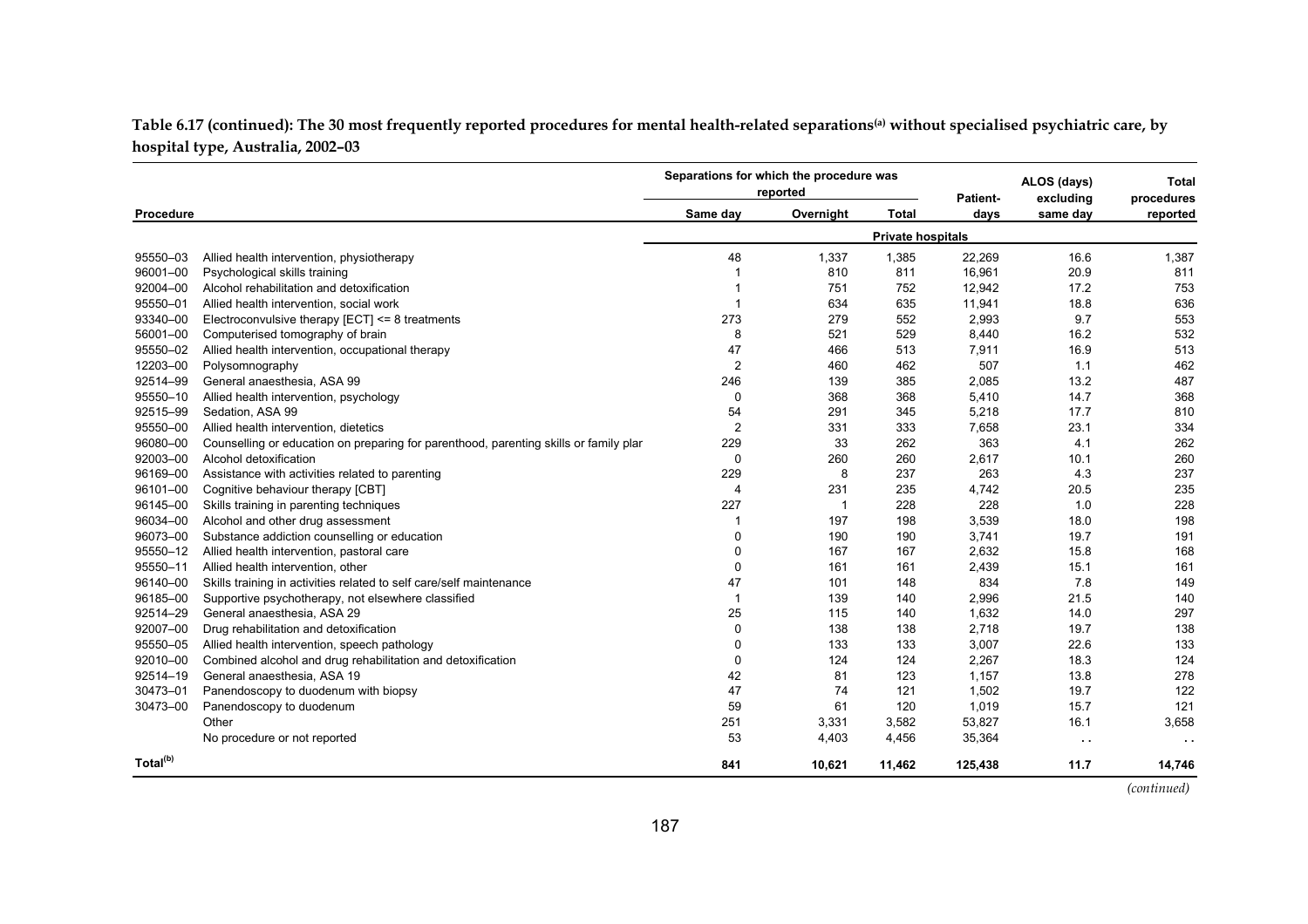**Table 6.17 (continued): The 30 most frequently reported procedures for mental health-related separations(a) without specialised psychiatric care, by hospital type, Australia, 2002–03**

|                      |                                                                                       | Separations for which the procedure was | reported  |                      | Patient- | ALOS (days)<br>excluding | Total<br>procedures |
|----------------------|---------------------------------------------------------------------------------------|-----------------------------------------|-----------|----------------------|----------|--------------------------|---------------------|
| Procedure            |                                                                                       | Same day                                | Overnight | <b>Total</b>         | days     | same day                 | reported            |
|                      |                                                                                       |                                         |           | <b>All hospitals</b> |          |                          |                     |
| 95550-01             | Allied health intervention, social work                                               | 122                                     | 9,745     | 9,867                | 154,678  | 15.9                     | 9,910               |
| 95550-03             | Allied health intervention, physiotherapy                                             | 90                                      | 7,654     | 7,744                | 143,423  | 18.7                     | 7,763               |
| 93340-00             | Electroconvulsive therapy $[ECT] \leq 8$ treatments                                   | 5,763                                   | 714       | 6,477                | 10,532   | 6.7                      | 6,488               |
| 92514-99             | General anaesthesia, ASA 99                                                           | 4,980                                   | 463       | 5,443                | 13,916   | 19.3                     | 5,854               |
| 56001-00             | Computerised tomography of brain                                                      | 503                                     | 4,444     | 4,947                | 62,235   | 13.9                     | 4,976               |
| 95550-02             | Allied health intervention, occupational therapy                                      | 54                                      | 4,765     | 4,819                | 101,127  | 21.2                     | 4,832               |
| 92003-00             | Alcohol detoxification                                                                | 39                                      | 3,525     | 3,564                | 20,444   | 5.8                      | 3,566               |
| 95550-00             | Allied health intervention, dietetics                                                 | 16                                      | 3,352     | 3,368                | 72,842   | 21.7                     | 3,375               |
| 92006-00             | Drug detoxification                                                                   | 82                                      | 2,298     | 2,380                | 12,037   | 5.2                      | 2,381               |
| 96175-00             | Mental/behavioural assessment                                                         | 307                                     | 1,622     | 1,929                | 11,232   | 6.7                      | 1,931               |
| 95550-05             | Allied health intervention, speech pathology                                          | 4                                       | 1,717     | 1,721                | 41,453   | 24.1                     | 1,726               |
| 95550-10             | Allied health intervention, psychology                                                | 34                                      | 1,471     | 1,505                | 23,049   | 15.6                     | 1,506               |
| 95550-11             | Allied health intervention, other                                                     | 35                                      | 1,191     | 1,226                | 17,226   | 14.4                     | 1,246               |
| 92004-00             | Alcohol rehabilitation and detoxification                                             | $\overline{2}$                          | 1,181     | 1,183                | 15,747   | 13.3                     | 1,184               |
| 92515-99             | Sedation, ASA 99                                                                      | 401                                     | 617       | 1,018                | 11,132   | 17.4                     | 1,524               |
| 96145-00             | Skills training in parenting techniques                                               | 537                                     | 479       | 1,016                | 2,903    | 4.9                      | 1,016               |
| 95550-09             | Allied health intervention, pharmacy                                                  | 8                                       | 928       | 936                  | 12,920   | 13.9                     | 936                 |
| 96001-00             | Psychological skills training                                                         | $\overline{1}$                          | 847       | 848                  | 17,121   | 20.2                     | 848                 |
| 56007-00             | Computerised tomography of brain with intravenous contrast medium                     | 92                                      | 652       | 744                  | 8,662    | 13.1                     | 745                 |
| 92009-00             | Combined alcohol and drug detoxification                                              | 10                                      | 674       | 684                  | 4,062    | 6.0                      | 684                 |
| 92007-00             | Drug rehabilitation and detoxification                                                | 9                                       | 664       | 673                  | 5,876    | 8.8                      | 674                 |
| 90901-00             | Magnetic resonance imaging of brain                                                   | 201                                     | 464       | 665                  | 6,582    | 13.8                     | 665                 |
| 96169-00             | Assistance with activities related to parenting                                       | 550                                     | 88        | 638                  | 889      | 3.9                      | 638                 |
| 12203-00             | Polysomnography                                                                       | 3                                       | 600       | 603                  | 668      | 1.1                      | 603                 |
| 96080-00             | Counselling or education on preparing for parenthood, parenting skills or family plar | 540                                     | 42        | 582                  | 719      | 4.3                      | 582                 |
| 92514-29             | General anaesthesia, ASA 29                                                           | 318                                     | 259       | 577                  | 2,977    | 10.3                     | 759                 |
| 96073-00             | Substance addiction counselling or education                                          | 4                                       | 559       | 563                  | 5,759    | 10.3                     | 564                 |
| 95550-04             | Allied health intervention, podiatry                                                  | 0                                       | 469       | 469                  | 25,933   | 55.3                     | 469                 |
| 39000-00             | Lumbar puncture                                                                       | 61                                      | 396       | 457                  | 5,108    | 12.7                     | 465                 |
| 96034-00             | Alcohol and other drug assessment                                                     | $\overline{7}$                          | 442       | 449                  | 4,891    | 11.0                     | 449                 |
|                      | Other                                                                                 | 1,464                                   | 11,032    | 12,496               | 179,513  | 16.1                     | 12,886              |
|                      | No procedure or not reported                                                          | 4,421                                   | 33,631    | 38,052               | 192,141  | $\sim$ $\sim$            | $\sim$ $\sim$       |
| Total <sup>(b)</sup> |                                                                                       | 12,929                                  | 66,195    | 79,124               | 562,511  | 8.3                      | 81,245              |

(a) Separations for which care type was reported as *Newborn* with no qualified days, and records for *Hospital boarders* and *Posthumous organ procurement* have been excluded.

(b) As more than one procedure can be reported for each separation, the totals are not the sums of the rows of the table.

. . Not applicable.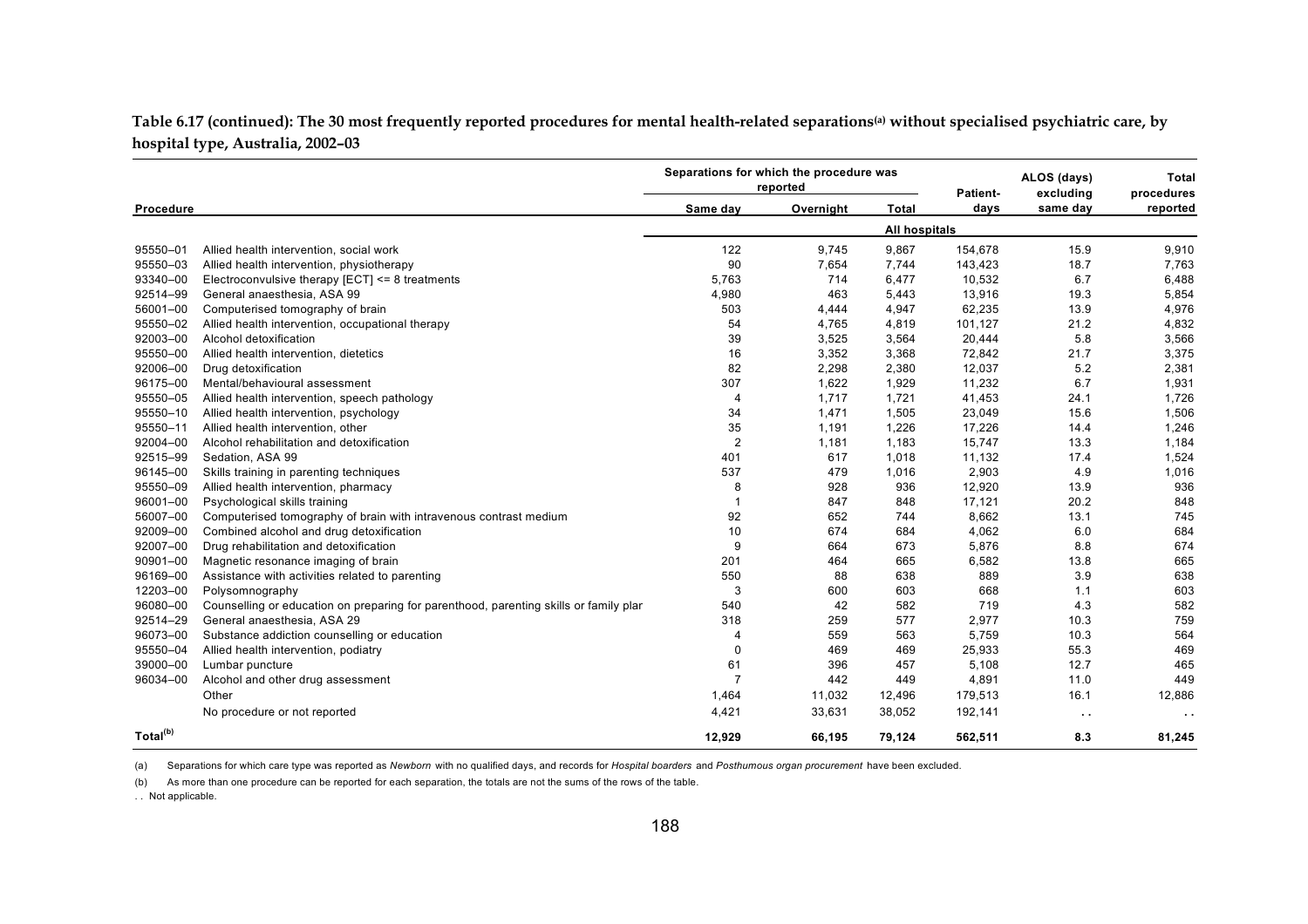Table 6.18: Mental health-related separations<sup>(a)</sup> without specialised psychiatric care, by mode of admission and hospital type, states and territories<sup>(b)</sup>, **2002–03**

| Mode of admission                                 | <b>NSW</b> | Vic          | Qld      | <b>WA</b> | SA                           | Tas      | <b>ACT</b> | <b>NT</b> | Australia |
|---------------------------------------------------|------------|--------------|----------|-----------|------------------------------|----------|------------|-----------|-----------|
|                                                   |            |              |          |           | Public acute hospitals       |          |            |           |           |
| Admitted patient tranferred from another hospital | 1,180      | 2,141        | 161      | 277       | 377                          | 64       | 4          | 2         | 4,206     |
| Statistical admission-episode type change         | 513        | 777          | 173      | 79        | 21                           | 10       | 2          | 6         | 1,581     |
| Other                                             | 20,417     | 17,127       | 7,690    | 6,265     | 7,560                        | 1,241    | 216        | 304       | 60,820    |
| Not reported                                      |            | $\Omega$     | $\Omega$ | $\Omega$  | $\Omega$                     | $\Omega$ | $\Omega$   | $\Omega$  | C         |
| Total                                             | 22,110     | 20,045       | 8,024    | 6,621     | 7,958                        | 1,315    | 222        | 312       | 66,607    |
|                                                   |            |              |          |           | Private hospitals            |          |            |           |           |
| Admitted patient tranferred from another hospital | 135        | 123          | 83       | 54        | 53                           | n.p.     | n.p.       | n.p.      | 472       |
| Statistical admission-episode type change         | 14         | 16           | 22       | 8         | $\Omega$                     | n.p.     | n.p.       | n.p.      | 66        |
| Other                                             | 2,441      | 3,388        | 2,584    | 895       | 760                          | n.p.     | n.p.       | n.p.      | 10,883    |
| Not reported                                      |            | <sup>0</sup> | 0        | $\Omega$  | $\Omega$                     | n.p.     | n.p.       | n.p.      | 41        |
| Total                                             | 2,590      | 3,527        | 2,689    | 957       | 813                          | n.p.     | n.p.       | n.p.      | 11,462    |
|                                                   |            |              |          |           | All hospitals <sup>(c)</sup> |          |            |           |           |
| Admitted patient tranferred from another hospital | 1,439      | 2,264        | 244      | 331       | 430                          | n.p.     | n.p.       | n.p.      | 4,802     |
| Statistical admission-episode type change         | 576        | 793          | 195      | 87        | 21                           | n.p.     | n.p.       | n.p.      | 1,696     |
| Other                                             | 23,740     | 20,515       | 10,274   | 7,160     | 8,320                        | n.p.     | n.p.       | n.p.      | 72,585    |
| Not reported                                      | 0          | $\Omega$     | $\Omega$ | 0         | 0                            | n.p.     | n.p.       | n.p.      | 41        |
| Total                                             | 25,755     | 23,572       | 10,713   | 7,578     | 8,771                        | n.p.     | n.p.       | n.p.      | 79,124    |

(a) Separations for which care type was reported as *Newborn* with no qualified days, and records for *Hospital boarders* and *Posthumous organ procurement* have been excluded.

(b) Interpretation of differences between jurisdictions needs to be undertaken with care, as they may reflect different service delivery and admission practices, and/or differences in the types of establishments categorise as hospitals.

(c) Includes separations without specialised psychiatric care from NSW public psychiatric hospitals.

n.p. Not published.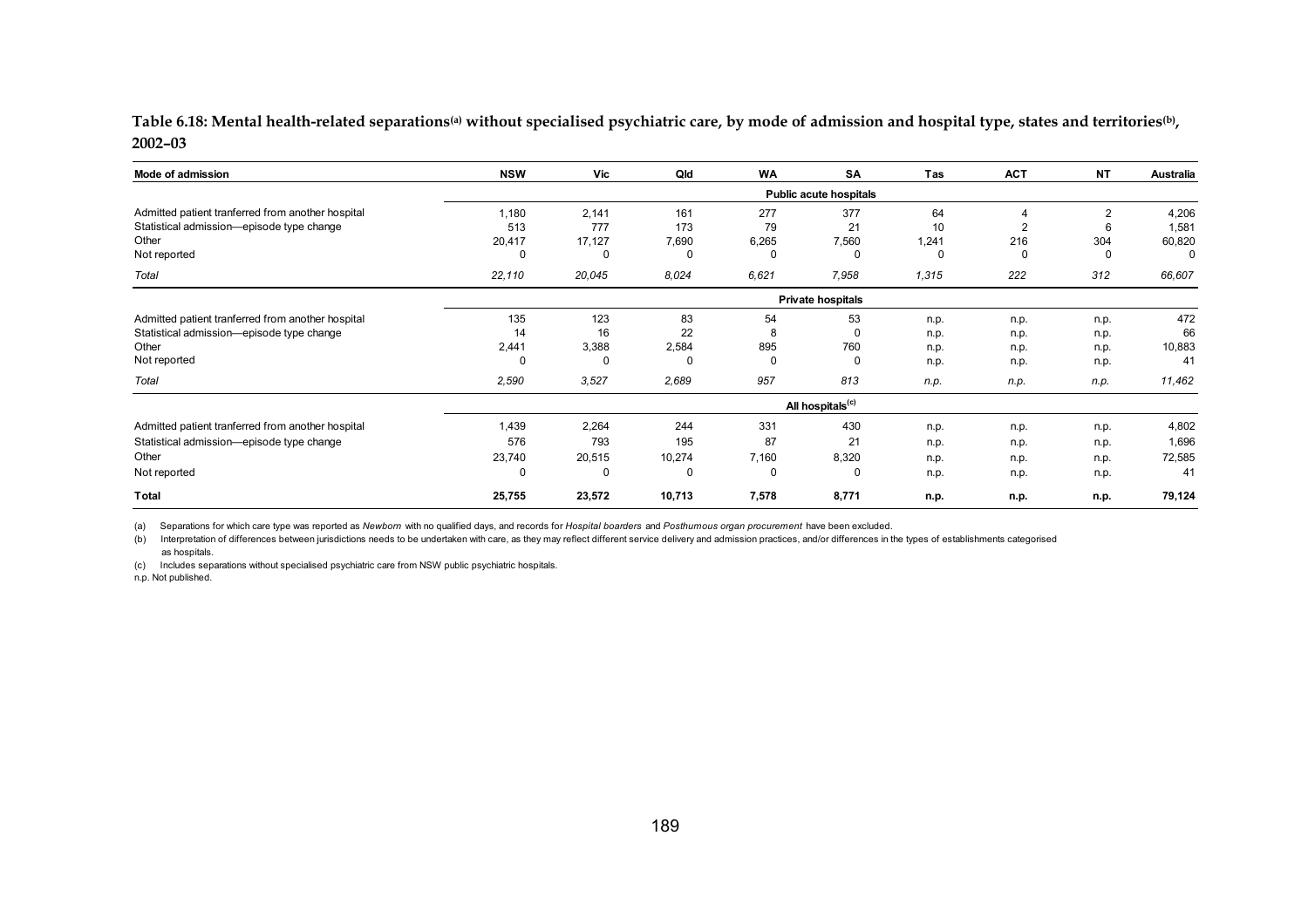Table 6.19: Mental health-related separations<sup>(a)</sup> without specialised psychiatric care, by mode of separation and hospital type, states and territories<sup>(b)</sup>, **2002–03**

| Mode of separation                                                                     | <b>NSW</b>     | Vic    | Qld                                                                                                                                                                                                                                                                                                                                                                                                                                                                                                                                                                                                                                                                                                                                                                                                                                                                                                                                                                                                                                                                                                                                                                                                                                                                                                          | <b>WA</b> | SA    | Tas  | <b>ACT</b> | <b>NT</b> | <b>Total</b> |
|----------------------------------------------------------------------------------------|----------------|--------|--------------------------------------------------------------------------------------------------------------------------------------------------------------------------------------------------------------------------------------------------------------------------------------------------------------------------------------------------------------------------------------------------------------------------------------------------------------------------------------------------------------------------------------------------------------------------------------------------------------------------------------------------------------------------------------------------------------------------------------------------------------------------------------------------------------------------------------------------------------------------------------------------------------------------------------------------------------------------------------------------------------------------------------------------------------------------------------------------------------------------------------------------------------------------------------------------------------------------------------------------------------------------------------------------------------|-----------|-------|------|------------|-----------|--------------|
|                                                                                        |                |        | <b>Public acute hospitals</b><br>760<br>302<br>707<br>54<br>11<br>30<br>322<br>27<br>171<br>135<br>15<br>5<br>8<br>464<br>1.049<br>$\mathbf 0$<br>$\overline{2}$<br>0<br>$\mathbf 1$<br>5<br>136<br>51<br>68<br>17<br>48<br>9<br>13<br>391<br>245<br>141<br>69<br>$\overline{2}$<br>31<br>631<br>540<br>327<br>73<br>10<br>43<br>$\overline{1}$<br>$\Omega$<br>$\Omega$<br>0<br>3<br>57<br>40<br>41<br>8<br>$\overline{4}$<br>$\mathbf 1$<br>5,860<br>4,844<br>5,277<br>1,015<br>174<br>214<br>8.024<br>6,621<br>7.958<br>1,315<br>222<br>312<br><b>Private hospitals</b><br>96<br>36<br>36<br>n.p.<br>n.p.<br>n.p.<br>42<br>31<br>85<br>n.p.<br>n.p.<br>n.p.<br>27<br>0<br>24<br>n.p.<br>n.p.<br>n.p.<br>3<br>12<br>$\overline{2}$<br>14<br>n.p.<br>n.p.<br>n.p.<br>72<br>25<br>$\overline{2}$<br>n.p.<br>n.p.<br>n.p.<br>16<br>5<br>6<br>n.p.<br>n.p.<br>n.p.<br>2<br>$\mathbf 0$<br>$\Omega$<br>$\Omega$<br>n.p.<br>n.p.<br>n.p.<br>25<br>13<br>6<br>n.p.<br>n.p.<br>n.p.<br>2,421<br>653<br>807<br>n.p.<br>n.p.<br>n.p.<br>813<br>2,689<br>957<br>n.p.<br>n.p.<br>n.p.<br>All hospitals <sup>(d)</sup><br>856<br>338<br>743<br>n.p.<br>n.p.<br>n.p.<br>213<br>407<br>166<br>n.p.<br>n.p.<br>n.p.<br>9<br>$\mathbf{0}$<br>491<br>1.073<br>n.p.<br>n.p.<br>n.p.<br>150<br>60<br>53<br>n.p.<br>n.p.<br>n.p. |           |       |      |            |           |              |
| Discharge/transfer to an(other) acute hospital                                         | 2,183          | 3,070  |                                                                                                                                                                                                                                                                                                                                                                                                                                                                                                                                                                                                                                                                                                                                                                                                                                                                                                                                                                                                                                                                                                                                                                                                                                                                                                              |           |       |      |            |           | 7,117        |
| Discharge/transfer to a Residential Aged Care Service <sup>(c)</sup>                   | 877            | 714    |                                                                                                                                                                                                                                                                                                                                                                                                                                                                                                                                                                                                                                                                                                                                                                                                                                                                                                                                                                                                                                                                                                                                                                                                                                                                                                              |           |       |      |            |           | 2,266        |
| Discharge/transfer to an(other) psychiatric hospital                                   | 805            |        |                                                                                                                                                                                                                                                                                                                                                                                                                                                                                                                                                                                                                                                                                                                                                                                                                                                                                                                                                                                                                                                                                                                                                                                                                                                                                                              |           |       |      |            |           | 2,329        |
| Discharge/transfer to other health care accommodation (includes mothercraft hospitals) | 187            | 61     |                                                                                                                                                                                                                                                                                                                                                                                                                                                                                                                                                                                                                                                                                                                                                                                                                                                                                                                                                                                                                                                                                                                                                                                                                                                                                                              |           |       |      |            |           | 573          |
| Statistical discharge type change                                                      | 895            | 1,852  |                                                                                                                                                                                                                                                                                                                                                                                                                                                                                                                                                                                                                                                                                                                                                                                                                                                                                                                                                                                                                                                                                                                                                                                                                                                                                                              |           |       |      |            |           | 3,615        |
| Left against medical advice/discharge at own risk                                      | 1.639          | 328    |                                                                                                                                                                                                                                                                                                                                                                                                                                                                                                                                                                                                                                                                                                                                                                                                                                                                                                                                                                                                                                                                                                                                                                                                                                                                                                              |           |       |      |            |           | 3,571        |
| Statistical discharge from leave                                                       | 52             |        |                                                                                                                                                                                                                                                                                                                                                                                                                                                                                                                                                                                                                                                                                                                                                                                                                                                                                                                                                                                                                                                                                                                                                                                                                                                                                                              |           |       |      |            |           | 109          |
| Died                                                                                   | 148            | 180    |                                                                                                                                                                                                                                                                                                                                                                                                                                                                                                                                                                                                                                                                                                                                                                                                                                                                                                                                                                                                                                                                                                                                                                                                                                                                                                              |           |       |      |            |           | 479          |
| Other (includes discharge to usual residence/own accommodation/welfare institution)    | 15,324         | 13,840 |                                                                                                                                                                                                                                                                                                                                                                                                                                                                                                                                                                                                                                                                                                                                                                                                                                                                                                                                                                                                                                                                                                                                                                                                                                                                                                              |           |       |      |            |           | 46,548       |
| Total                                                                                  | 22,110         | 20,045 |                                                                                                                                                                                                                                                                                                                                                                                                                                                                                                                                                                                                                                                                                                                                                                                                                                                                                                                                                                                                                                                                                                                                                                                                                                                                                                              |           |       |      |            |           | 66,607       |
|                                                                                        |                |        |                                                                                                                                                                                                                                                                                                                                                                                                                                                                                                                                                                                                                                                                                                                                                                                                                                                                                                                                                                                                                                                                                                                                                                                                                                                                                                              |           |       |      |            |           |              |
| Discharge/transfer to an(other) acute hospital                                         | 99             | 114    |                                                                                                                                                                                                                                                                                                                                                                                                                                                                                                                                                                                                                                                                                                                                                                                                                                                                                                                                                                                                                                                                                                                                                                                                                                                                                                              |           |       |      |            |           | 382          |
| Discharge/transfer to a Residential Aged Care Service <sup>(c)</sup>                   | 86             | 66     |                                                                                                                                                                                                                                                                                                                                                                                                                                                                                                                                                                                                                                                                                                                                                                                                                                                                                                                                                                                                                                                                                                                                                                                                                                                                                                              |           |       |      |            |           | 310          |
| Discharge/transfer to an(other) psychiatric hospital                                   | 23             |        |                                                                                                                                                                                                                                                                                                                                                                                                                                                                                                                                                                                                                                                                                                                                                                                                                                                                                                                                                                                                                                                                                                                                                                                                                                                                                                              |           |       |      |            |           | 75           |
| Discharge/transfer to other health care accommodation (includes mothercraft hospitals) | 9              |        |                                                                                                                                                                                                                                                                                                                                                                                                                                                                                                                                                                                                                                                                                                                                                                                                                                                                                                                                                                                                                                                                                                                                                                                                                                                                                                              |           |       |      |            |           | 64           |
| Statistical discharge type change                                                      | 15             | 51     |                                                                                                                                                                                                                                                                                                                                                                                                                                                                                                                                                                                                                                                                                                                                                                                                                                                                                                                                                                                                                                                                                                                                                                                                                                                                                                              |           |       |      |            |           | 205          |
| Left against medical advice/discharge at own risk                                      | 29             | 13     |                                                                                                                                                                                                                                                                                                                                                                                                                                                                                                                                                                                                                                                                                                                                                                                                                                                                                                                                                                                                                                                                                                                                                                                                                                                                                                              |           |       |      |            |           | 73           |
| Statistical discharge from leave                                                       | $\overline{1}$ |        |                                                                                                                                                                                                                                                                                                                                                                                                                                                                                                                                                                                                                                                                                                                                                                                                                                                                                                                                                                                                                                                                                                                                                                                                                                                                                                              |           |       |      |            |           | 3            |
| Died                                                                                   | 21             | 25     |                                                                                                                                                                                                                                                                                                                                                                                                                                                                                                                                                                                                                                                                                                                                                                                                                                                                                                                                                                                                                                                                                                                                                                                                                                                                                                              |           |       |      |            |           | 91           |
| Other (includes discharge to usual residence/own accommodation/welfare institution)    | 2,307          | 3,255  |                                                                                                                                                                                                                                                                                                                                                                                                                                                                                                                                                                                                                                                                                                                                                                                                                                                                                                                                                                                                                                                                                                                                                                                                                                                                                                              |           |       |      |            |           | 10,259       |
| Total                                                                                  | 2,590          | 3,527  |                                                                                                                                                                                                                                                                                                                                                                                                                                                                                                                                                                                                                                                                                                                                                                                                                                                                                                                                                                                                                                                                                                                                                                                                                                                                                                              |           |       |      |            |           | 11,462       |
|                                                                                        |                |        |                                                                                                                                                                                                                                                                                                                                                                                                                                                                                                                                                                                                                                                                                                                                                                                                                                                                                                                                                                                                                                                                                                                                                                                                                                                                                                              |           |       |      |            |           |              |
| Discharge/transfer to an(other) acute hospital                                         | 2,321          | 3,184  |                                                                                                                                                                                                                                                                                                                                                                                                                                                                                                                                                                                                                                                                                                                                                                                                                                                                                                                                                                                                                                                                                                                                                                                                                                                                                                              |           |       |      |            |           | 7,538        |
| Discharge/transfer to a Residential Aged Care Service <sup>(c)</sup>                   | 965            | 780    |                                                                                                                                                                                                                                                                                                                                                                                                                                                                                                                                                                                                                                                                                                                                                                                                                                                                                                                                                                                                                                                                                                                                                                                                                                                                                                              |           |       |      |            |           | 2,578        |
| Discharge/transfer to an(other) psychiatric hospital                                   | 830            |        |                                                                                                                                                                                                                                                                                                                                                                                                                                                                                                                                                                                                                                                                                                                                                                                                                                                                                                                                                                                                                                                                                                                                                                                                                                                                                                              |           |       |      |            |           | 2,406        |
| Discharge/transfer to other health care accommodation (includes mothercraft hospitals) | 259            | 64     |                                                                                                                                                                                                                                                                                                                                                                                                                                                                                                                                                                                                                                                                                                                                                                                                                                                                                                                                                                                                                                                                                                                                                                                                                                                                                                              |           |       |      |            |           | 700          |
| Statistical discharge type change                                                      | 977            | 1,903  | 463                                                                                                                                                                                                                                                                                                                                                                                                                                                                                                                                                                                                                                                                                                                                                                                                                                                                                                                                                                                                                                                                                                                                                                                                                                                                                                          | 270       | 143   | n.p. | n.p.       | n.p.      | 3,887        |
| Left against medical advice/discharge at own risk                                      | 1,922          | 341    | 647                                                                                                                                                                                                                                                                                                                                                                                                                                                                                                                                                                                                                                                                                                                                                                                                                                                                                                                                                                                                                                                                                                                                                                                                                                                                                                          | 546       | 332   | n.p. | n.p.       | n.p.      | 3,898        |
| Statistical discharge from leave                                                       | 56             | 0      | 12                                                                                                                                                                                                                                                                                                                                                                                                                                                                                                                                                                                                                                                                                                                                                                                                                                                                                                                                                                                                                                                                                                                                                                                                                                                                                                           | 3         | 43    | n.p. | n.p.       | n.p.      | 115          |
| Died                                                                                   | 169            | 205    | 82                                                                                                                                                                                                                                                                                                                                                                                                                                                                                                                                                                                                                                                                                                                                                                                                                                                                                                                                                                                                                                                                                                                                                                                                                                                                                                           | 53        | 47    | n.p. | n.p.       | n.p.      | 570          |
| Other (includes discharge to usual residence/own accommodation/welfare institution)    | 18,256         | 17,095 | 8,281                                                                                                                                                                                                                                                                                                                                                                                                                                                                                                                                                                                                                                                                                                                                                                                                                                                                                                                                                                                                                                                                                                                                                                                                                                                                                                        | 5,651     | 5,930 | n.p. | n.p.       | n.p.      | 57,432       |
| Total                                                                                  | 25,755         | 23,572 | 10,713                                                                                                                                                                                                                                                                                                                                                                                                                                                                                                                                                                                                                                                                                                                                                                                                                                                                                                                                                                                                                                                                                                                                                                                                                                                                                                       | 7,578     | 8,771 | n.p. | n.p.       | n.p.      | 79,124       |

(a) Separations for which care type was reported as *Newborn* with no qualified days, and records for *Hospital boarders* and *Posthumous organ procurement* have been excluded.

(b) Interpretation of differences between jurisdictions needs to be undertaken with care, as they may reflect different service delivery and admission practices, and/or differences in categorisation of establishments.

(c) Unless this is the usual place of residence.

(d) Includes separations without specialised psychiatric care from NSW public psychiatric hospitals.

n.p. Not published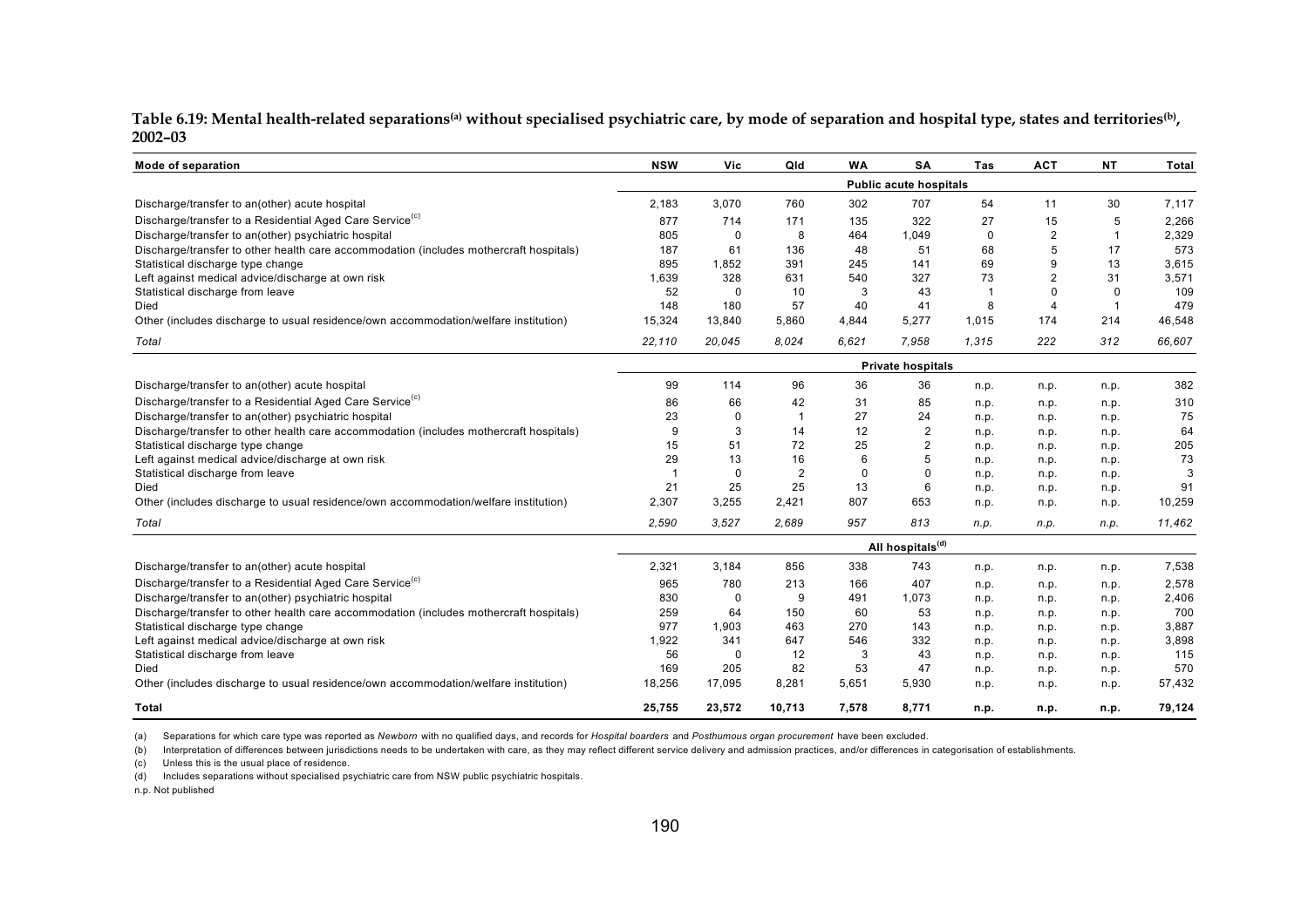| Care type                           | <b>NSW</b>     | Vic            | Qld         | <b>WA</b>      | <b>SA</b>                     | Tas      | <b>ACT</b> | <b>NT</b> | <b>Total</b>   |
|-------------------------------------|----------------|----------------|-------------|----------------|-------------------------------|----------|------------|-----------|----------------|
|                                     |                |                |             |                | <b>Public acute hospitals</b> |          |            |           |                |
| Acute care                          | 19,962         | 19,098         | 7.717       | 6,520          | 7,938                         | 1,302    | 220        | 305       | 63,062         |
| Rehabilitation care                 | 616            | 1              | 9           | 0              | $\Omega$                      | $\Omega$ | $\Omega$   |           | 627            |
| Palliative care                     | 45             | 43             | 17          | 5              |                               | 3        | 1          | $\Omega$  | 121            |
| Geriatric evaluation and management | 138            | 798            | 66          | 24             | $\overline{2}$                |          | $\Omega$   | U         | 1,029          |
| Psychogeriatric care                | 211            | $\mathbf 0$    | 79          | 5              | $\Omega$                      |          | 0          | $\Omega$  | 296            |
| Maintenance care                    | 369            | $\mathbf 0$    | 116         | 67             | 3                             | 8        |            | 6         | 570            |
| Other admitted patient care         | 766            | 105            | 19          | $\mathbf 0$    | 8                             | $\Omega$ | 0          | $\Omega$  | 898            |
| Not reported                        | 0              | $\mathbf 0$    | $\mathbf 0$ | 0              | $\Omega$                      | 0        | $\Omega$   | $\Omega$  | $\Omega$       |
| Total <sup>(c)</sup>                | 22,110         | 20,045         | 8.024       | 6,621          | 7,958                         | 1,315    | 222        | 312       | 66,607         |
|                                     |                |                |             |                | <b>Private hospitals</b>      |          |            |           |                |
| Acute care                          | 2,387          | 3,515          | 2,634       | 944            | 812                           | n.p.     | n.p.       | n.p.      | 10,936         |
| Rehabilitation care                 | 0              | 3              | 9           | $\overline{2}$ | $\mathbf 0$                   | n.p.     | n.p.       | n.p.      | 14             |
| Palliative care                     | 6              | $\overline{2}$ | 6           | 6              | $\Omega$                      | n.p.     | n.p.       | n.p.      | 20             |
| Geriatric evaluation and management | $\overline{2}$ | $\mathbf 0$    | $\Omega$    | $\Omega$       | n                             | n.p.     | n.p.       | n.p.      | $\overline{2}$ |
| Psychogeriatric care                | n              | $\Omega$       | 12          | O              |                               | n.p.     | n.p.       | n.p.      | 58             |
| Maintenance care                    | 5              | $\Omega$       | 14          |                |                               | n.p.     | n.p.       | n.p.      | 38             |
| Other admitted patient care         | 190            | $\overline{7}$ | 14          | $\Omega$       |                               | n.p.     | n.p.       | n.p.      | 211            |
| Not reported                        | 0              | $\Omega$       | $\mathbf 0$ | $\Omega$       | $\Omega$                      | n.p.     | n.p.       | n.p.      | 182            |
| Total <sup>(c)</sup>                | 2,590          | 3,527          | 2,689       | 957            | 813                           | n.p.     | n.p.       | n.p.      | 11,462         |
|                                     |                |                |             |                | All hospitals <sup>(d)</sup>  |          |            |           |                |
| Acute care                          | 23,302         | 22,613         | 10,351      | 7,464          | 8,750                         | n.p.     | n.p.       | n.p.      | 74,951         |
| Rehabilitation care                 | 718            | 4              | 18          | $\mathbf{2}$   | $\Omega$                      | n.p.     | n.p.       | n.p.      | 743            |
| Palliative care                     | 51             | 45             | 23          | 11             |                               | n.p.     | n.p.       | n.p.      | 141            |
| Geriatric evaluation and management | 140            | 798            | 66          | 24             | $\overline{2}$                | n.p.     | n.p.       | n.p.      | 1,031          |
| Psychogeriatric care                | 211            | $\mathbf 0$    | 91          | 5              | $\Omega$                      | n.p.     | n.p.       | n.p.      | 354            |
| Maintenance care                    | 374            | $\mathbf 0$    | 130         | 71             |                               | n.p.     | n.p.       | n.p.      | 608            |
| Other admitted patient care         | 956            | 112            | 33          | 0              | 8                             | n.p.     | n.p.       | n.p.      | 1,109          |
| Not reported                        | 0              | $\mathbf 0$    | $\Omega$    | 0              | $\Omega$                      | n.p.     | n.p.       | n.p.      | 182            |
| Total <sup>(c)</sup>                | 25,755         | 23,572         | 10,713      | 7,578          | 8,771                         | n.p.     | n.p.       | n.p.      | 79,124         |

Table 6.20: Mental health-related separations<sup>(a)</sup> without specialised psychiatric care, by care type and hospital type, states and territories<sup>(b)</sup>, 2002-03

(a) Separations for which care type was reported as *Newborn* with no qualified days, and records for *Hospital boarders* and *Posthumous organ procurement* have been excluded.

(b) Interpretation of differences between jurisdictions needs to be undertaken with care, as they may reflect different service delivery and admission practices, and/or differences in the categorisation of establishments.

(c) The total includes a small number of separations whose care type was reported as *Newborn*.

(d) Includes separations from NSW public psychiatric hospitals.

n.a. Not published.